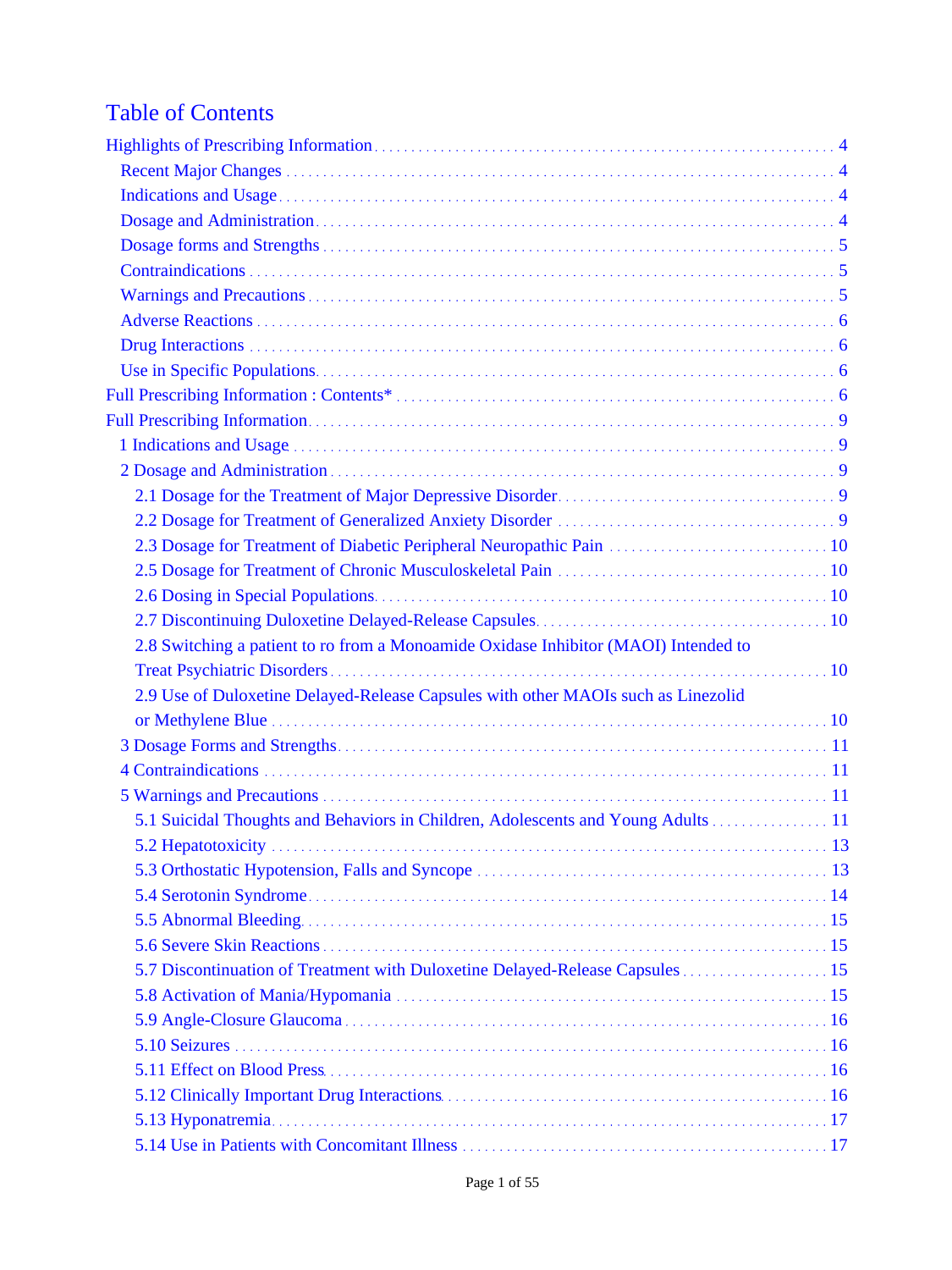| 6.2 Adverse Reactions Reported as Reasons for Discontinuation of treatment in Adult |  |
|-------------------------------------------------------------------------------------|--|
|                                                                                     |  |
|                                                                                     |  |
| 6.4 Adverse Reactions Occuring at an Incidence of 5% or More Among Duloxetine       |  |
|                                                                                     |  |
| 6.5 Adverse Reactions Occurring at an Incidence of 2% or More Among Duloxetine-     |  |
|                                                                                     |  |
|                                                                                     |  |
|                                                                                     |  |
|                                                                                     |  |
|                                                                                     |  |
| 6.10 Other Adverse Reactions Observed During the Premarketing and                   |  |
|                                                                                     |  |
| 6.11 Adverse Reactions Observed in Children and Adolescent Placebo-Controlled       |  |
|                                                                                     |  |
|                                                                                     |  |
|                                                                                     |  |
|                                                                                     |  |
|                                                                                     |  |
|                                                                                     |  |
| 7.4 Drugs that Interfere with Hemostasis (e.g., NSAIDs, Aspirin, and Warfarin) 28   |  |
|                                                                                     |  |
|                                                                                     |  |
|                                                                                     |  |
|                                                                                     |  |
|                                                                                     |  |
|                                                                                     |  |
|                                                                                     |  |
|                                                                                     |  |
|                                                                                     |  |
|                                                                                     |  |
|                                                                                     |  |
|                                                                                     |  |
|                                                                                     |  |
|                                                                                     |  |
|                                                                                     |  |
|                                                                                     |  |
|                                                                                     |  |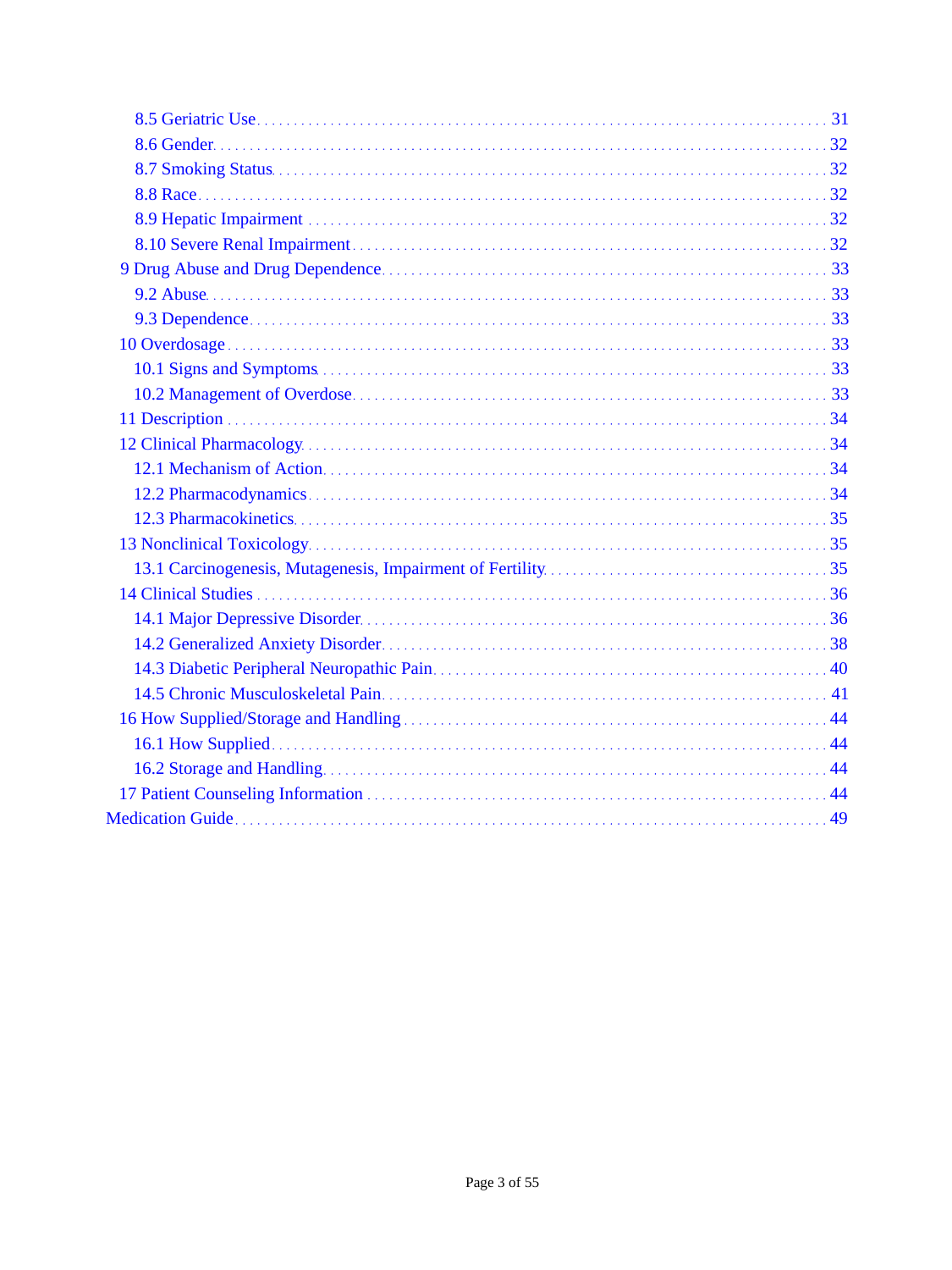# <span id="page-3-0"></span>**HIGHLIGHTS OF PRESCRIBING INFORMATION**

**These highlights do not include all the information needed to use DULOXETINE DELAYED-RELEASE CAPSULES safely and effectively. See full prescribing information for DULOXETINE DELAYED-RELEASE CAPSULES.** 

**DULOXETINE Delayed-Release Capsules for Oral Use.** 

**Initial U.S. Approval: 2004** 

# **WARNING: SUICIDAL THOUGHTS AND BEHAVIORS**

*See full prescribing information for complete boxed warning.*

 **Increased risk of suicidal thinking and behavior in children, adolescents, and young adults taking antidepressants (**[5.1](#page-10-2)**)**

**Monitor for worsening and emergence of suicidal thoughts and behaviors (**[5.1](#page-10-3)**)** 

<span id="page-3-2"></span><span id="page-3-1"></span>None

# **-------------------------------------INDICATIONS AND USAGE ----------------------------------------**

**-------------------------------------RECENT MAJOR CHANGES ---------------------------------------** 

Duloxetine delayed-release capsules are a serotonin and norepinephrine reuptake inhibitor (SNRI) indicated for:

- Major Depressive Disorder (MDD)  $(1)$  $(1)$
- Generalized Anxiety Disorder (GAD) [\(1](#page-8-4))
- Diabetic Peripheral Neuropathic Pain (DPNP) ([1\)](#page-8-4)
- <span id="page-3-3"></span>• Chronic Musculoskeletal Pain [\(1](#page-8-4))

#### **----------------------------------DOSAGE AND ADMINISTRATION-----------------------------------**

 Take duloxetine delayed-release capsules once daily, with or without food. Swallow duloxetine delayed-release capsules whole; do not crush or chew, do not open capsule. Take a missed dose as soon as it is remembered. Do not take two doses of duloxetine delayedrelease capsules at the same time. (2)

| <b>Indication</b> | <b>Starting</b>                   | <b>Target Dose</b>                                        | <b>Maximum</b>                     |
|-------------------|-----------------------------------|-----------------------------------------------------------|------------------------------------|
|                   | Dose                              |                                                           | Dose                               |
| MDD(2.1)          | $40 \frac{\text{mg}}{\text{day}}$ | Acute Treatment: 40 mg/day (20 mg twice daily) 120 mg/day |                                    |
|                   |                                   | to 60 mg/day to 60 mg/day (once daily or as 30 mg twice   |                                    |
|                   |                                   | daily); Maintenance Treatment: 60 mg/day                  |                                    |
| GAD(2.2)          |                                   |                                                           |                                    |
| <b>Adults</b>     | $60 \frac{\text{mg}}{\text{day}}$ | $60 \text{ mg/day}$ (once daily)                          | $120 \frac{\text{mg}}{\text{day}}$ |
| DPNP $(2.3)$      | $60 \text{ mg/day}$               | 60 mg/day (once daily)                                    | $60 \frac{\text{mg}}{\text{day}}$  |
| Chronic           | $30 \text{ mg/day}$               | $60 \text{ mg/day}$ (once daily)                          | $60 \frac{\text{mg}}{\text{day}}$  |
| Musculoskeletal   |                                   |                                                           |                                    |
| Pain $(2.5)$      |                                   |                                                           |                                    |

- Some patients may benefit from starting at 30 mg once daily  $(2)$
- There is no evidence that doses greater than 60 mg/day confers additional benefit, while some adverse reactions were observed to be dose-dependent [\(2\)](#page-8-6)
- Discontinuing duloxetine delayed-release capsules: Gradually reduce dosage to avoid discontinuation symptoms ([2.7](#page-9-7), [5.7\)](#page-14-4)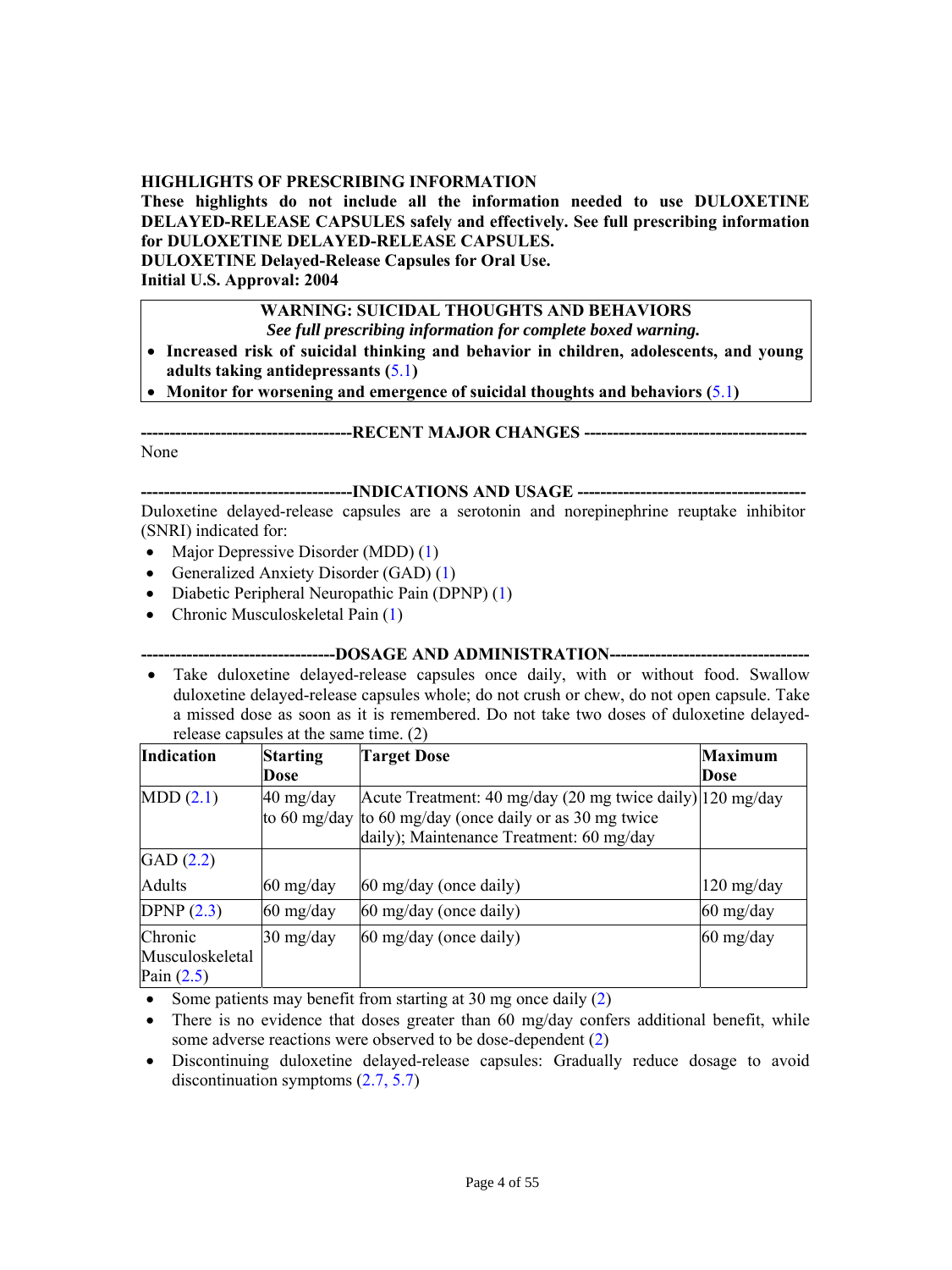- $\bullet$  Hepatic Impairment: Avoid use in patients with chronic liver disease or cirrhosis ([5.14\)](#page-16-2)
- <span id="page-4-0"></span>• Renal Impairment: Avoid use in patients with severe renal impairment, GFR <30 mL/min  $(5.14)$  $(5.14)$  $(5.14)$

 **------------------------------------DOSAGE FORMS AND STRENGTHS----------------------------** 

<span id="page-4-1"></span>20 mg, 30 mg, and 60 mg delayed-release capsules ([3\)](#page-10-4)

 **------------------------------------------CONTRAINDICATIONS ----------------------------------------**  • Serotonin Syndrome and MAOIs: Do not use MAOIs intended to treat psychiatric disorders with duloxetine or within 5 days of stopping treatment with duloxetine. Do not use duloxetine within 14 days of stopping an MAOI intended to treat psychiatric disorders. In addition, do not start duloxetine in a patient who is being treated with linezolid or intravenous methylene blue [\(4\)](#page-10-5)

#### **--------------------------------------WARNINGS AND PRECAUTIONS ------------------------------**

- <span id="page-4-2"></span> Hepatotoxicity: Hepatic failure, sometimes fatal, has been reported in patients treated with duloxetine. Duloxetine should be discontinued in patients who develop jaundice or other evidence of clinically significant liver dysfunction and should not be resumed unless another cause can be established. Duloxetine should not be prescribed to patients with substantial alcohol use or evidence of chronic liver disease [\(5.2\)](#page-12-2)
- Orthostatic Hypotension, Falls and Syncope: Cases have been reported with duloxetine therapy  $(5.3)$  $(5.3)$
- Serotonin Syndrome: Serotonin syndrome has been reported with SSRIs and SNRIs, including with duloxetine, both when taken alone, but especially when co-administered with other serotonergic agents (including triptans, tricyclic antidepressants, fentanyl, lithium, tramadol, tryptophan, buspirone and St. John's Wort). If such symptoms occur, discontinue duloxetine and initiate supportive treatment. If concomitant use of duloxetine with other serotonergic drugs is clinically warranted, patients should be made aware of a potential increased risk for serotonin syndrome, particularly during treatment initiation and dose increases ([5.4\)](#page-13-1)
- Abnormal Bleeding: Duloxetine may increase the risk of bleeding events. Patients should be cautioned about the risk of bleeding associated with the concomitant use of duloxetine and NSAIDs, aspirin, or other drugs that affect coagulation [\(5.5,](#page-14-5) [7.4](#page-27-3))
- Severe Skin Reactions: Severe skin reactions, including erythema multiforme and Stevens-Johnson Syndrome (SJS), can occur with duloxetine. Duloxetine should be discontinued at the first appearance of blisters, peeling rash, mucosal erosions, or any other sign of hypersensitivity if no other etiology can be identified. ([5.6\)](#page-14-6)
- Discontinuation: May result in symptoms, including dizziness, headache, nausea, diarrhea, paresthesia, irritability, vomiting, insomnia, anxiety, hyperhidrosis, and fatigue ([5.7](#page-14-4))
- Activation of mania or hypomania has occurred  $(5.8)$  $(5.8)$  $(5.8)$
- Angle-Closure Glaucoma: Angle-closure glaucoma has occurred in patients with untreated anatomically narrow angles treated with antidepressants. [\(5.9\)](#page-15-4)
- Seizures: Prescribe with care in patients with a history of seizure disorder  $(5.10)$  $(5.10)$  $(5.10)$
- Blood Pressure: Monitor blood pressure prior to initiating treatment and periodically throughout treatment  $(5.11)$  $(5.11)$  $(5.11)$
- Inhibitors of CYP1A2 or Thioridazine: Should not administer with duloxetine  $(5.12)$  $(5.12)$  $(5.12)$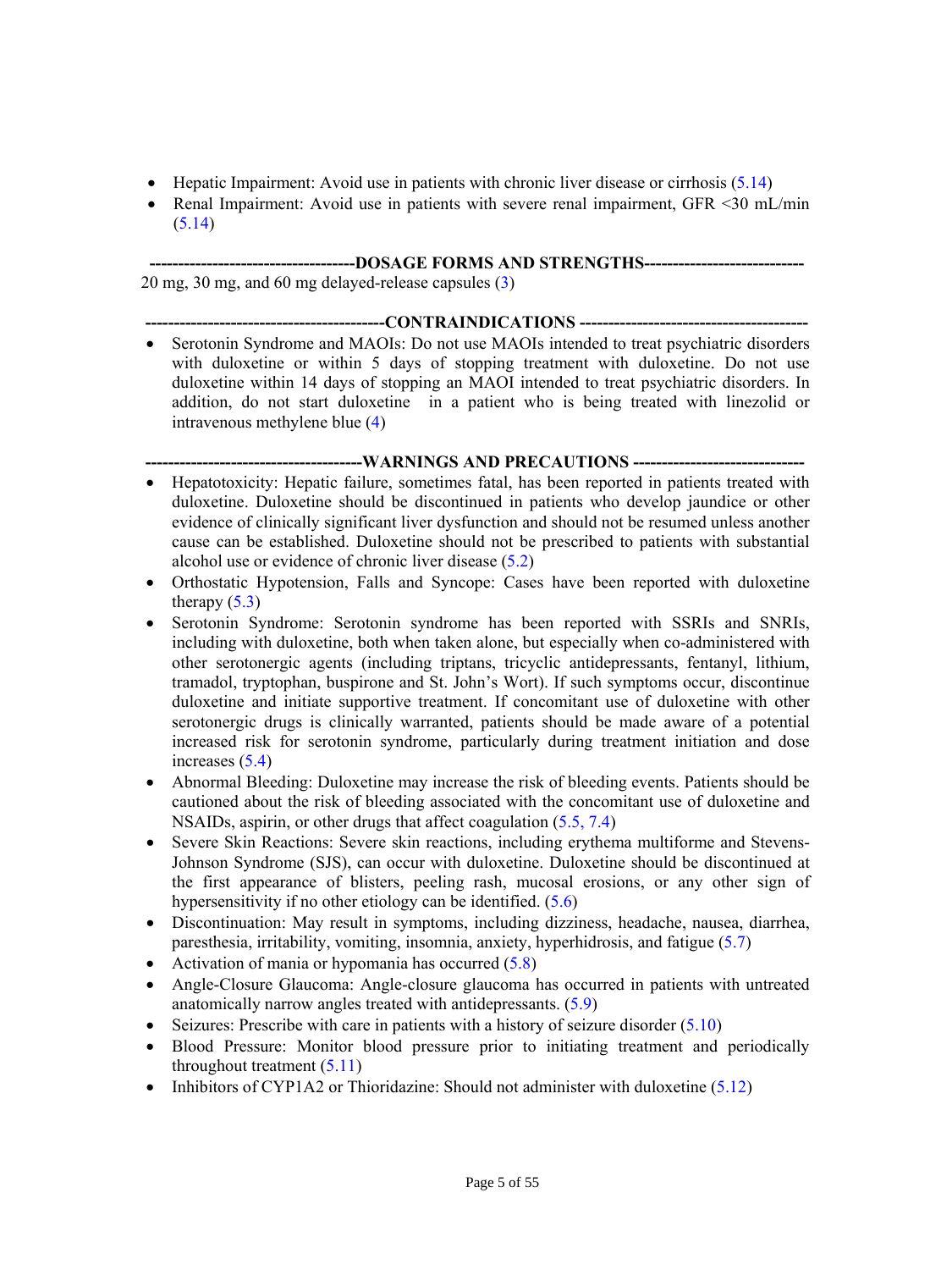- Hyponatremia: Cases of hyponatremia have been reported  $(5.13)$
- Glucose Control in Diabetes: In diabetic peripheral neuropathic pain patients, small increases in fasting blood glucose, and  $HbA_{1c}$  have been observed ([5.14](#page-16-2))
- Conditions that Slow Gastric Emptying: Use cautiously in these patients  $(5.14)$
- <span id="page-5-0"></span>• Urinary Hesitation and Retention [\(5.15](#page-17-3))
	- **-----------------------------------------ADVERSE REACTIONS------------------------------------------**
- Most common adverse reactions  $(\geq 5\%$  and at least twice the incidence of placebo patients): nausea, dry mouth, somnolence, constipation, decreased appetite, and hyperhidrosis ([6.3\)](#page-18-2).

# <span id="page-5-1"></span>**To report SUSPECTED ADVERSE REACTIONS, contact Ajanta Pharma USA Inc. at 1-855-664-7744 or FDA at 1-800-FDA-1088 or www.fda.gov/medwatch**

# **--------------------------------------------DRUG INTERACTIONS --------------------------------------**

- Potent inhibitors of CYP1A2 should be avoided  $(7.1)$  $(7.1)$ .
- Potent inhibitors of CYP2D6 may increase duloxetine concentrations ([7.2](#page-27-4)).
- Duloxetine is a moderate inhibitor of CYP2D6 [\(7.9\)](#page-28-5).

# **--------------------------------------USE IN SPECIFIC POPULATIONS-------------------------------**

- <span id="page-5-2"></span>• Pregnancy: Based on animal data may cause fetal harm  $(8.1)$  $(8.1)$  $(8.1)$
- Nursing Mothers: Exercise caution when administered to a nursing woman (8.3)

**Pediatric use information for patients ages 7 to 17 years is approved for Eli Lilly and Company, Inc.'s CYMBALTA® (duloxetine) delayed-release capsules. However, due to Eli Lilly and Company, Inc.'s marketing exclusivity rights, this drug product is not labeled with that pediatric information.** 

<span id="page-5-3"></span>**See 17 for PATIENT COUNSELING INFORMATION and Medication Guide.**

 **Revised: 12/2016** 

#### **FULL PRESCRIBING INFORMATION: CONTENTS\* WARNING: SUICIDAL THOUGHTS AND BEHAVIORS**

**[1](#page-8-4) INDICATIONS AND USAGE** 

# **[2](#page-8-6) DOSAGE AND ADMINISTRATION**

- [2.1](#page-8-5) Dosage for Treatment of Major Depressive Disorder
- [2.2](#page-8-5) Dosage for Treatment of Generalized Anxiety Disorder
- [2.3](#page-9-5) Dosage for Treatment of Diabetic Peripheral Neuropathic pain
- [2.5](#page-9-6) Dosage for Treatment of Chronic Musculoskeletal Pain
- [2.6](#page-9-8) Dosing in Special Populations
- [2.7](#page-9-7) Discontinuing Duloxetine Delayed-Release Capsules
- [2.8](#page-9-9) Switching a Patient to or from a Monoamine Oxidase Inhibitor (MAOI) Intended to Treat Psychiatric Disorders
- [2.9](#page-9-9) Use of Duloxetine Delayed-Release Capsules with Other MAOIs such as Linezolid or Methylene Blue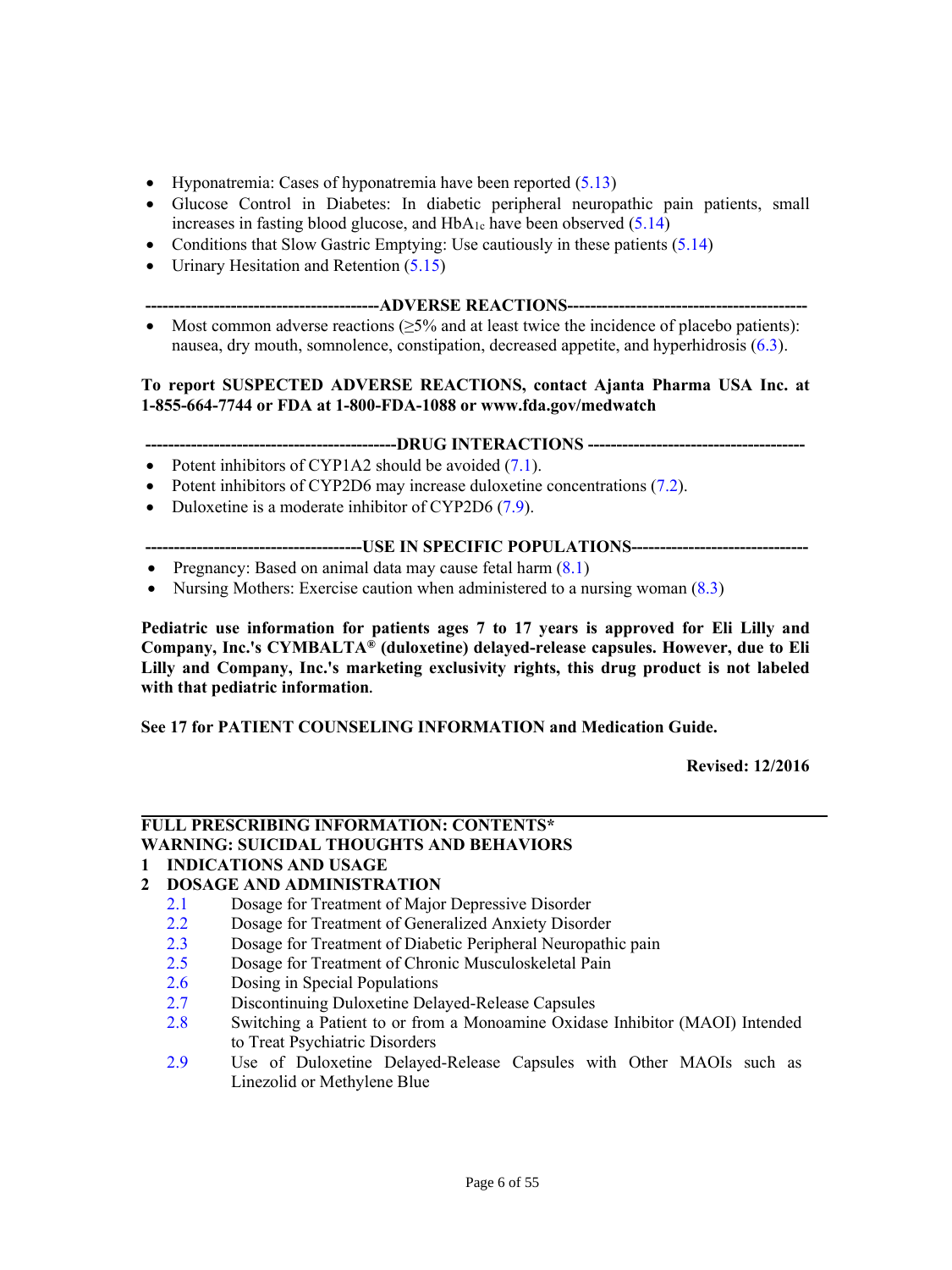# **[3](#page-10-4) DOSAGE FORMS AND STRENGTHS**

# **[4](#page-10-5) CONTRAINDICATIONS**

# **[5](#page-10-3) WARNINGS AND PRECAUTIONS**

- [5.1](#page-10-3) Suicidal Thoughts and Behaviors in Children, Adolescents and Young Adults
- [5.2](#page-12-2) Hepatotoxicity
- [5.3](#page-12-3) Orthostatic Hypotension, Falls and Syncope
- [5.4](#page-13-1) Serotonin Syndrome
- [5.5](#page-14-5) Abnormal Bleeding
- [5.6](#page-14-6) Severe Skin Reactions
- [5.7](#page-14-4) Discontinuation of Treatment with Duloxetine Delayed-Release Capsules
- [5.8](#page-14-7) Activation of Mania/Hypomania
- [5.9](#page-15-4) Angle-Closure Glaucoma
- [5.10](#page-15-5) Seizures
- [5.11](#page-15-6) Effect on Blood Pressure
- [5.12](#page-15-7) Clinically Important Drug Interactions
- [5.13](#page-16-3) Hyponatremia
- [5.14](#page-16-2) Use in Patients with Concomitant Illness
- [5.15](#page-17-3) Urinary Hesitation and Retention
- [5.16](#page-17-4) Laboratory Tests

# **[6](#page-17-4) ADVERSE REACTIONS**

- [6.1](#page-17-5) Clinical Trial Data Sources
- [6.2](#page-18-3) Adverse Reactions Reported as Reasons for Discontinuation of Treatment in Adult Placebo-Controlled Trials
- [6.3](#page-18-2) Most Common Adult Adverse Reactions
- [6.4](#page-19-2) Adverse Reactions Occurring at an Incidence of 5% or More Among Duloxetine-Treated Patients in Adult Placebo-Controlled Trials
- [6.5](#page-19-3) Adverse Reactions Occurring at an Incidence of 2% or More Among Duloxetine-Treated Patients in Adult Placebo-Controlled Trials
- [6.6](#page-22-1) Effects on Male and Female Sexual Function in Adults
- [6.7](#page-23-2) Vital Sign Changes in Adults
- [6.8](#page-23-2) Laboratory Changes in Adults
- [6.9](#page-23-2) Electrocardiogram Changes in Adults
- [6.10](#page-23-1) Other Adverse Reactions Observed During the Premarketing and Postmarketing Clinical Trial Evaluation of Duloxetine in Adults
- [6.11](#page-25-1) Adverse Reactions Observed in Children and Adolescent Placebo-Controlled Clinical Trials
- [6.12](#page-26-1) Postmarketing Spontaneous Reports

# **[7](#page-27-4) DRUG INTERACTIONS**

- [7.1](#page-27-4) Inhibitors of CYP1A2
- [7.2](#page-27-4) Inhibitors of CYP2D6
- [7.3](#page-27-3) Dual Inhibition of CYP1A2 and CYP2D6
- [7.4](#page-27-3) Drugs that Interfere with Hemostasis (e.g., NSAIDs, Aspirin, and Warfarin)
- [7.5](#page-27-5) Lorazepam
- [7.6](#page-27-5) Temazepam
- [7.7](#page-27-5) Drugs that Affect Gastric Acidity
- [7.8](#page-28-6) Drugs Metabolized by CYP1A2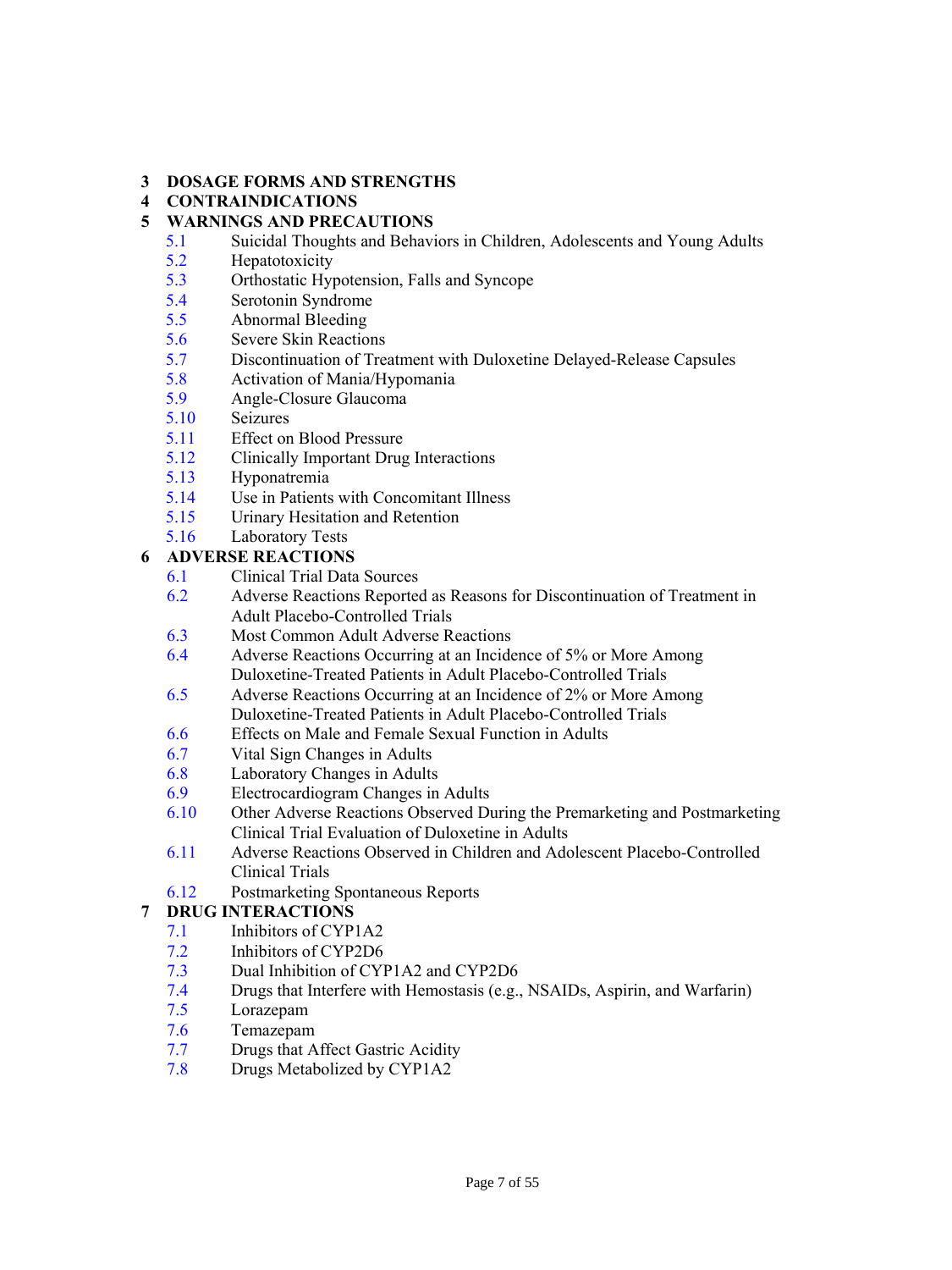- [7.9](#page-28-5) Drugs Metabolized by CYP2D6
- [7.10](#page-28-5) Drugs Metabolized by CYP2C9
- [7.11](#page-28-7) Drugs Metabolized by CYP3A
- [7.12](#page-28-8) Drugs Metabolized by CYP2C19
- [7.13](#page-28-8) Monoamine Oxidase Inhibitors (MAOIs)
- [7.14](#page-28-9) Serotonergic Drugs
- [7.15](#page-28-9) Alcohol
- [7.16](#page-28-9) CNS Drugs
- [7.17](#page-29-0) Drugs Highly Bound to Plasma Protein

# **[8](#page-29-2) USE IN SPECIFIC POPULATIONS**

- [8.1](#page-29-2) Pregnancy
- [8.3](#page-30-3) Nursing Mothers
- [8.4](#page-30-4) Pediatric Use
- [8.5](#page-30-5) Geriatric Use
- [8.6](#page-31-1) Gender
- [8.7](#page-31-1) Smoking Status
- [8.8](#page-31-1) Race
- [8.9](#page-31-1) Hepatic Impairment
- [8.10](#page-31-1) Severe Renal Impairment

# **[9](#page-32-4) DRUG ABUSE AND DEPENDENCE**

- [9.2](#page-32-4) Abuse
- [9.3](#page-32-5) Dependence

# **[10](#page-32-6) OVERDOSAGE**

- [10.1](#page-32-6) Signs and Symptoms
- [10.2](#page-32-7) Management of Overdose
- **[11](#page-33-2) DESCRIPTION**

# **[12](#page-33-3) CLINICAL PHARMACOLOGY**

- [12.1](#page-33-3) Mechanism of Action
- [12.2](#page-33-3) Pharmacodynamics
- [12.3](#page-34-2) Pharmacokinetics

# **[13](#page-34-3) NONCLINICAL TOXICOLOGY**

[13.1](#page-34-3) Carcinogenesis, Mutagenesis, Impairment of Fertility

# **[14](#page-35-2) CLINICAL STUDIES**

- [14.1](#page-35-3) Major Depressive Disorder
- [14.2](#page-37-1) Generalized Anxiety Disorder
- [14.3](#page-39-1) Diabetic Peripheral Neuropathic Pain
- [14.5](#page-40-1) Chronic Musculoskeletal Pain

# **[16 H](#page-43-3)OW SUPPLIED/STORAGE AND HANDLING**

- [16.1](#page-43-3) How Supplied
- [16.2](#page-43-4) Storage and Handling

# **[17](#page-43-5) PATIENT COUNSELING INFORMATION**

\* Sections or subsections omitted from the full prescribing information are not listed.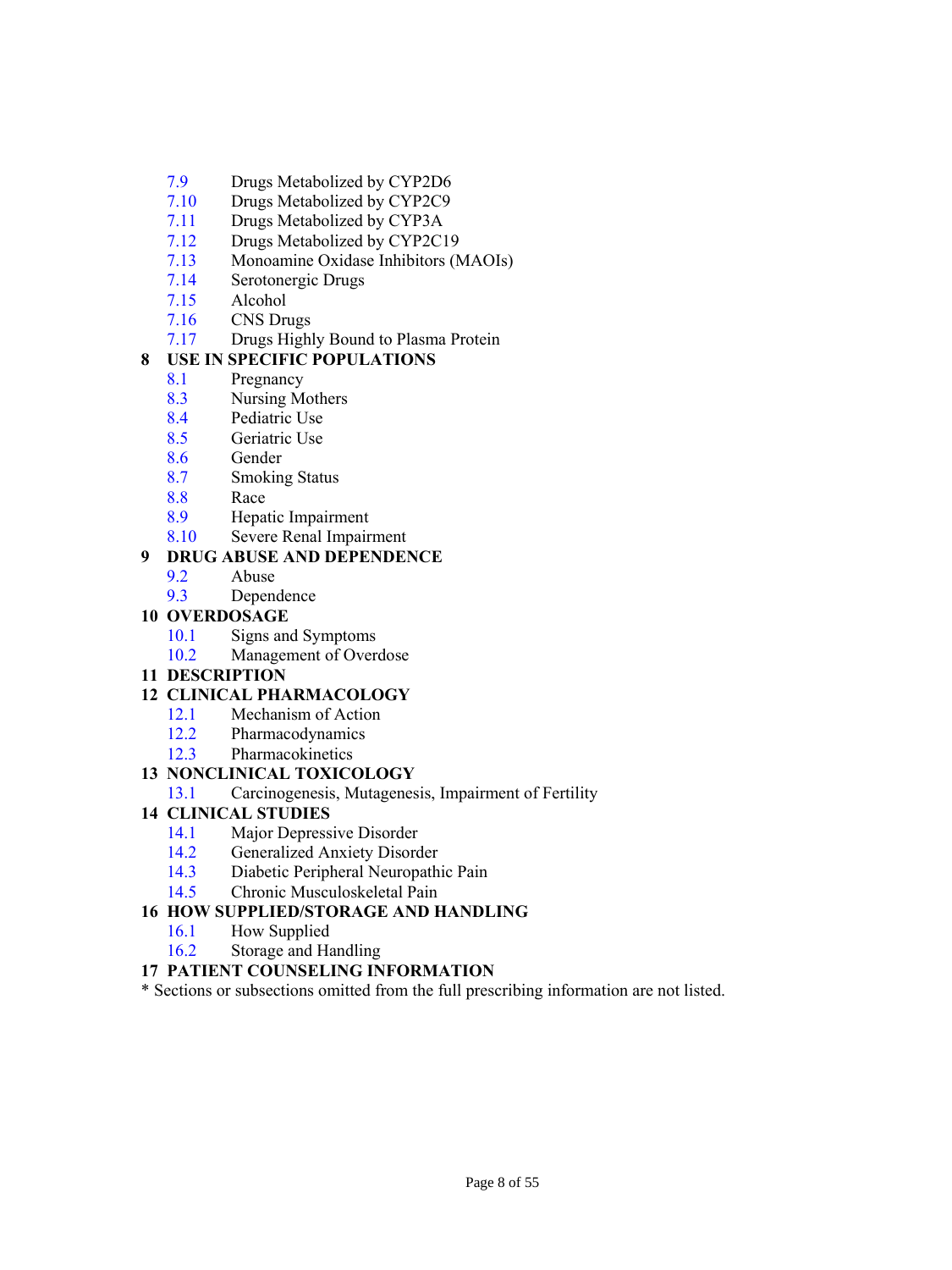# <span id="page-8-0"></span>**FULL PRESCRIBING INFORMATION**

# **WARNING: SUICIDAL THOUGHTS AND BEHAVIORS**

**Antidepressants increased the risk of suicidal thoughts and behavior in children, adolescents, and young adults in short-term studies. These studies did not show an increase in the risk of suicidal thoughts and behavior with antidepressant use in patients over age 24; there was a reduction in risk with antidepressant use in patients aged 65 and older** *[see Warnings and Precautions ([5.1](#page-10-3))]***.** 

<span id="page-8-4"></span><span id="page-8-1"></span>**In patients of all ages who are started on antidepressant therapy, monitor closely for worsening, and for emergence of suicidal thoughts and behaviors. Advise families and caregivers of the need for close observation and communication with the prescriber** *[see Warnings and Precautions ([5.1](#page-10-3))].* 

# **1 INDICATIONS AND USAGE**

Duloxetine delayed-release capsules are indicated for the treatment of:

- Major Depressive Disorder *[see Clinical Studies ([14.1](#page-35-3))]*.
- Generalized Anxiety Disorder *[see Clinical Studies [\(14.2\)](#page-37-1)]*.
- Diabetic Peripheral Neuropathy *[see Clinical Studies [\(14.3\)](#page-39-1)]*.
- Chronic Musculoskeletal Pain *[see Clinical Studies [\(14.5\)](#page-40-1)].*

# <span id="page-8-6"></span><span id="page-8-2"></span>**2 DOSAGE AND ADMINISTRATION**

Swallow duloxetine delayed-release capsules whole. Do not chew or crush. Do not open the capsule and sprinkle its contents on food or mix with liquids. All of these might affect the enteric coating. Duloxetine delayed-release capsules can be given without regard to meals. If a dose of duloxetine delayed-release capsules is missed, take the missed dose as soon as it is remembered. If it is almost time for the next dose, skip the missed dose and take the next dose at the regular time. Do not take two doses of duloxetine delayed-release capsules at the same time.

# <span id="page-8-5"></span><span id="page-8-3"></span>**2.1 Dosage for Treatment of Major Depressive Disorder**

Administer duloxetine delayed-release capsules at a total dose of 40 mg/day (given as 20 mg twice daily) to 60 mg/day (given either once daily or as 30 mg twice daily). For some patients, it may be desirable to start at 30 mg once daily for 1 week, to allow patients to adjust to the medication before increasing to 60 mg once daily. While a 120 mg/day dose was shown to be effective, there is no evidence that doses greater than 60 mg/day confer any additional benefits. The safety of doses above 120 mg/day has not been adequately evaluated. Periodically reassess to determine the need for maintenance treatment and the appropriate dose for such treatment *[see Clinical Studies [\(14.1\)](#page-35-3)].*

# **2.2 Dosage for Treatment of Generalized Anxiety Disorder**

Adults - For most patients, initiate duloxetine delayed-release capsules 60 mg once daily. For some patients, it may be desirable to start at 30 mg once daily for 1 week, to allow patients to adjust to the medication before increasing to 60 mg once daily. While a 120 mg once daily dose was shown to be effective, there is no evidence that doses greater than 60 mg/day confer additional benefit. Nevertheless, if a decision is made to increase the dose beyond 60 mg once daily, increase dose in increments of 30 mg once daily. The safety of doses above 120 mg once daily has not been adequately evaluated. Periodically reassess to determine the continued need for maintenance treatment and the appropriate dose for such treatment *[see Clinical Studies [\(14.2](#page-37-1))].*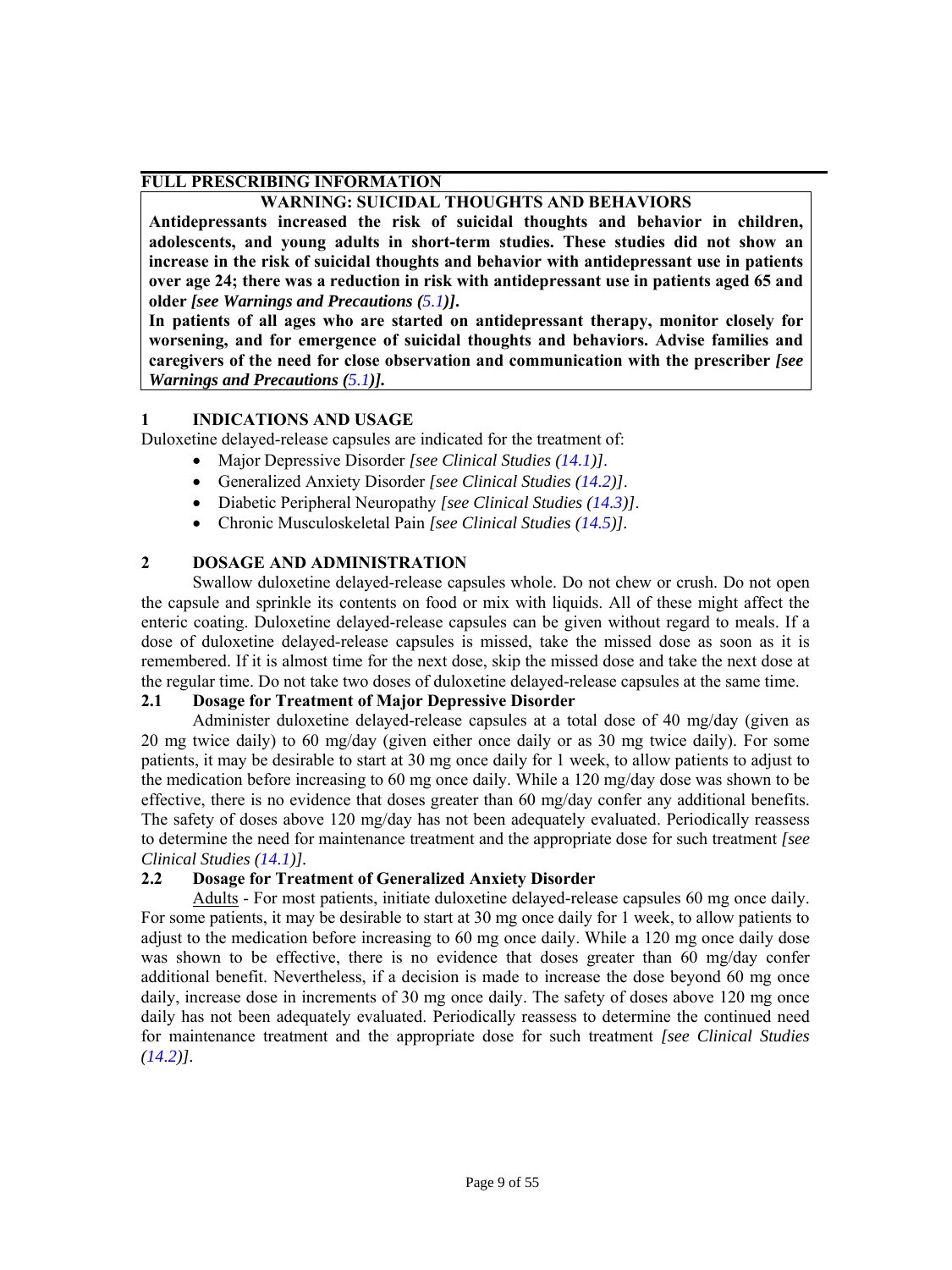# **Pediatric use information for patients ages 7 to 17 years is approved for Eli Lilly and Company, Inc.'s CYMBALTA® (duloxetine) delayed-release capsules. However, due to Eli Lilly and Company, Inc.'s marketing exclusivity rights, this drug product is not labeled with that pediatric information.**

#### <span id="page-9-5"></span><span id="page-9-0"></span>**2.3 Dosage for Treatment of Diabetic Peripheral Neuropathic Pain**

Administer duloxetine delayed-release capsules 60 mg once daily. There is no evidence that doses higher than 60 mg confer additional significant benefit and the higher dose is clearly less well tolerated *[see Clinical Studies [\(14.3\)](#page-39-1)]*. For patients for whom tolerability is a concern, a lower starting dose may be considered.

<span id="page-9-6"></span><span id="page-9-1"></span>Since diabetes is frequently complicated by renal disease, consider a lower starting dose and gradual increase in dose for patients with renal impairment *[see Dosage and Administration ([2.6](#page-9-8))*, *Use in Specific Populations [\(8.10\)](#page-31-1), and Clinical Pharmacology ([12.3](#page-34-2))].*

#### **2.5 Dosage for Treatment of Chronic Musculoskeletal Pain**

Administer duloxetine delayed-release capsules 60 mg once daily. Begin treatment at 30 mg for one week, to allow patients to adjust to the medication before increasing to 60 mg once daily. There is no evidence that higher doses confer additional benefit, even in patients who do not respond to a 60 mg dose, and higher doses are associated with a higher rate of adverse reactions *[see Clinical Studies [\(14.5\)](#page-40-1)].* 

# <span id="page-9-8"></span><span id="page-9-2"></span>**2.6 Dosing in Special Populations**

Hepatic Impairment - Avoid use in patients with chronic liver disease or cirrhosis *[see Warnings and Precautions [\(5.14\)](#page-16-2) and Use in Specific Populations [\(8.9](#page-31-1))].*

<span id="page-9-7"></span><span id="page-9-3"></span>Severe Renal Impairment - Avoid use in patients with severe renal impairment, GFR <30 mL/min *[see Warnings and Precautions (5.14) and Use in Specific Populations ([8.10\)](#page-31-1)].* 

# **2.7 Discontinuing Duloxetine Delayed-Release Capsules**

<span id="page-9-9"></span><span id="page-9-4"></span>Adverse reactions after discontinuation of duloxetine delayed-release capsules, after abrupt or tapered discontinuation, include: dizziness, headache, nausea, diarrhea, paresthesia, irritability, vomiting, insomnia, anxiety, hyperhidrosis, and fatigue. A gradual reduction in dosage rather than abrupt cessation is recommended whenever possible *[see Warnings and Precautions [\(5.7\)\]](#page-14-4).*

#### **2.8 Switching a Patient to or from a Monoamine Oxidase Inhibitor (MAOI) Intended to Treat Psychiatric Disorders**

At least 14 days should elapse between discontinuation of an MAOI intended to treat psychiatric disorders and initiation of therapy with duloxetine delayed-release capsules. Conversely, at least 5 days should be allowed after stopping duloxetine delayed-release capsules before starting an MAOI intended to treat psychiatric disorders *[see Contraindications [\(4\)\]](#page-10-5).* 

# **2.9 Use of Duloxetine Delayed-Release Capsules with Other MAOIs such as Linezolid or Methylene Blue**

Do not start duloxetine delayed-release capsules in a patient who is being treated with linezolid or intravenous methylene blue because there is an increased risk of serotonin syndrome. In a patient who requires more urgent treatment of a psychiatric condition, other interventions, including hospitalization, should be considered *[see Contraindications [\(4\)\]](#page-10-5).* 

In some cases, a patient already receiving duloxetine delayed-release capsules therapy may require urgent treatment with linezolid or intravenous methylene blue. If acceptable alternatives to linezolid or intravenous methylene blue treatment are not available and the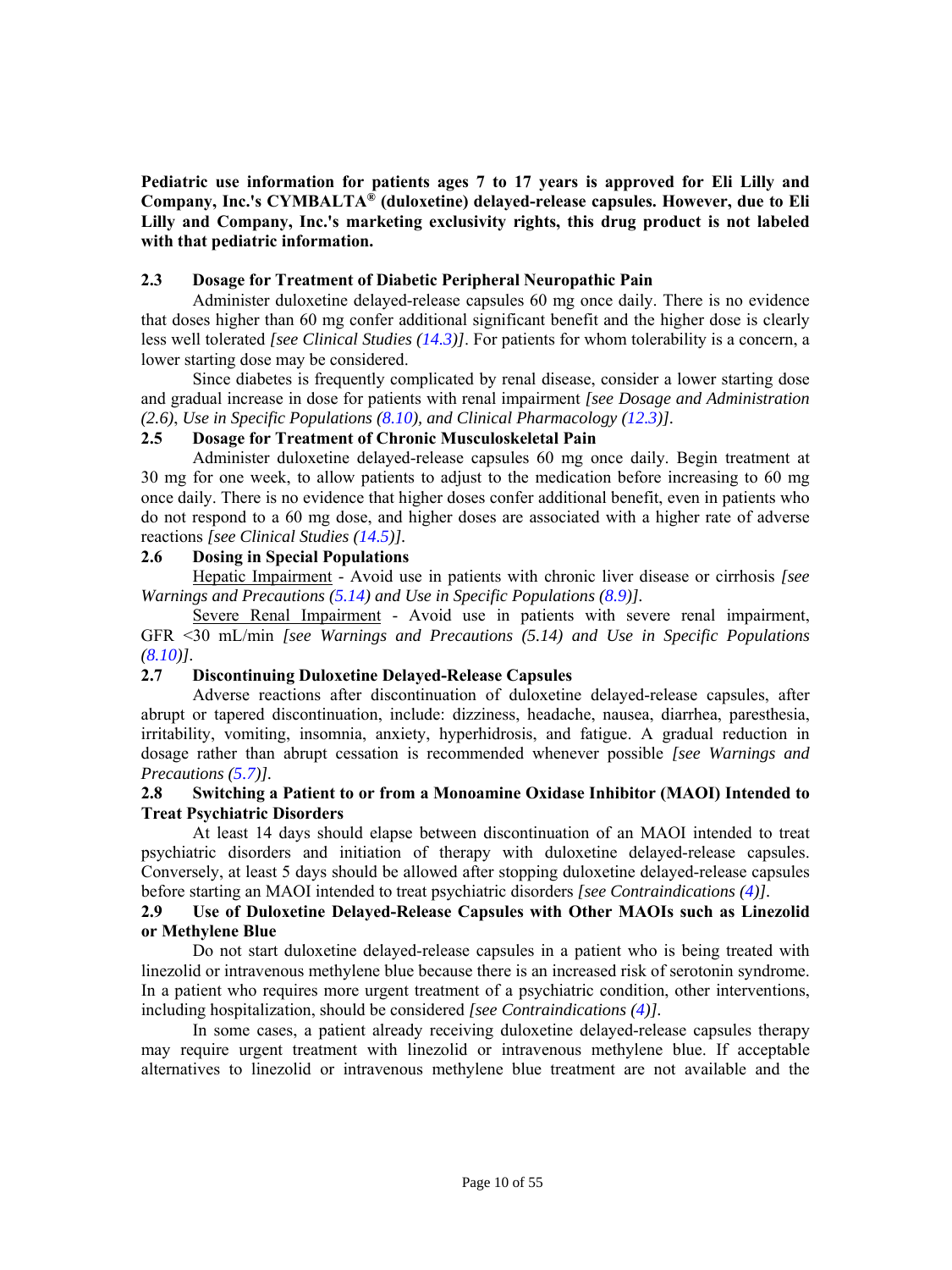potential benefits of linezolid or intravenous methylene blue treatment are judged to outweigh the risks of serotonin syndrome in a particular patient, duloxetine delayed-release capsules should be stopped promptly, and linezolid or intravenous methylene blue can be administered. The patient should be monitored for symptoms of serotonin syndrome for 5 days or until 24 hours after the last dose of linezolid or intravenous methylene blue, whichever comes first. Therapy with duloxetine delayed-release capsules may be resumed 24 hours after the last dose of linezolid or intravenous methylene blue *[see Warnings and Precautions [\(5.4\)](#page-13-1)].*

The risk of administering methylene blue by non-intravenous routes (such as oral tablets or by local injection) or in intravenous doses much lower than 1 mg/kg with duloxetine delayedrelease capsules is unclear. The clinician should, nevertheless, be aware of the possibility of emergent symptoms of serotonin syndrome with such use *[see Warnings and Precautions [\(5.4\)](#page-13-1)].* 

#### <span id="page-10-4"></span><span id="page-10-0"></span>**3 DOSAGE FORMS AND STRENGTHS**

Duloxetine delayed-release capsules are available as: 20 mg white and blue capsules imprinted with "ap DLX20" 30 mg blue and blue capsules imprinted with "ap DLX30" 60 mg white and blue capsules imprinted with "ap DLX60"

#### <span id="page-10-5"></span><span id="page-10-1"></span>**4 CONTRAINDICATIONS**

Monoamine Oxidase Inhibitors (MAOIs) - The use of MAOIs intended to treat psychiatric disorders with duloxetine or within 5 days of stopping treatment with duloxetine is contraindicated because of an increased risk of serotonin syndrome. The use of duloxetine within 14 days of stopping an MAOI intended to treat psychiatric disorders is also contraindicated *[see Dosage and Administration [\(2.8\)](#page-9-9) and Warnings and Precautions [\(5.4](#page-13-1))].*

<span id="page-10-3"></span><span id="page-10-2"></span>Starting duloxetine in a patient who is being treated with MAOIs such as linezolid or intravenous methylene blue is also contraindicated because of an increased risk of serotonin syndrome *[see Dosage and Administration ([2.9\)](#page-9-9) and Warnings and Precautions [\(5.4\)\]](#page-13-1).* 

#### **5 WARNINGS AND PRECAUTIONS**

#### **5.1 Suicidal Thoughts and Behaviors in Children, Adolescents and Young Adults**

Patients with major depressive disorder (MDD), both adult and pediatric, may experience worsening of their depression and/or the emergence of suicidal ideation and behavior (suicidality) or unusual changes in behavior, whether or not they are taking antidepressant medications, and this risk may persist until significant remission occurs. Suicide is a known risk of depression and certain other psychiatric disorders, and these disorders themselves are the strongest predictors of suicide. There has been a long-standing concern, however, that antidepressants may have a role in inducing worsening of depression and the emergence of suicidality in certain patients during the early phases of treatment.

Pooled analyses of short-term placebo-controlled trials of antidepressant drugs (SSRIs and others) showed that these drugs increase the risk of suicidal thinking and behavior (suicidality) in children, adolescents, and young adults (ages 18 to 24) with major depressive disorder (MDD) and other psychiatric disorders. Short-term studies did not show an increase in the risk of suicidality with antidepressants compared to placebo in adults beyond age 24; there was a reduction with antidepressants compared to placebo in adults aged 65 and older.

The pooled analyses of placebo-controlled trials in children and adolescents with MDD, obsessive compulsive disorder (OCD), or other psychiatric disorders included a total of 24 short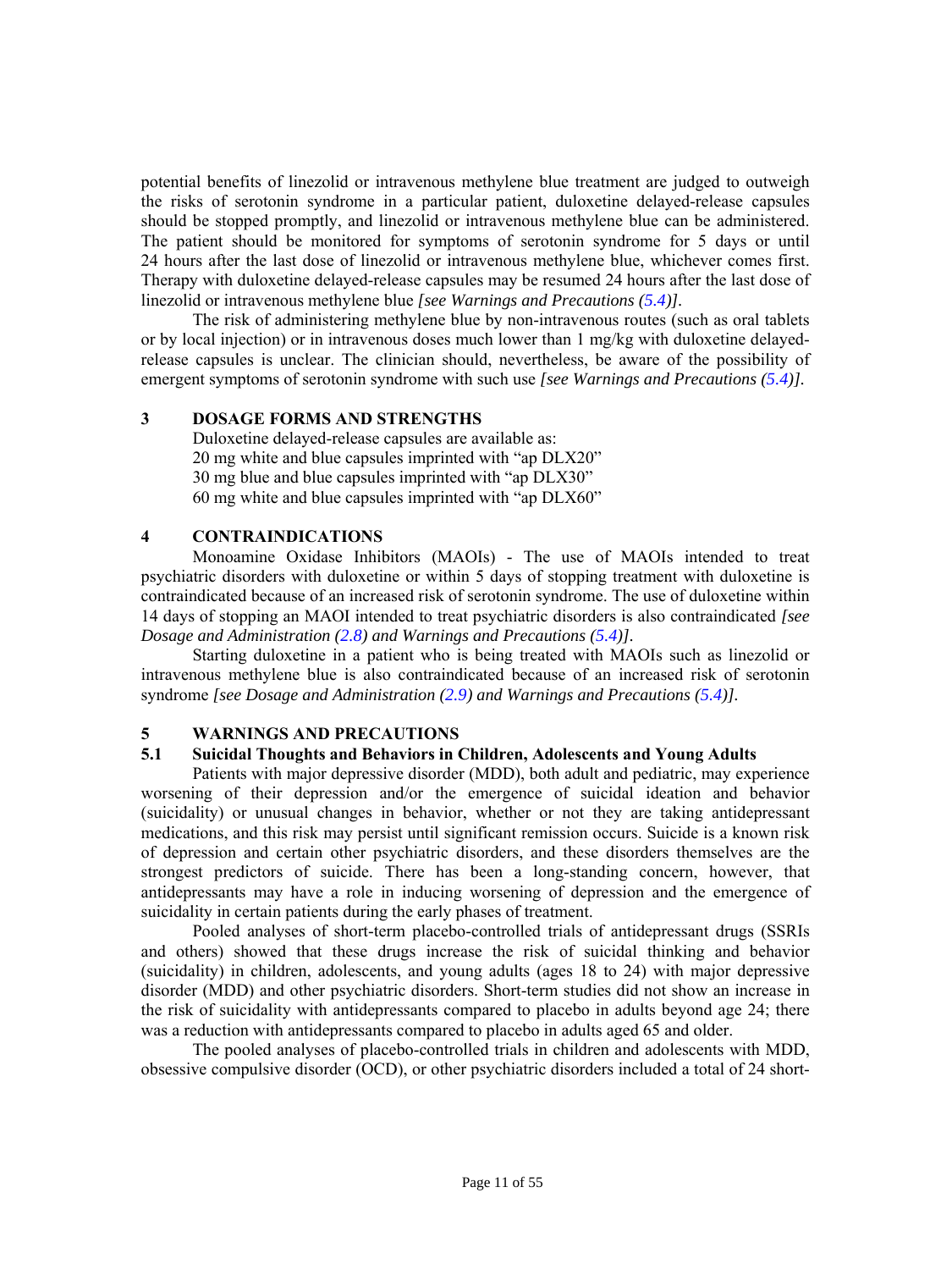term trials of 9 antidepressant drugs in over 4400 patients. The pooled analyses of placebocontrolled trials in adults with MDD or other psychiatric disorders included a total of 295 shortterm trials (median duration of 2 months) of 11 antidepressant drugs in over 77,000 patients. There was considerable variation in risk of suicidality among drugs, but a tendency toward an increase in the younger patients for almost all drugs studied. There were differences in absolute risk of suicidality across the different indications, with the highest incidence in MDD. The risk of differences (drug vs placebo), however, were relatively stable within age strata and across indications. These risk differences (drug-placebo difference in the number of cases of suicidality per 1000 patients treated) are provided in Table 1.

| Table 1          |                                               |  |  |
|------------------|-----------------------------------------------|--|--|
| <b>Age Range</b> | Drug-Placebo Difference in Number of Cases of |  |  |
|                  | <b>Suicidality per 1000 Patients Treated</b>  |  |  |
|                  | Increases Compared to Placebo                 |  |  |
| < 18             | 14 additional cases                           |  |  |
| 18-24            | 5 additional cases                            |  |  |
|                  | Decreases Compared to Placebo                 |  |  |
| $25 - 64$        | 1 fewer case                                  |  |  |
| >65              | 6 fewer cases                                 |  |  |

No suicides occurred in any of the pediatric trials. There were suicides in the adult trials, but the number was not sufficient to reach any conclusion about drug effect on suicide.

It is unknown whether the suicidality risk extends to longer-term use, i.e., beyond several months. However, there is substantial evidence from placebo-controlled maintenance trials in adults with depression that the use of antidepressants can delay the recurrence of depression.

**All patients being treated with antidepressants for any indication should be monitored appropriately and observed closely for clinical worsening, suicidality, and unusual changes in behavior, especially during the initial few months of a course of drug therapy, or at times of dose changes, either increases or decreases.** 

The following symptoms, anxiety, agitation, panic attacks, insomnia, irritability, hostility, aggressiveness, impulsivity, akathisia (psychomotor restlessness), hypomania, and mania, have been reported in adult and pediatric patients being treated with antidepressants for major depressive disorder as well as for other indications, both psychiatric and nonpsychiatric. Although a causal link between the emergence of such symptoms and either the worsening of depression and/or the emergence of suicidal impulses has not been established, there is concern that such symptoms may represent precursors to emerging suicidality.

Consideration should be given to changing the therapeutic regimen, including possibly discontinuing the medication, in patients whose depression is persistently worse, or who are experiencing emergent suicidality or symptoms that might be precursors to worsening depression or suicidality, especially if these symptoms are severe, abrupt in onset, or were not part of the patient's presenting symptoms.

If the decision has been made to discontinue treatment, medication should be tapered, as rapidly as is feasible, but with recognition that discontinuation can be associated with certain symptoms *[see Dosage and Administration [\(2.7\)](#page-9-7) and Warnings and Precautions [\(5.7\)](#page-14-4) for descriptions of the risks of discontinuation of duloxetine]*.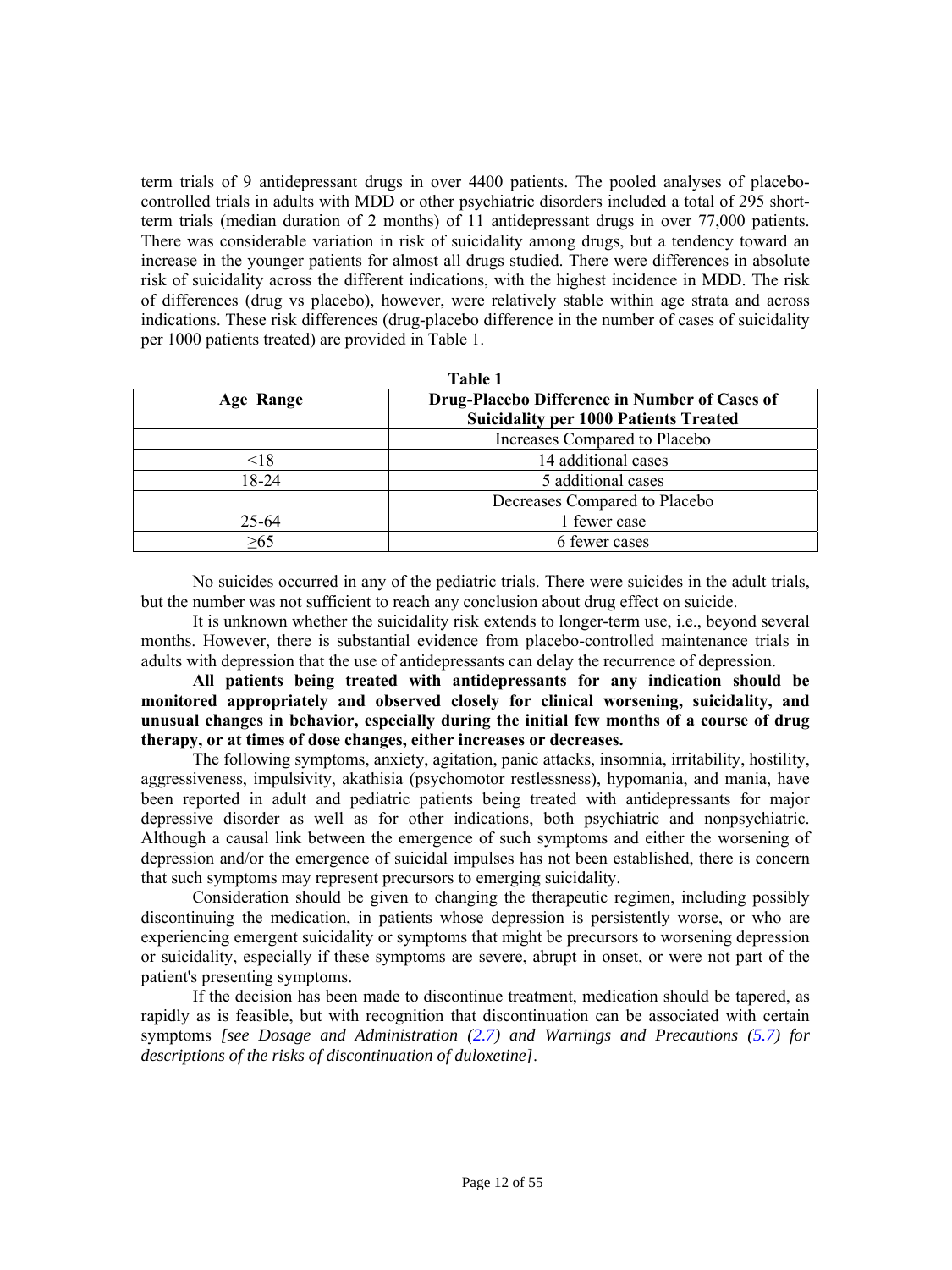**Families and caregivers of patients being treated with antidepressants for major depressive disorder or other indications, both psychiatric and nonpsychiatric, should be alerted about the need to monitor patients for the emergence of agitation, irritability, unusual changes in behavior, and the other symptoms described above, as well as the emergence of suicidality, and to report such symptoms immediately to health care providers. Such monitoring should include daily observation by families and caregivers. Prescriptions for duloxetine should be written for the smallest quantity of capsules consistent with good patient management, in order to reduce the risk of overdose.** 

**Screening Patients for Bipolar Disorder** — A major depressive episode may be the initial presentation of bipolar disorder. It is generally believed (though not established in controlled trials) that treating such an episode with an antidepressant alone may increase the likelihood of precipitation of a mixed/manic episode in patients at risk for bipolar disorder. Whether any of the symptoms described above represent such a conversion is unknown. However, prior to initiating treatment with an antidepressant, patients with depressive symptoms should be adequately screened to determine if they are at risk for bipolar disorder; such screening should include a detailed psychiatric history, including a family history of suicide, bipolar disorder, and depression. It should be noted that duloxetine is not approved for use in treating bipolar depression.

#### <span id="page-12-2"></span><span id="page-12-0"></span>**5.2 Hepatotoxicity**

There have been reports of hepatic failure, sometimes fatal, in patients treated with duloxetine. These cases have presented as hepatitis with abdominal pain, hepatomegaly, and elevation of transaminase levels to more than twenty times the upper limit of normal with or without jaundice, reflecting a mixed or hepatocellular pattern of liver injury. Duloxetine should be discontinued in patients who develop jaundice or other evidence of clinically significant liver dysfunction and should not be resumed unless another cause can be established.

<span id="page-12-3"></span><span id="page-12-1"></span>Cases of cholestatic jaundice with minimal elevation of transaminase levels have also been reported. Other postmarketing reports indicate that elevated transaminases, bilirubin, and alkaline phosphatase have occurred in patients with chronic liver disease or cirrhosis.

Duloxetine increased the risk of elevation of serum transaminase levels in development program clinical trials. Liver transaminase elevations resulted in the discontinuation of 0.3% (92/34,756) of duloxetine-treated patients. In most patients, the median time to detection of the transaminase elevation was about two months. In adult placebo-controlled trials in any indication, for patients with normal and abnormal baseline ALT values, elevation of ALT >3 times the upper limit of normal occurred in 1.25% (144/11,496) of duloxetine-treated patients compared to 0.45% (39/8716) of placebo-treated patients. In adult placebo-controlled studies using a fixed dose design, there was evidence of a dose response relationship for ALT and AST elevation of >3 times the upper limit of normal and >5 times the upper limit of normal, respectively.

Because it is possible that duloxetine and alcohol may interact to cause liver injury or that duloxetine may aggravate pre-existing liver disease, duloxetine delayed release capsules should not be prescribed to patients with substantial alcohol use or evidence of chronic liver disease.

# **5.3 Orthostatic Hypotension, Falls and Syncope**

Orthostatic hypotension, falls and syncope have been reported with therapeutic doses of duloxetine. Syncope and orthostatic hypotension tend to occur within the first week of therapy but can occur at any time during duloxetine treatment, particularly after dose increases. The risk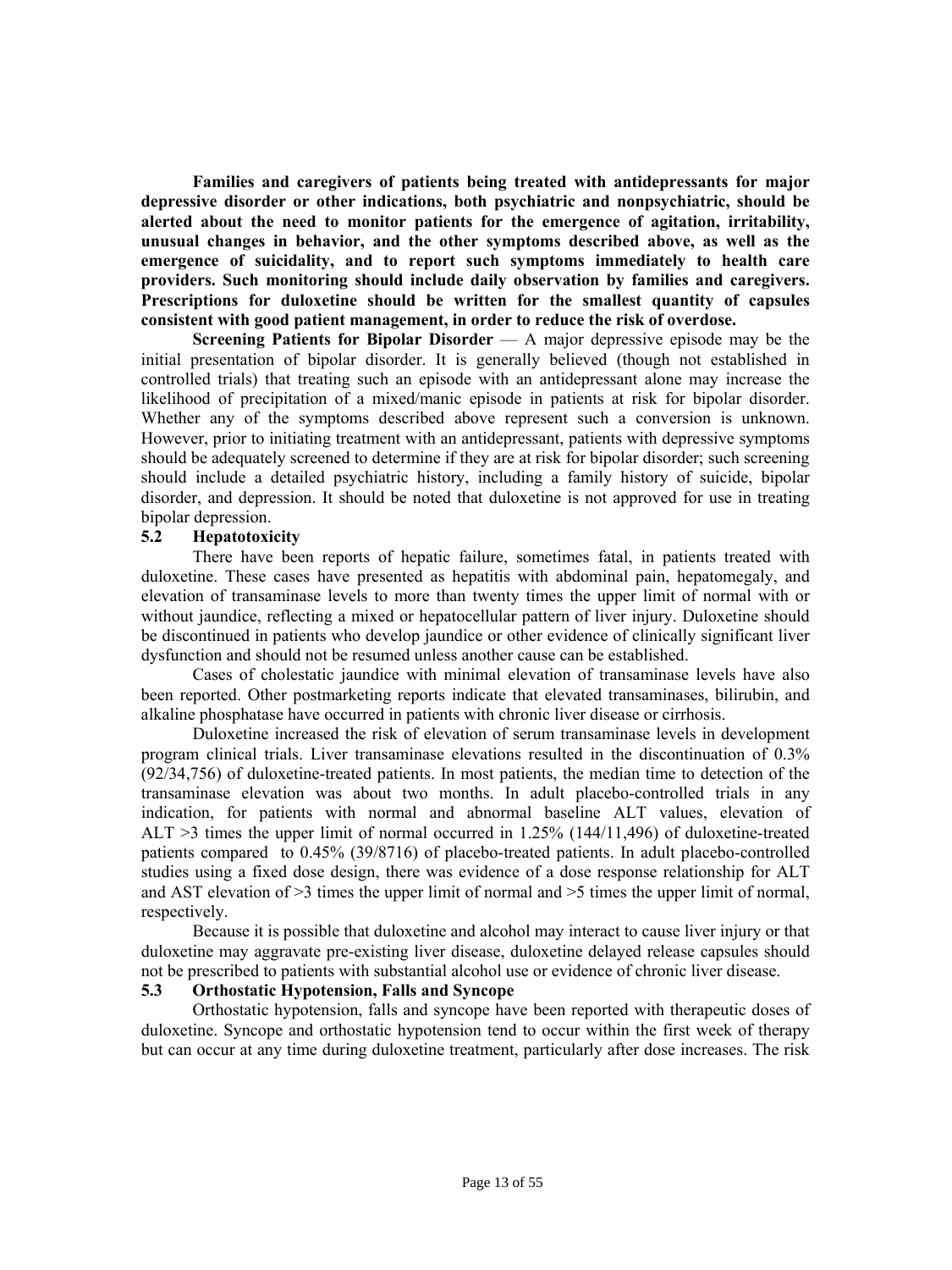of falling appears to be related to the degree of orthostatic decrease in blood pressure as well as other factors that may increase the underlying risk of falls.

In an analysis of patients from all placebo-controlled trials, patients treated with duloxetine reported a higher rate of falls compared to patients treated with placebo. Risk appears to be related to the presence of orthostatic decrease in blood pressure. The risk of blood pressure decreases may be greater in patients taking concomitant medications that induce orthostatic hypotension (such as antihypertensives) or are potent CYP1A2 inhibitors *[see Warnings and Precautions [\(5.12](#page-15-7)) and Drug Interactions [\(7.1\)\]](#page-27-4)* and in patients taking duloxetine at doses above 60 mg daily. Consideration should be given to dose reduction or discontinuation of duloxetine in patients who experience symptomatic orthostatic hypotension, falls and/or syncope during duloxetine therapy.

Risk of falling also appeared to be proportional to a patient's underlying risk for falls and appeared to increase steadily with age. As elderly patients tend to have a higher underlying risk for falls due to a higher prevalence of risk factors such as use of multiple medications, medical comorbidities and gait disturbances, the impact of increasing age by itself is unclear. Falls with serious consequences including bone fractures and hospitalizations have been reported *[see Adverse Reactions [\(6.10\)](#page-23-1) and Patient Counseling Information ([17\)](#page-43-5)].* 

#### <span id="page-13-1"></span><span id="page-13-0"></span>**5.4 Serotonin Syndrome**

The development of a potentially life-threatening serotonin syndrome has been reported with SNRIs and SSRIs, including duloxetine, alone but particularly with concomitant use of other serotonergic drugs (including triptans, tricyclic antidepressants, fentanyl, lithium, tramadol, tryptophan, buspirone, and St. John's Wort) and with drugs that impair metabolism of serotonin (in particular, MAOIs, both those intended to treat psychiatric disorders and also others, such as linezolid and intravenous methylene blue).

Serotonin syndrome symptoms may include mental status changes (e.g., agitation, hallucinations, delirium, and coma), autonomic instability (e.g., tachycardia, labile blood pressure, dizziness, diaphoresis, flushing, hyperthermia), neuromuscular symptoms (e.g., tremor, rigidity, myoclonus, hyperreflexia, incoordination), seizures, and/or gastrointestinal symptoms (e.g., nausea, vomiting, diarrhea). Patients should be monitored for the emergence of serotonin syndrome.

The concomitant use of duloxetine with MAOIs intended to treat psychiatric disorders is contraindicated. Duloxetine should also not be started in a patient who is being treated with MAOIs such as linezolid or intravenous methylene blue. All reports with methylene blue that provided information on the route of administration involved intravenous administration in the dose range of 1 mg/kg to 8 mg/kg. No reports involved the administration of methylene blue by other routes (such as oral tablets or local tissue injection) or at lower doses. There may be circumstances when it is necessary to initiate treatment with an MAOI such as linezolid or intravenous methylene blue in a patient taking duloxetine. Duloxetine should be discontinued before initiating treatment with the MAOI *[see Dosage and Administration [\(2.8, 2.9](#page-9-9)), and Contraindications [\(4\)](#page-10-5)].*

If concomitant use of duloxetine with other serotonergic drugs including triptans, tricyclic antidepressants, fentanyl, lithium, tramadol, buspirone, tryptophan and St. John's Wort is clinically warranted, patients should be made aware of a potential increased risk for serotonin syndrome, particularly during treatment initiation and dose increases. Treatment with duloxetine and any concomitant serotonergic agents, should be discontinued immediately if the above events occur and supportive symptomatic treatment should be initiated.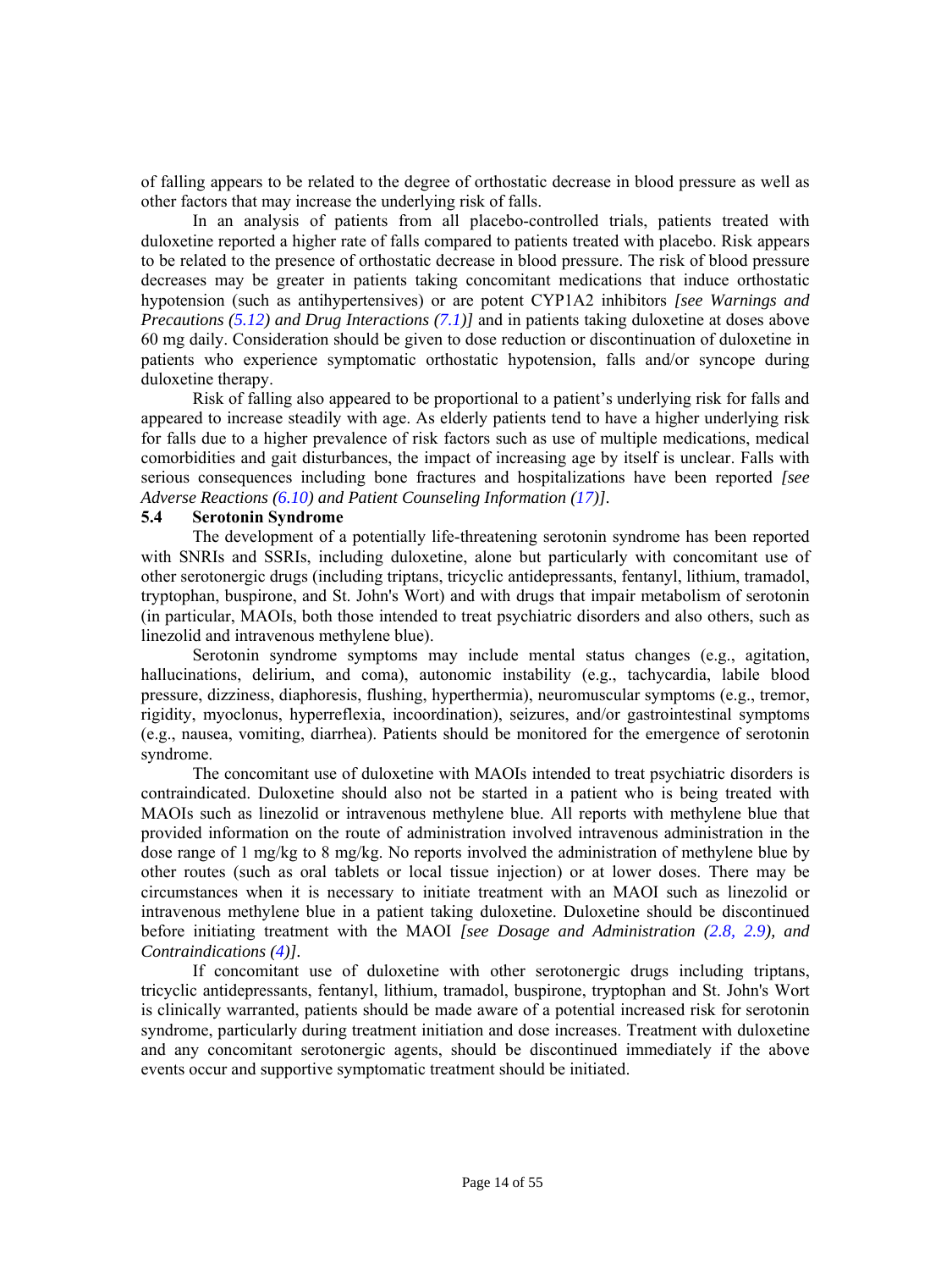# <span id="page-14-5"></span><span id="page-14-0"></span>**5.5 Abnormal Bleeding**

SSRIs and SNRIs, including duloxetine, may increase the risk of bleeding events. Concomitant use of aspirin, nonsteroidal anti-inflammatory drugs, warfarin, and other anticoagulants may add to this risk. Case reports and epidemiological studies (case-control and cohort design) have demonstrated an association between use of drugs that interfere with serotonin reuptake and the occurrence of gastrointestinal bleeding. Bleeding events related to SSRIs and SNRIs use have ranged from ecchymoses, hematomas, epistaxis, and petechiae to life-threatening hemorrhages.

<span id="page-14-6"></span><span id="page-14-1"></span>Patients should be cautioned about the risk of bleeding associated with the concomitant use of duloxetine and NSAIDs, aspirin, or other drugs that affect coagulation.

#### **5.6 Severe Skin Reactions**

Severe skin reactions, including erythema multiforme and Stevens-Johnson Syndrome (SJS), can occur with duloxetine. The reporting rate of SJS associated with duloxetine use exceeds the general population background incidence rate for this serious skin reaction (1 to 2 cases per million person years). The reporting rate is generally accepted to be an underestimate due to underreporting.

<span id="page-14-4"></span><span id="page-14-2"></span>Duloxetine should be discontinued at the first appearance of blisters, peeling rash, mucosal erosions, or any other sign of hypersensitivity if no other etiology can be identified.

#### **5.7 Discontinuation of Treatment with Duloxetine Delayed-Release Capsules**

<span id="page-14-7"></span><span id="page-14-3"></span>Discontinuation symptoms have been systematically evaluated in patients taking duloxetine. Following abrupt or tapered discontinuation in adult placebo-controlled clinical trials, the following symptoms occurred at 1% or greater and at a significantly higher rate in duloxetine-treated patients compared to those discontinuing from placebo: dizziness, headache, nausea, diarrhea, paresthesia, irritability, vomiting, insomnia, anxiety, hyperhidrosis, and fatigue.

During marketing of other SSRIs and SNRIs (serotonin and norepinephrine reuptake inhibitors), there have been spontaneous reports of adverse events occurring upon discontinuation of these drugs, particularly when abrupt, including the following: dysphoric mood, irritability, agitation, dizziness, sensory disturbances (e.g., paresthesias such as electric shock sensations), anxiety, confusion, headache, lethargy, emotional lability, insomnia, hypomania, tinnitus, and seizures. Although these events are generally self-limiting, some have been reported to be severe.

Patients should be monitored for these symptoms when discontinuing treatment with duloxetine. A gradual reduction in the dose rather than abrupt cessation is recommended whenever possible. If intolerable symptoms occur following a decrease in the dose or upon discontinuation of treatment, then resuming the previously prescribed dose may be considered. Subsequently, the physician may continue decreasing the dose but at a more gradual rate *[see Dosage and Administration [\(2.7\)](#page-9-3)]*.

# **5.8 Activation of Mania/Hypomania**

In adult placebo-controlled trials in patients with major depressive disorder, activation of mania or hypomania was reported in 0.1% (4/3779) of duloxetine-treated patients and 0.04% (1/2536) of placebo-treated patients. No activation of mania or hypomania was reported in DPNP, GAD, or chronic musculoskeletal pain placebo-controlled trials. Activation of mania or hypomania has been reported in a small proportion of patients with mood disorders who were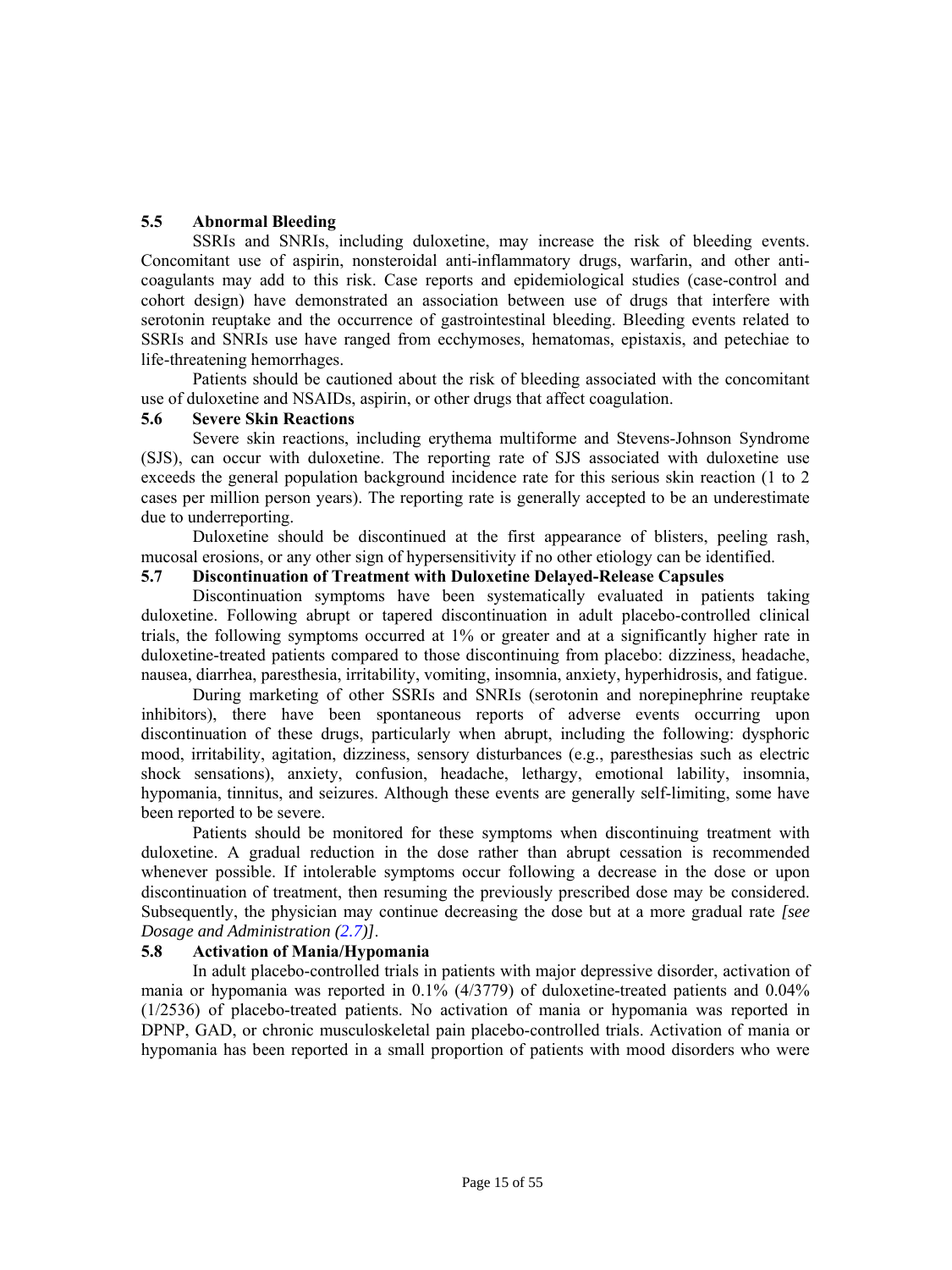<span id="page-15-4"></span><span id="page-15-0"></span>treated with other marketed drugs effective in the treatment of major depressive disorder. As with these other agents, duloxetine should be used cautiously in patients with a history of mania.

#### **5.9 Angle-Closure Glaucoma**

<span id="page-15-5"></span><span id="page-15-1"></span>The pupillary dilation that occurs following use of many antidepressant drugs including duloxetine may trigger an angle closure attack in a patient with anatomically narrow angles who does not have a patent iridectomy.

# **5.10 Seizures**

Duloxetine has not been systematically evaluated in patients with a seizure disorder, and such patients were excluded from clinical studies. In adult placebo-controlled clinical trials, seizures/convulsions occurred in 0.02% (3/12,722) of patients treated with duloxetine and 0.01% (1/9513) of patients treated with placebo. Duloxetine should be prescribed with care in patients with a history of a seizure disorder.

# <span id="page-15-6"></span><span id="page-15-2"></span>**5.11 Effect on Blood Pressure**

In adult placebo-controlled clinical trials across indications from baseline to endpoint, duloxetine treatment was associated with mean increases of 0.5 mm Hg in systolic blood pressure and 0.8 mm Hg in diastolic blood pressure compared to mean decreases of 0.6 mm Hg systolic and 0.3 mm Hg diastolic in placebo-treated patients. There was no significant difference in the frequency of sustained (3 consecutive visits) elevated blood pressure. In a clinical pharmacology study designed to evaluate the effects of duloxetine on various parameters, including blood pressure at supratherapeutic doses with an accelerated dose titration, there was evidence of increases in supine blood pressure at doses up to 200 mg twice daily. At the highest 200 mg twice daily dose, the increase in mean pulse rate was 5.0 to 6.8 beats and increases in mean blood pressure were 4.7 to 6.8 mm Hg (systolic) and 4.5 to 7 mm Hg (diastolic) up to 12 hours after dosing.

<span id="page-15-7"></span><span id="page-15-3"></span>Blood pressure should be measured prior to initiating treatment and periodically measured throughout treatment *[see Adverse Reactions [\(6.7\)](#page-23-2)]*.

# **5.12 Clinically Important Drug Interactions**

Both CYP1A2 and CYP2D6 are responsible for duloxetine metabolism.

Potential for Other Drugs to Affect Duloxetine

*CYP1A2 Inhibitors* - Co-administration of duloxetine with potent CYP1A2 inhibitors should be avoided *[see Drug Interactions ([7.1\)](#page-27-4)]*.

*CYP2D6 Inhibitors* - Because CYP2D6 is involved in duloxetine metabolism, concomitant use of duloxetine with potent inhibitors of CYP2D6 would be expected to, and does, result in higher concentrations (on average of 60%) of duloxetine *[see Drug Interactions [\(7.2\)](#page-27-4)]*.

# Potential for Duloxetine to Affect Other Drugs

*Drugs Metabolized by CYP2D6* - Co-administration of duloxetine with drugs that are extensively metabolized by CYP2D6 and that have a narrow therapeutic index, including certain antidepressants (tricyclic antidepressants [TCAs], such as nortriptyline, amitriptyline, and imipramine), phenothiazines and Type 1C antiarrhythmics (e.g., propafenone, flecainide), should be approached with caution. Plasma TCA concentrations may need to be monitored and the dose of the TCA may need to be reduced if a TCA is co-administered with duloxetine. Because of the risk of serious ventricular arrhythmias and sudden death potentially associated with elevated plasma levels of thioridazine, duloxetine and thioridazine should not be co-administered *[see Drug Interactions [\(7.9\)\]](#page-28-5)*.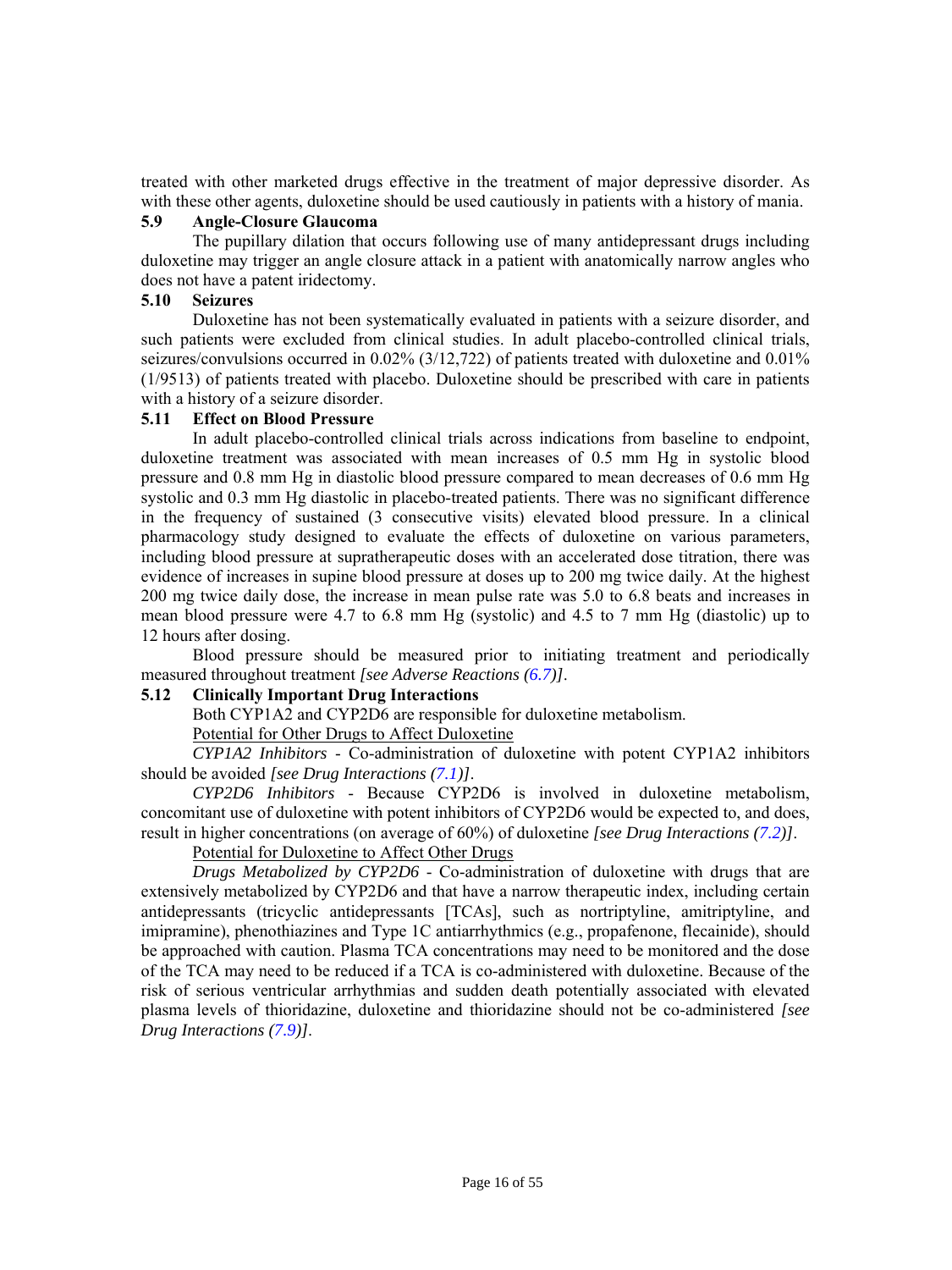#### Other Clinically Important Drug Interactions

*Alcohol* — Use of duloxetine concomitantly with heavy alcohol intake may be associated with severe liver injury. For this reason, duloxetine should not be prescribed for patients with substantial alcohol use *[see Warnings and Precautions [\(5.2\)](#page-12-2) and Drug Interactions [\(7.15\)](#page-28-9)]*.

<span id="page-16-3"></span><span id="page-16-0"></span>*CNS Acting Drugs* — Given the primary CNS effects of duloxetine, it should be used with caution when it is taken in combination with or substituted for other centrally acting drugs, including those with a similar mechanism of action *[see Warnings and Precautions [\(5.12\)](#page-15-7) and Drug Interactions [\(7.16\)](#page-28-9)]*.

# **5.13 Hyponatremia**

Hyponatremia may occur as a result of treatment with SSRIs and SNRIs, including duloxetine. In many cases, this hyponatremia appears to be the result of the syndrome of inappropriate antidiuretic hormone secretion (SIADH). Cases with serum sodium lower than 110 mmol/L have been reported and appeared to be reversible when duloxetine was discontinued. Elderly patients may be at greater risk of developing hyponatremia with SSRIs and SNRIs. Also, patients taking diuretics or who are otherwise volume depleted may be at greater risk *[see Use in Specific Populations [\(8.5](#page-30-5))]*. Discontinuation of duloxetine should be considered in patients with symptomatic hyponatremia and appropriate medical intervention should be instituted.

<span id="page-16-2"></span><span id="page-16-1"></span>Signs and symptoms of hyponatremia include headache, difficulty concentrating, memory impairment, confusion, weakness, and unsteadiness, which may lead to falls. More severe and/or acute cases have been associated with hallucination, syncope, seizure, coma, respiratory arrest, and death.

#### **5.14 Use in Patients with Concomitant Illness**

Clinical experience with duloxetine in patients with concomitant systemic illnesses is limited. There is no information on the effect that alterations in gastric motility may have on the stability of duloxetine's enteric coating. In extremely acidic conditions, duloxetine, unprotected by the enteric coating, may undergo hydrolysis to form naphthol. Caution is advised in using duloxetine in patients with conditions that may slow gastric emptying (e.g., some diabetics).

Duloxetine has not been systematically evaluated in patients with a recent history of myocardial infarction or unstable coronary artery disease. Patients with these diagnoses were generally excluded from clinical studies during the product's premarketing testing.

Hepatic Impairment — Avoid use in patients with chronic liver disease or cirrhosis *[see Dosage and Administration [\(2.6\)](#page-9-8), Warnings and Precautions [\(5.2\)](#page-12-2), and Use in Specific Populations (8.9)].* 

Severe Renal Impairment — Avoid use in patients with severe renal impairment, GFR <30 mL/min. Increased plasma concentration of duloxetine, and especially of its metabolites, occur in patients with end-stage renal disease (requiring dialysis) *[see Dosage and Administration (2.6) and Use in Specific Populations [\(8.10\)](#page-31-1)].* 

Glycemic Control in Patients with Diabetes — As observed in DPNP trials, duloxetine treatment worsens glycemic control in some patients with diabetes. In three clinical trials of duloxetine for the management of neuropathic pain associated with diabetic peripheral neuropathy, the mean duration of diabetes was approximately 12 years, the mean baseline fasting blood glucose was 176 mg/dL, and the mean baseline hemoglobin  $A_{1c}$  (Hb $A_{1c}$ ) was 7.8%. In the 12-week acute treatment phase of these studies, duloxetine was associated with a small increase in mean fasting blood glucose as compared to placebo. In the extension phase of these studies,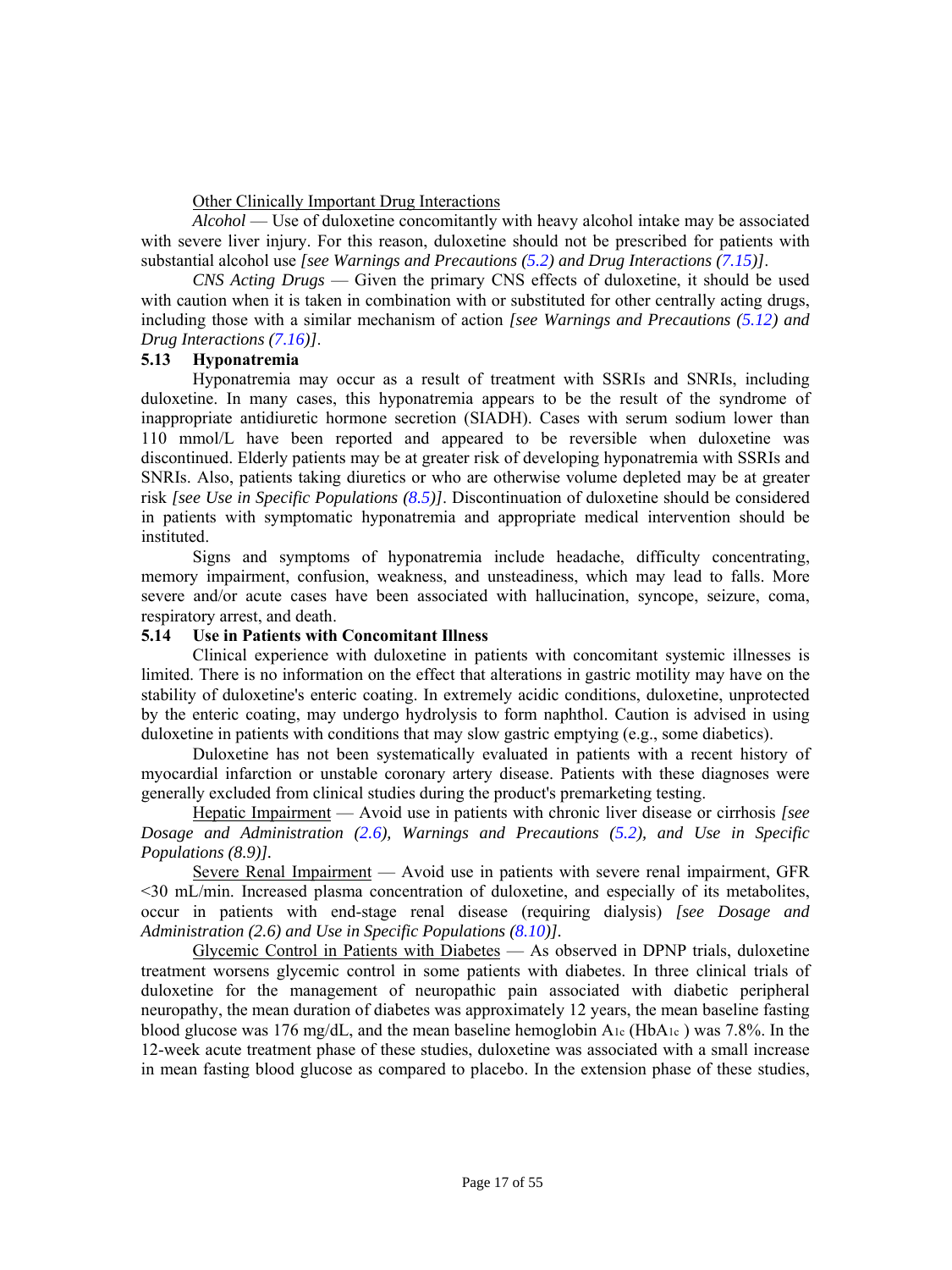which lasted up to 52 weeks, mean fasting blood glucose increased by 12 mg/dL in the duloxetine group and decreased by 11.5 mg/dL in the routine care group.  $HbA_1c$  increased by 0.5% in the duloxetine and by 0.2% in the routine care groups.

#### <span id="page-17-3"></span><span id="page-17-0"></span>**5.15 Urinary Hesitation and Retention**

Duloxetine is in a class of drugs known to affect urethral resistance. If symptoms of urinary hesitation develop during treatment with duloxetine, consideration should be given to the possibility that they might be drug-related.

<span id="page-17-4"></span><span id="page-17-1"></span>In post marketing experience, cases of urinary retention have been observed. In some instances of urinary retention associated with duloxetine use, hospitalization and/or catheterization has been needed.

#### **5.16 Laboratory Tests**

No specific laboratory tests are recommended.

#### **6 ADVERSE REACTIONS**

The following serious adverse reactions are described below and elsewhere in the labeling:

- Suicidal Thoughts and Behaviors in Children, Adolescents and Young Adults *[see Boxed Warning and Warnings and Precautions ([5.1](#page-10-3))]*
- Hepatotoxicity *[see Warnings and Precautions [\(5.2\)\]](#page-12-2)*
- Orthostatic Hypotension, Falls and Syncope *[see Warnings and Precautions ([5.3](#page-12-3))]*
- Serotonin Syndrome *[see Warnings and Precautions [\(5.4\)](#page-13-1)]*
- Abnormal Bleeding *[see Warnings and Precautions [\(5.5\)\]](#page-14-5)*
- Severe Skin Reactions *[see Warnings and Precautions ([5.6](#page-14-6))]*
- Discontinuation of Treatment with Duloxetine Delayed-Release Capsules *[see Warnings and Precautions ([5.7\)\]](#page-14-4)*
- Activation of Mania/Hypomania *[see Warnings and Precautions [\(5.8\)](#page-14-7)]*
- Angle-Closure Glaucoma *[see Warnings and Precautions [\(5.9\)\]](#page-15-4)*
- Seizures *[see Warnings and Precautions [\(5.10\)](#page-15-5)]*
- Effect on Blood Pressure *[see Warnings and Precautions [\(5.11](#page-15-6))]*
- Clinically Important Drug Interactions *[see Warnings and Precautions [\(5.12\)\]](#page-15-7)*
- Hyponatremia *[see Warnings and Precautions [\(5.13\)](#page-16-3)]*
- Urinary Hesitation and Retention *[see Warnings and Precautions [\(5.15](#page-17-3))]*

# <span id="page-17-5"></span><span id="page-17-2"></span>**6.1 Clinical Trial Data Sources**

Because clinical trials are conducted under widely varying conditions, adverse reaction rates observed in the clinical trials of a drug cannot be directly compared to rates in the clinical trials of another drug and may not reflect the rates observed in practice.

The stated frequencies of adverse reactions represent the proportion of individuals who experienced, at least once, a treatment-emergent adverse reaction of the type listed. A reaction was considered treatment-emergent if it occurred for the first time or worsened while receiving therapy following baseline evaluation. Reactions reported during the studies were not necessarily caused by the therapy, and the frequencies do not reflect investigator impression (assessment) of causality.

Adults — The data described below reflect exposure to duloxetine delayed-release capsules in placebo-controlled trials for MDD (N=3779), GAD (N=1018), OA (N=503), CLBP (N=600), DPNP (N=906), and another indication (N=1294). The population studied was 17 to 89 years of age; 65.7%, 60.8%, 60.6%, 42.9%, and 94.4% female; and 81.8%, 72.6%, 85.3%, 74.0%, and 85.7% Caucasian for MDD, GAD, OA and CLBP, DPNP, and another indication,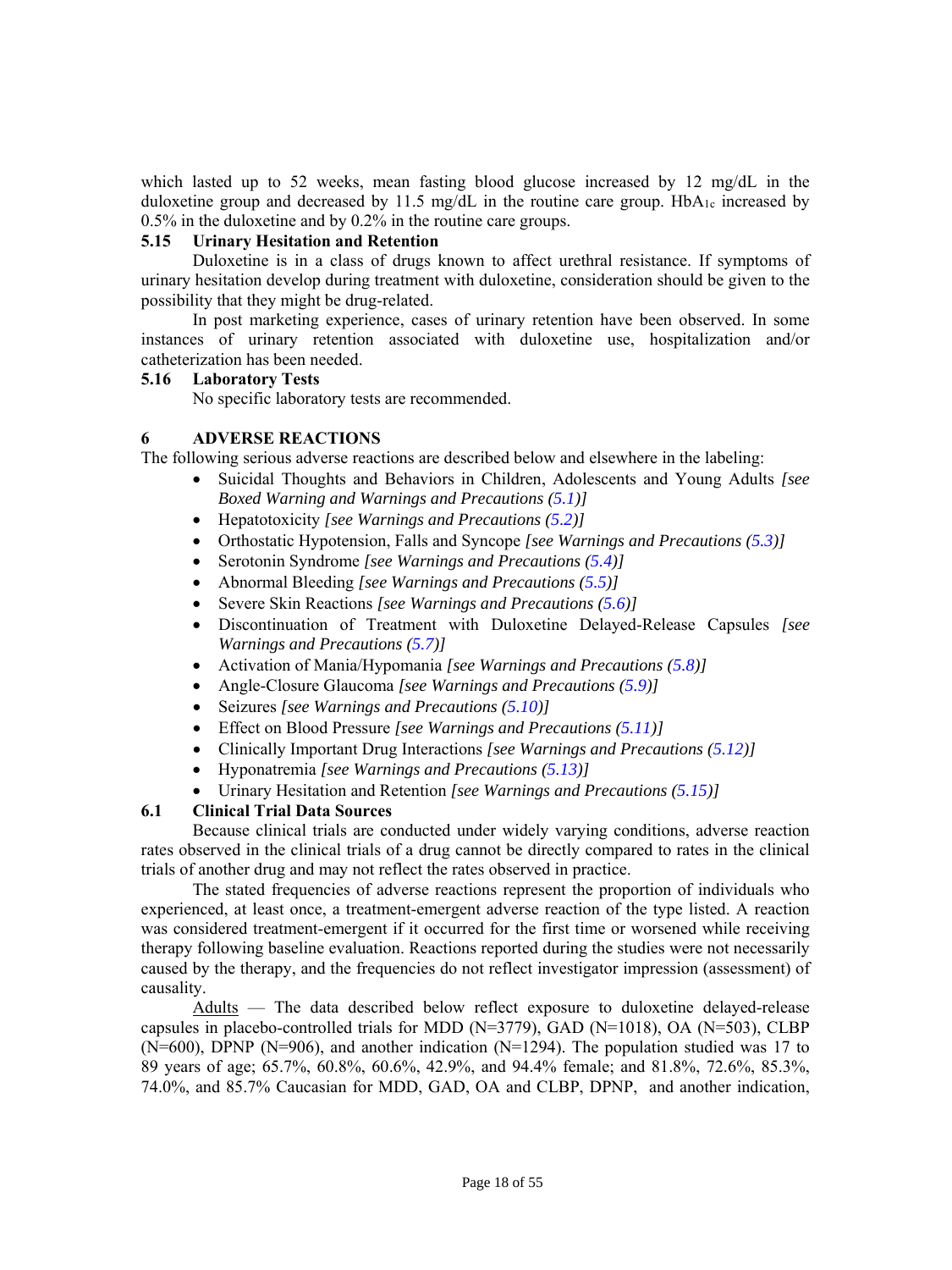respectively. Most patients received doses of a total of 60 to 120 mg per day *[see Clinical Studies (14)]*.

**Pediatric use information for patients ages 7 to 17 years is approved for Eli Lilly and Company, Inc.'s CYMBALTA® (duloxetine) delayed-release capsules. However, due to Eli Lilly and Company, Inc.'s marketing exclusivity rights, this drug product is not labeled with that pediatric information.**

#### <span id="page-18-3"></span><span id="page-18-0"></span>**6.2 Adverse Reactions Reported as Reasons for Discontinuation of Treatment in Adult Placebo-Controlled Trials**

Major Depressive Disorder — Approximately 8.4% (319/3779) of the patients who received duloxetine in placebo-controlled trials for MDD discontinued treatment due to an adverse reaction, compared with 4.6% (117/2536) of the patients receiving placebo. Nausea (duloxetine 1.1%, placebo 0.4%) was the only common adverse reaction reported as a reason for discontinuation and considered to be drug-related (i.e., discontinuation occurring in at least 1% of the duloxetine-treated patients and at a rate of at least twice that of placebo).

Generalized Anxiety Disorder — Approximately 13.7% (139/1018) of the patients who received duloxetine in placebo-controlled trials for GAD discontinued treatment due to an adverse reaction, compared with 5.0% (38/767) for placebo. Common adverse reactions reported as a reason for discontinuation and considered to be drug-related (as defined above) included nausea (duloxetine 3.3%, placebo 0.4%), and dizziness (duloxetine 1.3%, placebo 0.4%).

<span id="page-18-2"></span><span id="page-18-1"></span>Diabetic Peripheral Neuropathic Pain — Approximately 12.9% (117/906) of the patients who received duloxetine in placebo-controlled trials for DPNP discontinued treatment due to an adverse reaction, compared with 5.1% (23/448) for placebo. Common adverse reactions reported as a reason for discontinuation and considered to be drug-related (as defined above) included nausea (duloxetine 3.5%, placebo 0.7%), dizziness (duloxetine 1.2%, placebo 0.4%), and somnolence (duloxetine 1.1%, placebo 0.0%).

Chronic Pain due to Osteoarthritis — Approximately 15.7% (79/503) of the patients who received duloxetine in 13-week, placebo-controlled trials for chronic pain due to OA discontinued treatment due to an adverse reaction, compared with 7.3% (37/508) for placebo. Common adverse reactions reported as a reason for discontinuation and considered to be drugrelated (as defined above) included nausea (duloxetine 2.2%, placebo 1.0%).

Chronic Low Back Pain — Approximately 16.5% (99/600) of the patients who received duloxetine in 13-week, placebo-controlled trials for CLBP discontinued treatment due to an adverse reaction, compared with 6.3% (28/441) for placebo. Common adverse reactions reported as a reason for discontinuation and considered to be drug-related (as defined above) included nausea (duloxetine 3.0%, placebo 0.7%), and somnolence (duloxetine 1.0%, placebo 0.0%).

#### **6.3 Most Common Adult Adverse Reactions**

Pooled Trials for all Approved Indications — The most commonly observed adverse reactions in duloxetine-treated patients (incidence of at least 5% and at least twice the incidence in placebo patients) were nausea, dry mouth, somnolence, constipation, decreased appetite, and hyperhidrosis.

Diabetic Peripheral Neuropathic Pain — The most commonly observed adverse reactions in duloxetine-treated patients (as defined above) were nausea, somnolence, decreased appetite, constipation, hyperhidrosis, and dry mouth.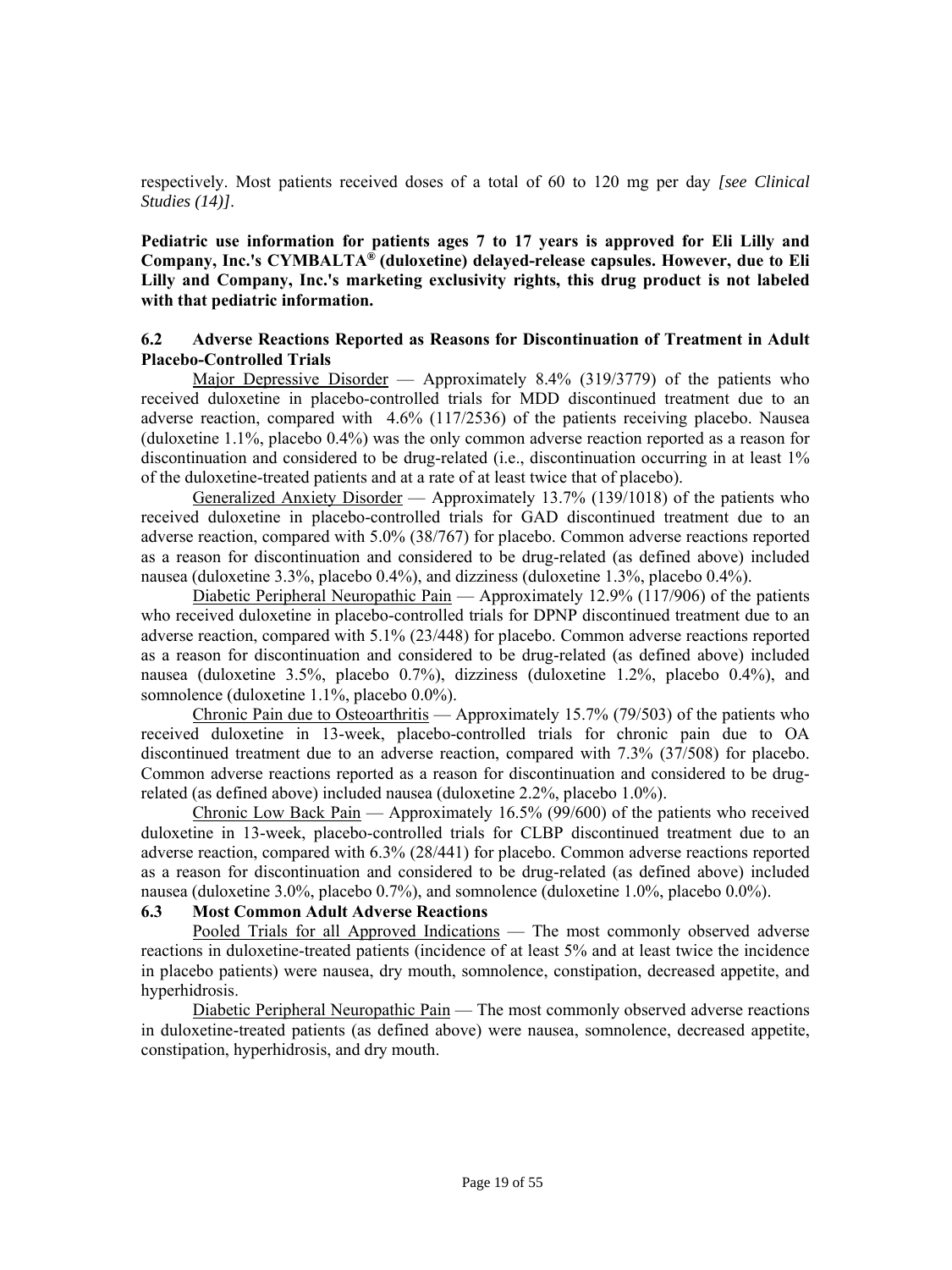Chronic Pain due to Osteoarthritis — The most commonly observed adverse reactions in duloxetine delayed-release capsules-treated patients (as defined above) were nausea, fatigue, constipation, dry mouth, insomnia, somnolence, and dizziness.

<span id="page-19-0"></span>Chronic Low Back Pain — The most commonly observed adverse reactions in duloxetine delayed-release capsules-treated patients (as defined above) were nausea, dry mouth, insomnia, somnolence, constipation, dizziness, and fatigue.

#### <span id="page-19-2"></span>**6.4 Adverse Reactions Occurring at an Incidence of 5% or More Among Duloxetine-Treated Patients in Adult Placebo-Controlled Trials**

Table 2 gives the incidence of treatment-emergent adverse reactions in placebocontrolled trials for approved indications that occurred in 5% or more of patients treated with duloxetine and with an incidence greater than placebo.

| than I factor in Thactor-Controlled Trials of Tepproved Indications |                                                  |                       |  |  |  |
|---------------------------------------------------------------------|--------------------------------------------------|-----------------------|--|--|--|
|                                                                     | <b>Percentage of Patients Reporting Reaction</b> |                       |  |  |  |
| <b>Adverse Reaction</b>                                             | <b>Duloxetine</b><br>$(N=8100)$                  | Placebo<br>$(N=5655)$ |  |  |  |
| Nausea <sup>c</sup>                                                 | 23                                               |                       |  |  |  |
| Headache                                                            | 14                                               | 12                    |  |  |  |
| Dry mouth                                                           | 13                                               |                       |  |  |  |
| Somnolence <sup>e</sup>                                             | 10                                               |                       |  |  |  |
| Fatigue <sup>b, c</sup>                                             | 9                                                |                       |  |  |  |
| Insomnia $\overline{d}$                                             | g                                                |                       |  |  |  |
| Constipation <sup>c</sup>                                           | Q                                                |                       |  |  |  |
| Dizziness <sup>c</sup>                                              | Q                                                |                       |  |  |  |
| Diarrhea                                                            | 9                                                |                       |  |  |  |
| Decreased appetite <sup>c</sup>                                     |                                                  | ↑                     |  |  |  |
| Hyperhidrosis <sup>c</sup>                                          |                                                  |                       |  |  |  |
| Abdominal Painf                                                     |                                                  |                       |  |  |  |

**Table 2: Treatment-Emergent Adverse Reactions: Incidence of 5% or More and Greater than Placebo in Placebo-Controlled Trials of Approved Indicationsa**

<span id="page-19-3"></span><span id="page-19-1"></span><sup>a</sup> The inclusion of an event in the table is determined based on the percentages before rounding; however, the percentages displayed in the table are rounded to the nearest integer.

<sup>b</sup> Also includes asthenia.

c Events for which there was a significant dose-dependent relationship in fixed-dose studies, excluding three MDD studies which did not have a placebo lead-in period or dose titration.

 $d$  Also includes initial insomnia, middle insomnia, and early morning awakening.  $e$  Also includes hypersomnia and sedation.

f Also includes abdominal discomfort, abdominal pain lower, abdominal pain upper, abdominal tenderness, and gastrointestinal pain.

# **6.5 Adverse Reactions Occurring at an Incidence of 2% or More Among Duloxetine-Treated Patients in Adult Placebo-Controlled Trials**

Pooled MDD and GAD Trials — Table 3 gives the incidence of treatment-emergent adverse reactions in MDD and GAD placebo-controlled trials for approved indications that occurred in 2% or more of patients treated with duloxetine and with an incidence greater than placebo.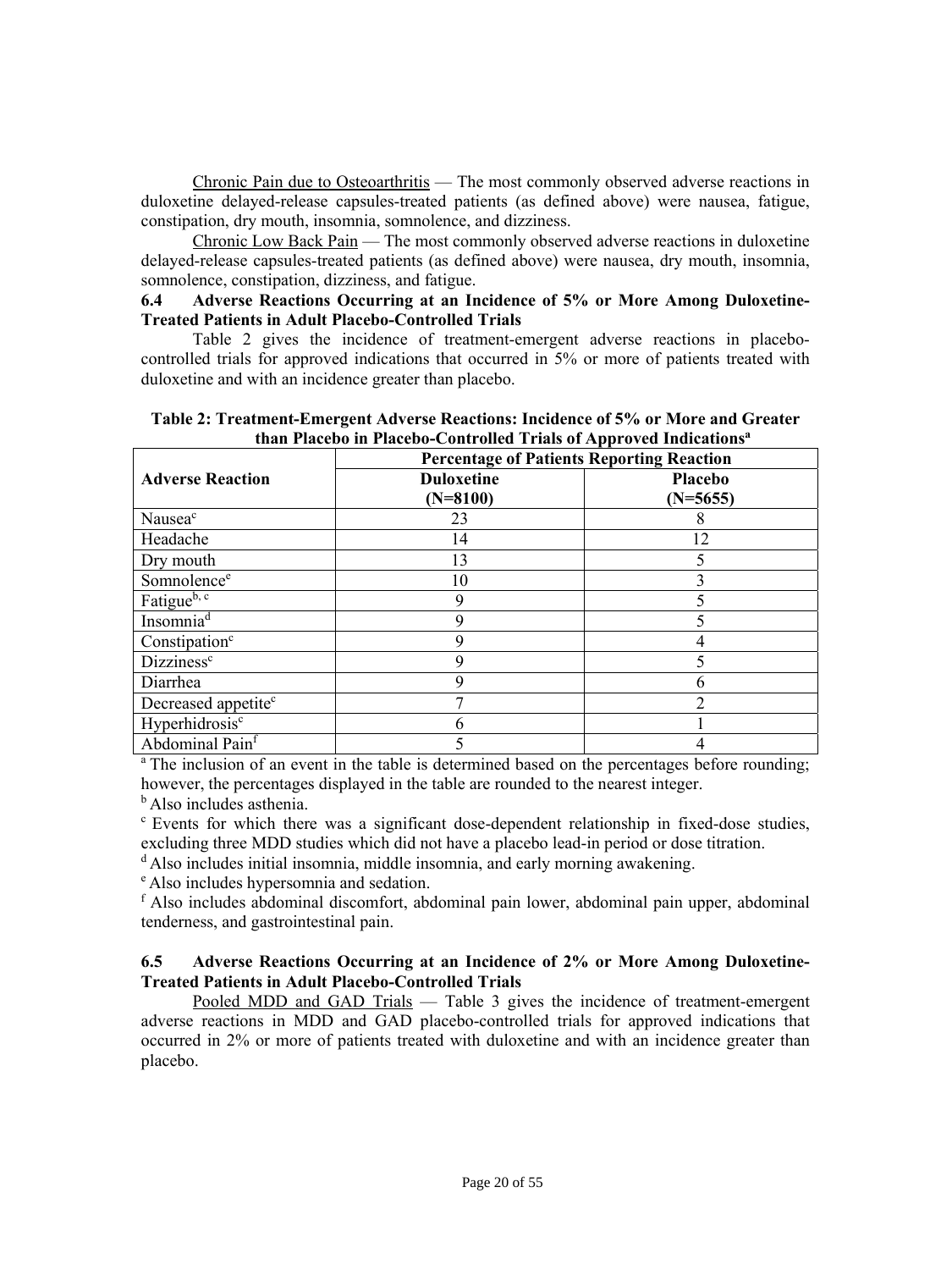|                                               | <b>Percentage of Patients Reporting Reaction</b> |                |  |
|-----------------------------------------------|--------------------------------------------------|----------------|--|
| <b>System Organ Class / Adverse Reaction</b>  | <b>Duloxetine</b>                                | Placebo        |  |
|                                               | $(N=4797)$                                       | $(N=3303)$     |  |
| <b>Cardiac Disorders</b>                      |                                                  |                |  |
| Palpitations                                  | $\overline{2}$                                   | 1              |  |
| <b>Eye Disorders</b>                          |                                                  |                |  |
| Vision blurred                                | 3                                                | 1              |  |
| <b>Gastrointestinal Disorders</b>             |                                                  |                |  |
| Nausea <sup>c</sup>                           | 23                                               | 8              |  |
| Dry mouth                                     | 14                                               | 6              |  |
| Constipation <sup>c</sup>                     | 9                                                | 4              |  |
| Diarrhea                                      | 9                                                | 6              |  |
| Abdominal paind                               | 5                                                | 4              |  |
| Vomiting                                      | 4                                                | $\overline{2}$ |  |
| <b>General Disorders and Administration</b>   |                                                  |                |  |
| <b>Site Conditions</b>                        |                                                  |                |  |
| Fatigue <sup>e</sup>                          | 9                                                | 5              |  |
| <b>Metabolism and Nutrition Disorders</b>     |                                                  |                |  |
| Decreased appetite <sup>c</sup>               | 6                                                | $\overline{2}$ |  |
| <b>Nervous System Disorders</b>               |                                                  |                |  |
| Headache                                      | 14                                               | 14             |  |
| Dizziness <sup>c</sup>                        | 9                                                | 5              |  |
| Somnolencef                                   | 9                                                | 3              |  |
| Tremor                                        | 3                                                |                |  |
| <b>Psychiatric Disorders</b>                  |                                                  |                |  |
| Insomnia <sup>g</sup>                         | 9                                                | 5              |  |
| Agitationh                                    | $\overline{4}$                                   | $\overline{2}$ |  |
| Anxiety                                       | 3                                                | $\overline{2}$ |  |
| <b>Reproductive System and Breast</b>         |                                                  |                |  |
| <b>Disorders</b>                              |                                                  |                |  |
| Erectile dysfunction                          | 4                                                | 1              |  |
| Ejaculation delayed <sup>c</sup>              | $\overline{c}$                                   |                |  |
| Libido decreased <sup>i</sup>                 | $\overline{3}$                                   |                |  |
| Orgasm abnormal <sup>j</sup>                  | 2                                                | $<$ 1          |  |
| <b>Respiratory, Thoracic, and Mediastinal</b> |                                                  |                |  |
| <b>Disorders</b>                              |                                                  |                |  |
| Yawning                                       | $\overline{2}$                                   | $<$ 1          |  |
| <b>Skin and Subcutaneous Tissue Disorders</b> |                                                  |                |  |
| Hyperhidrosis                                 | 6                                                | $\overline{2}$ |  |

**Table 3: Treatment-Emergent Adverse Reactions: Incidence of 2% or More and Greater than Placebo in MDD and GAD Placebo-Controlled Trialsa, b** 

<sup>a</sup> The inclusion of an event in the table is determined based on the percentages before rounding; however, the percentages displayed in the table are rounded to the nearest integer.

<sup>b</sup> For GAD, there were no adverse events that were significantly different between treatments in adults ≥65 years that were also not significant in the adults <65 years.

c Events for which there was a significant dose-dependent relationship in fixed-dose studies,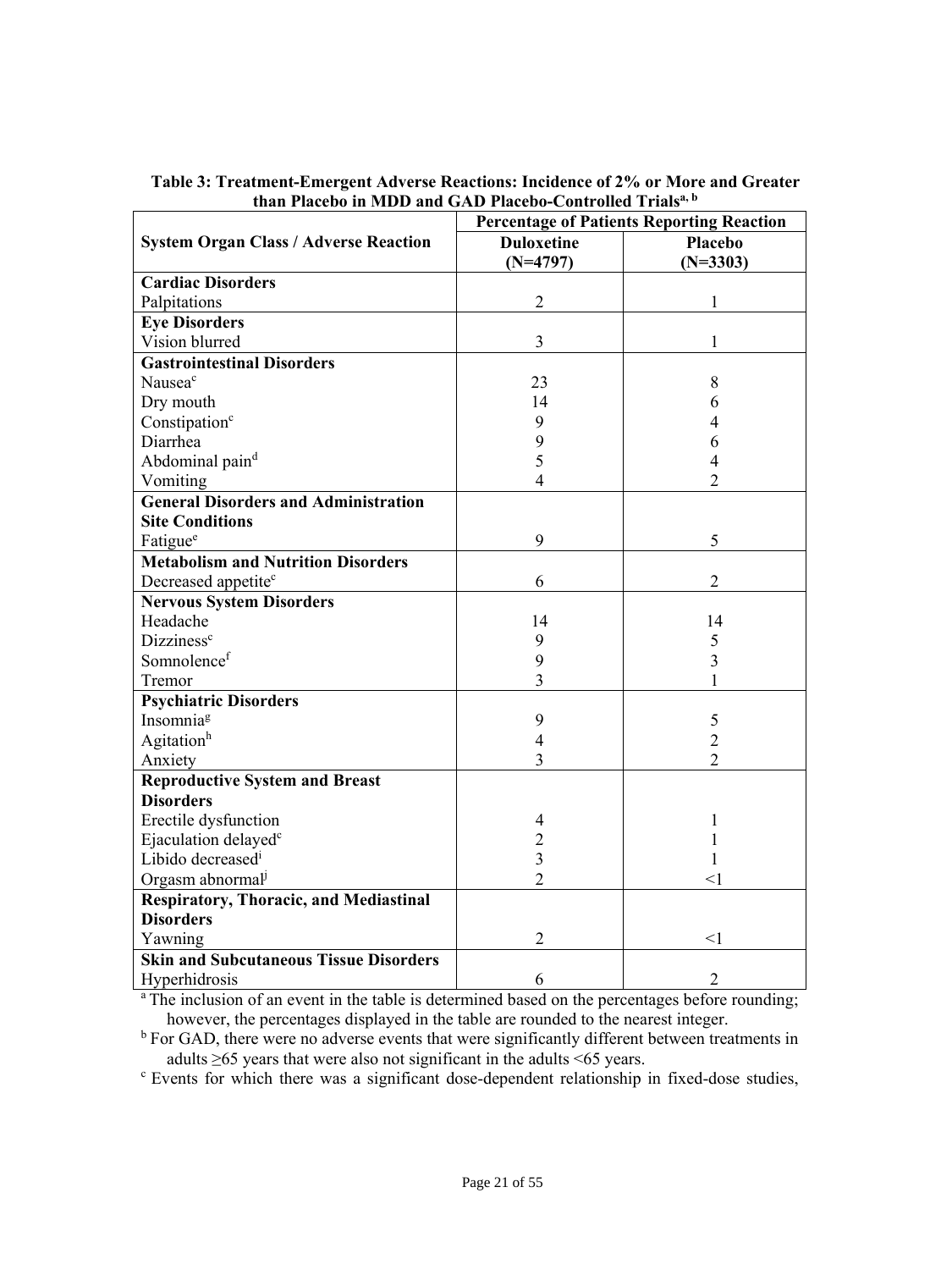excluding three MDD studies which did not have a placebo lead-in period or dose titration. d Also includes abdominal pain upper, abdominal pain lower, abdominal tenderness, abdominal

discomfort, and gastrointestinal pain. e Also includes asthenia.

- 
- <sup>f</sup> Also includes hypersomnia and sedation
- <sup>g</sup> Also includes initial insomnia, middle insomnia, and early morning awakening
- $<sup>h</sup>$  Also includes feeling jittery, nervousness, restlessness, tension and psychomotor hyperactivity</sup>
- i Also includes loss of libido
- j Also includes anorgasmia

DPNP, another indication, OA, and CLBP - Table 4 gives the incidence of treatmentemergent adverse events that occurred in 2% or more of patients treated with duloxetine (determined prior to rounding) in the premarketing acute phase of DPNP, another indication, OA, and CLBP placebo-controlled trials and with an incidence greater than placebo.

#### **Table 4: Treatment-Emergent Adverse Reactions: Incidence of 2% or More and Greater than Placebo in DPNP, another indication, OA, and CLBP Placebo-Controlled Trialsa**

| <b>System Organ Class / Adverse Reaction</b>     | <b>Percentage of Patients Reporting Reaction</b> |                |  |
|--------------------------------------------------|--------------------------------------------------|----------------|--|
|                                                  | <b>Duloxetine</b>                                | <b>Placebo</b> |  |
|                                                  | $(N=3303)$                                       | $(N=2352)$     |  |
| <b>Gastrointestinal Disorders</b>                |                                                  |                |  |
| Nausea                                           | 23                                               |                |  |
| Dry Mouth <sup>b</sup>                           | 11                                               | 3              |  |
| Constipation <sup>b</sup>                        | 10                                               | 3              |  |
| Diarrhea                                         | 9                                                | 5              |  |
| Abdominal Pain <sup>c</sup>                      | 5                                                | 4              |  |
| Vomiting                                         | 3                                                | $\overline{2}$ |  |
| Dyspepsia                                        | $\overline{2}$                                   |                |  |
| <b>General Disorders and Administration Site</b> |                                                  |                |  |
| <b>Conditions</b>                                |                                                  |                |  |
| Fatigue <sup>d</sup>                             | 11                                               | 5              |  |
| <b>Infections and Infestations</b>               |                                                  |                |  |
| Nasopharyngitis                                  | 4                                                | 4              |  |
| <b>Upper Respiratory Tract Infection</b>         | 3                                                | 3              |  |
| Influenza                                        | $\overline{2}$                                   | $\overline{2}$ |  |
| <b>Metabolism and Nutrition Disorders</b>        |                                                  |                |  |
| Decreased Appetite <sup>b</sup>                  | 8                                                | 1              |  |
| <b>Musculoskeletal and Connective Tissue</b>     |                                                  |                |  |
| Musculoskeletal Pain <sup>e</sup>                | 3                                                | 3              |  |
| Muscle Spasms                                    | $\overline{2}$                                   | $\overline{2}$ |  |
| <b>Nervous System Disorders</b>                  |                                                  |                |  |
| Headache                                         | 13                                               | 8              |  |
| Somnolenceb,f                                    | 11                                               | 3              |  |
| <b>Dizziness</b>                                 | 9                                                | 5              |  |
| Paraesthesia <sup>g</sup>                        | $\overline{2}$                                   | $\overline{2}$ |  |
| Tremor <sup>b</sup>                              | $\overline{2}$                                   | $<$ l          |  |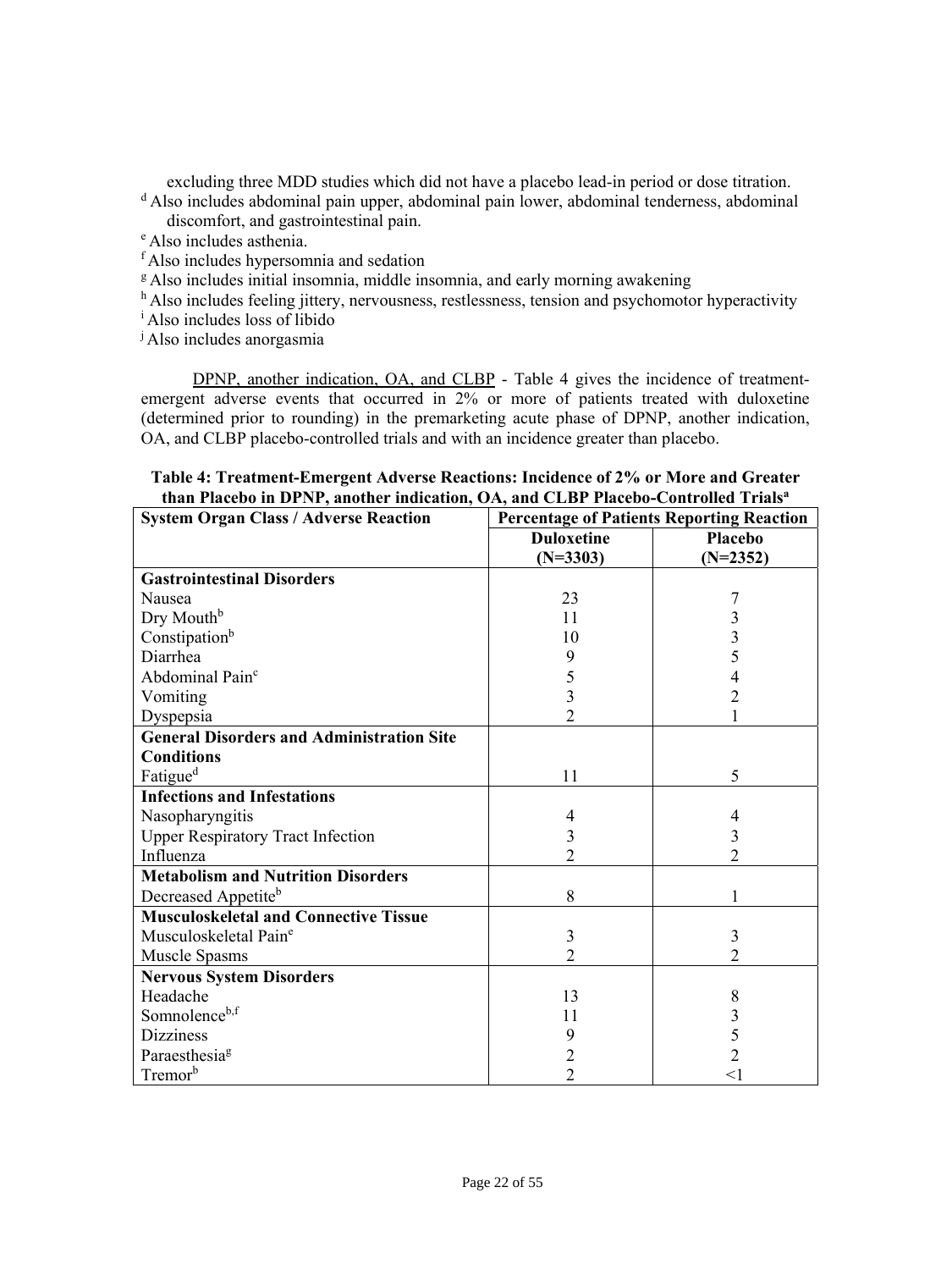| <b>Psychiatric Disorders</b>                    |    |  |
|-------------------------------------------------|----|--|
| Insomnia <sup>b,h</sup>                         | 10 |  |
| Agitation <sup>1</sup>                          |    |  |
| <b>Reproductive System and Breast Disorders</b> |    |  |
| Erectile Dysfunction <sup>b</sup>               |    |  |
| Ejaculation Disorder <sup>j</sup>               |    |  |
| <b>Respiratory, Thoracic, and Mediastinal</b>   |    |  |
| <b>Disorders</b>                                |    |  |
| Cough                                           |    |  |
| <b>Skin and Subcutaneous Tissue Disorders</b>   |    |  |
| Hyperhidrosis                                   | h  |  |
| <b>Vascular Disorders</b>                       |    |  |
| Flushing <sup>k</sup>                           |    |  |
| Blood pressure increased <sup>1</sup>           |    |  |

<sup>a</sup> The inclusion of an event in the table is determined based on the percentages before rounding; however, the percentages displayed in the table are rounded to the nearest integer.

<sup>b</sup> Incidence of 120 mg/day is significantly greater than the incidence for 60 mg/day.

 Also includes abdominal discomfort, abdominal pain lower, abdominal pain upper, abdominal tenderness and gastrointestinal pain

d Also includes asthenia

e Also includes myalgia and neck pain

f Also includes hypersomnia and sedation

<sup>g</sup> Also includes hypoaesthesia, hypoaesthesia facial, genital hypoaesthesia and paraesthesia oral <sup>h</sup> Also includes initial insomnia, middle insomnia, and early morning awakening.

<sup>i</sup> Also includes feeling jittery, nervousness, restlessness, tension and psychomotor hyperactivity

<span id="page-22-1"></span><span id="page-22-0"></span>j Also includes ejaculation failure

k Also includes hot flush

<sup>1</sup> Also includes blood pressure diastolic increased, blood pressure systolic increased, diastolic hypertension, essential hypertension, hypertension, hypertensive crisis, labile hypertension, orthostatic hypertension, secondary hypertension, and systolic hypertension

# **6.6 Effects on Male and Female Sexual Function in Adults**

Changes in sexual desire, sexual performance and sexual satisfaction often occur as manifestations of psychiatric disorders or diabetes, but they may also be a consequence of pharmacologic treatment. Because adverse sexual reactions are presumed to be voluntarily underreported, the Arizona Sexual Experience Scale (ASEX), a validated measure designed to identify sexual side effects, was used prospectively in 4 MDD placebo-controlled trials. In these trials, as shown in Table 5 below, patients treated with duloxetine experienced significantly more sexual dysfunction, as measured by the total score on the ASEX, than did patients treated with placebo. Gender analysis showed that this difference occurred only in males. Males treated with duloxetine experienced more difficulty with ability to reach orgasm (ASEX Item 4) than males treated with placebo. Females did not experience more sexual dysfunction on duloxetine than on placebo as measured by ASEX total score. Negative numbers signify an improvement from a baseline level of dysfunction, which is commonly seen in depressed patients. Physicians should routinely inquire about possible sexual side effects.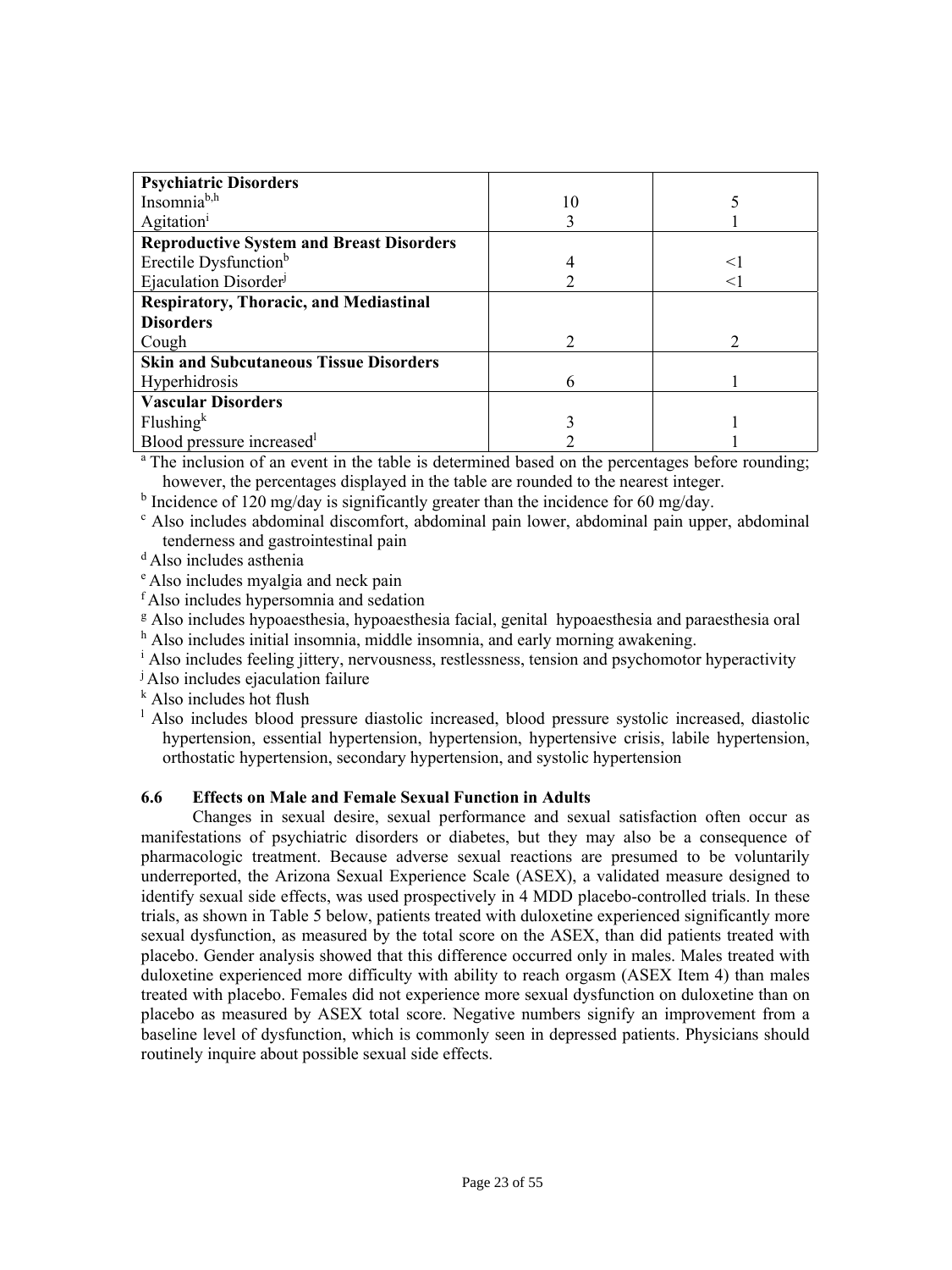|                                        | <b>Male Patients<sup>a</sup></b> |          | <b>Female Patients<sup>a</sup></b> |           |
|----------------------------------------|----------------------------------|----------|------------------------------------|-----------|
|                                        | <b>Duloxetine</b><br>Placebo     |          | <b>Duloxetine</b>                  | Placebo   |
|                                        | $(n=175)$                        | $(n=83)$ | $(n=241)$                          | $(n=126)$ |
| ASEX Total (Items 1 to 5)              | $0.56^{\rm b}$                   | $-1.07$  | $-1.15$                            | $-1.07$   |
| Item $1$ — Sex drive                   | $-0.07$                          | $-0.12$  | $-0.32$                            | $-0.24$   |
| Item $2 -$ Arousal                     | 0.01                             | $-0.26$  | $-0.21$                            | $-0.18$   |
| Item $3$ — Ability to achieve erection | 0.03                             | $-0.25$  | $-0.17$                            | $-0.18$   |
| (men); Lubrication (women)             |                                  |          |                                    |           |
| Item $4$ — Ease of reaching orgasm     | 0.40 <sup>c</sup>                | $-0.24$  | $-0.09$                            | $-0.13$   |
| Item $5 -$ Orgasm satisfaction         | 0.09                             | $-0.13$  | $-0.11$                            | $-0.17$   |

**Table 5: Mean Change in ASEX Scores by Gender in MDD Placebo-Controlled Trials** 

 $^{\circ}$  n=Number of patients with non-missing change score for ASEX total

<sup>b</sup> p=0.013 versus placebo

c p<0.001 versus placebo

#### <span id="page-23-2"></span><span id="page-23-0"></span>**6.7 Vital Sign Changes in Adults**

In placebo-controlled clinical trials across approved indications for change from baseline to endpoint, duloxetine treatment was associated with mean increases of 0.23 mm Hg in systolic blood pressure and 0.73 mm Hg in diastolic blood pressure compared to mean decreases of 1.09 mm Hg systolic and 0.55 mm Hg diastolic in placebo-treated patients. There was no significant difference in the frequency of sustained (3 consecutive visits) elevated blood pressure *[see Warnings and Precautions [\(5.3,](#page-12-3) [5.11](#page-15-6))]*.

Duloxetine treatment, for up to 26 weeks in placebo-controlled trials across approved indications, typically caused a small increase in heart rate for change from baseline to endpoint compared to placebo of up to 1.37 beats per minute (increase of 1.20 beats per minute in duloxetine-treated patients, decrease of 0.17 beats per minute in placebo-treated patients).

#### <span id="page-23-1"></span>**6.8 Laboratory Changes in Adults**

Duloxetine treatment in placebo-controlled clinical trials across approved indications, was associated with small mean increases from baseline to endpoint in ALT, AST, CPK, and alkaline phosphatase; infrequent, modest, transient, abnormal values were observed for these analytes in duloxetine-treated patients when compared with placebo-treated patients *[see Warnings and Precautions [\(5.2\)](#page-12-2)]*. High bicarbonate, cholesterol, and abnormal (high or low) potassium, were observed more frequently in duloxetine treated patients compared to placebo.

# **6.9 Electrocardiogram Changes in Adults**

The effect of duloxetine 160 mg and 200 mg administered twice daily to steady state was evaluated in a randomized, double-blinded, two-way crossover study in 117 healthy female subjects. No QT interval prolongation was detected. Duloxetine appears to be associated with concentration-dependent but not clinically meaningful QT shortening.

#### **6.10 Other Adverse Reactions Observed During the Premarketing and Postmarketing Clinical Trial Evaluation of Duloxetine in Adults**

Following is a list of treatment-emergent adverse reactions reported by patients treated with duloxetine in clinical trials. In clinical trials of all indications, 34,756 patients were treated with duloxetine. Of these, 26.9% (9337) took duloxetine for at least 6 months, and 12.4% (4317) for at least one year. The following listing is not intended to include reactions (1) already listed in previous tables or elsewhere in labeling, (2) for which a drug cause was remote, (3) which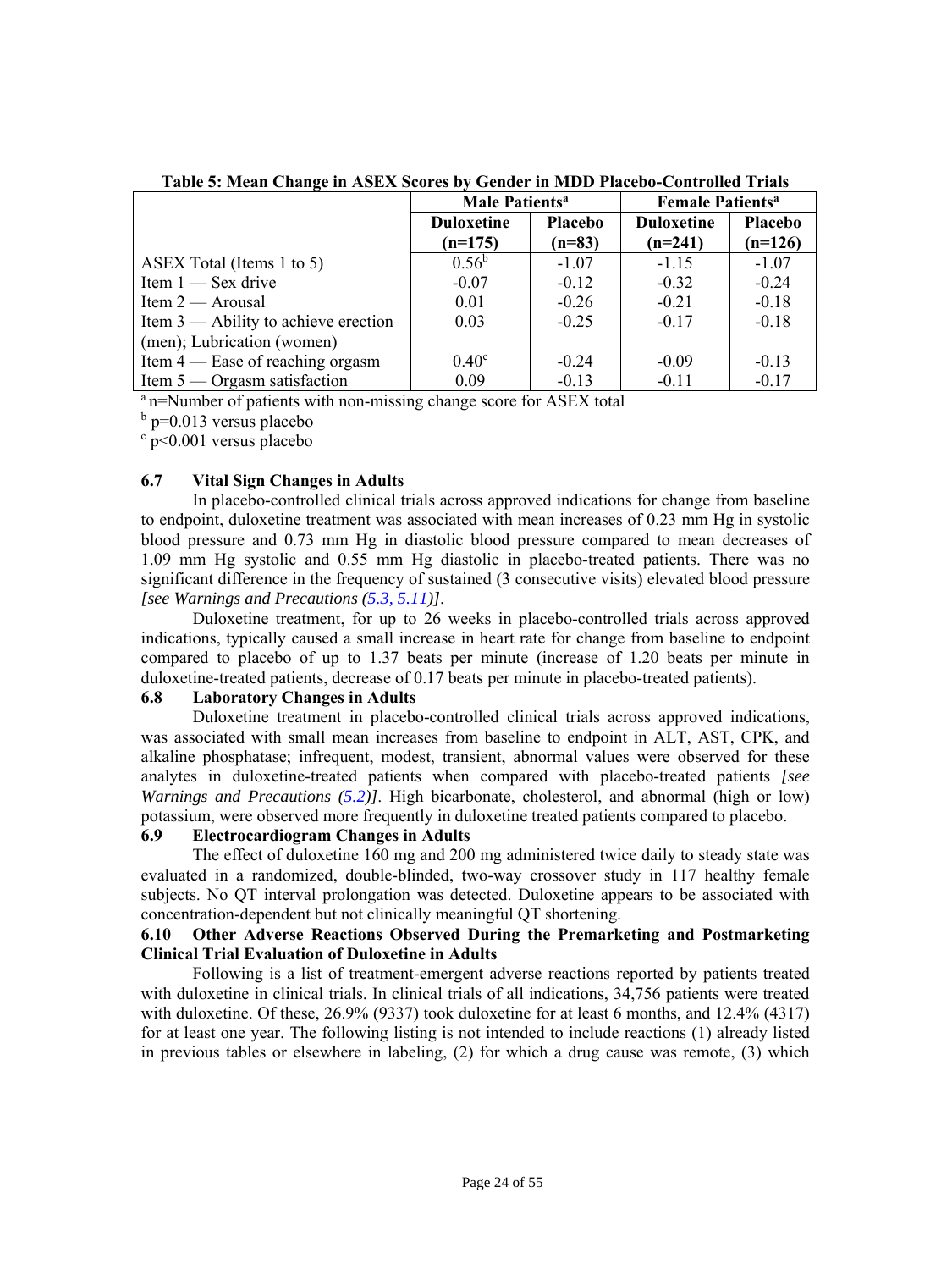were so general as to be uninformative, (4) which were not considered to have significant clinical implications, or (5) which occurred at a rate equal to or less than placebo.

Reactions are categorized by body system according to the following definitions: frequent adverse reactions are those occurring in at least 1/100 patients; infrequent adverse reactions are those occurring in 1/100 to 1/1000 patients; rare reactions are those occurring in fewer than 1/1000 patients.

**Cardiac Disorders** — *Frequent:* palpitations; *Infrequent:* myocardial infarction and tachycardia.

**Ear and Labyrinth Disorders** — *Frequent:* vertigo; *Infrequent:* ear pain and tinnitus. **Endocrine Disorders** — *Infrequent:* hypothyroidism.

**Eye Disorders** — *Frequent:* vision blurred; *Infrequent:* diplopia, dry eye, and visual impairment.

**Gastrointestinal Disorders** — *Frequent:* flatulence; *Infrequent:* dysphagia*,* eructation, gastritis, gastrointestinal hemorrhage, halitosis, and stomatitis; *Rare:* gastric ulcer.

**General Disorders and Administration Site Conditions** — *Frequent:* chills/rigors; *Infrequent:* falls, feeling abnormal, feeling hot and/or cold, malaise, and thirst; *Rare:* gait disturbance.

**Infections and Infestations** — *Infrequent:* gastroenteritis and laryngitis.

**Investigations** — *Frequent:* weight increased, weight decreased; *Infrequent:* blood cholesterol increased.

**Metabolism and Nutrition Disorders** — *Infrequent:* dehydration and hyperlipidemia; *Rare:* dyslipidemia.

**Musculoskeletal and Connective Tissue Disorders** — *Frequent:* musculoskeletal pain; *Infrequent:* muscle tightness and muscle twitching.

**Nervous System Disorders** — *Frequent:* dysgeusia, lethargy, and paresthesia/hypoesthesia; *Infrequent:* disturbance in attention, dyskinesia, myoclonus, and poor quality sleep; *Rare:* dysarthria.

**Psychiatric Disorders** — *Frequent:* abnormal dreams and sleep disorder; *Infrequent:*  apathy, bruxism, disorientation/confusional state, irritability, mood swings, and suicide attempt; *Rare:* completed suicide.

**Renal and Urinary Disorders** — *Frequent:* urinary frequency; *Infrequent:* dysuria, micturition urgency, nocturia, polyuria, and urine odor abnormal.

**Reproductive System and Breast Disorders** — *Frequent:* anorgasmia/orgasm abnormal; *Infrequent:* menopausal symptoms, sexual dysfunction, and testicular pain; *Rare:* menstrual disorder.

**Respiratory, Thoracic and Mediastinal Disorders** — *Frequent:* yawning, oropharyngeal pain; *Infrequent:* throat tightness.

**Skin and Subcutaneous Tissue Disorders** — *Frequent:* pruritus; *Infrequent:* cold sweat, dermatitis contact, erythema, increased tendency to bruise, night sweats, and photosensitivity reaction; *Rare:* ecchymosis*.* 

**Vascular Disorders** — *Frequent:* hot flush; *Infrequent:* flushing, orthostatic hypotension, and peripheral coldness.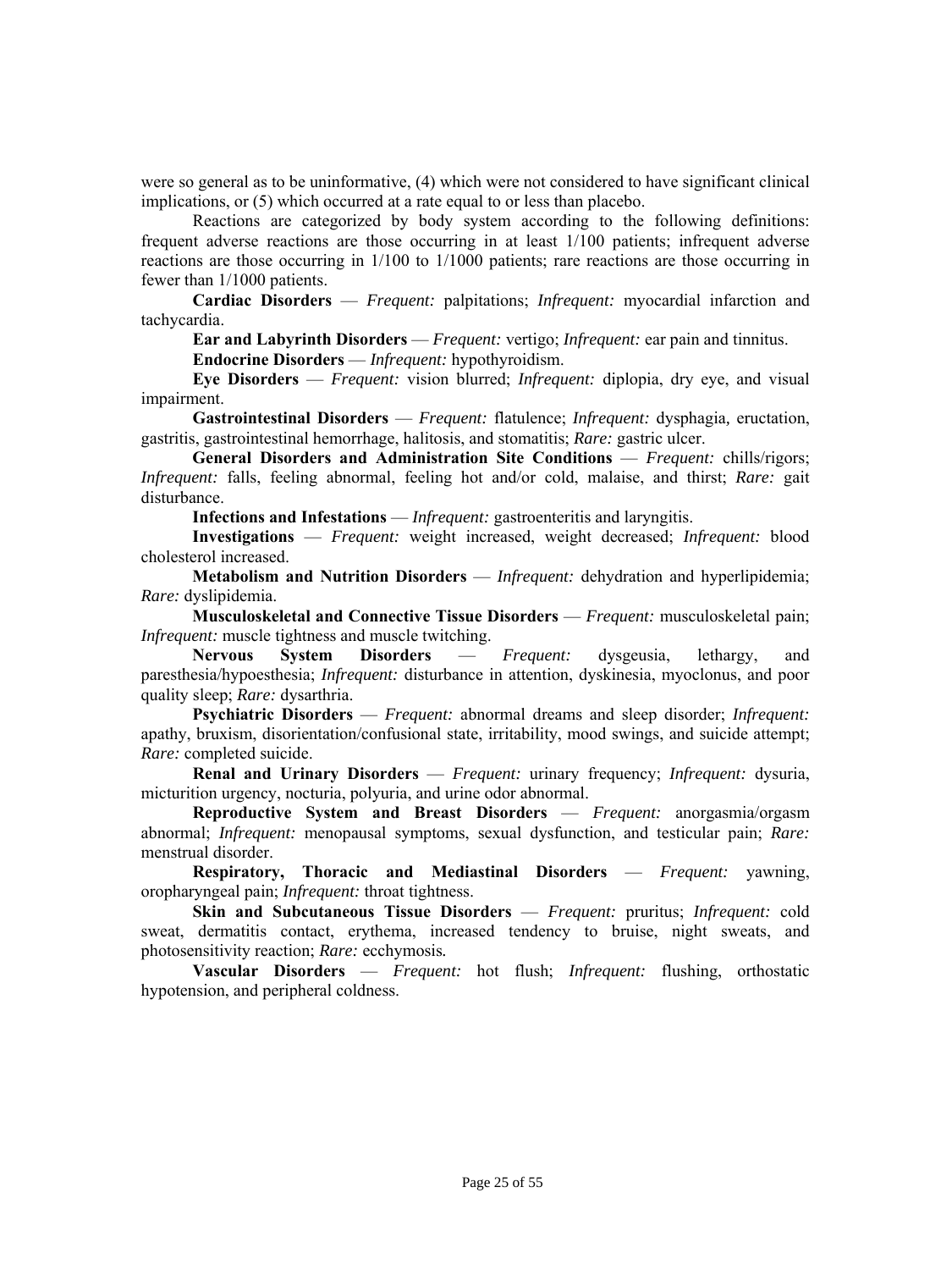# <span id="page-25-1"></span><span id="page-25-0"></span>**6.11 Adverse Reactions Observed in Children and Adolescent Placebo-Controlled Clinical Trials**

The adverse drug reaction profile observed in pediatric clinical trials (children and adolescents) was consistent with the adverse drug reaction profile observed in adult clinical trials. The specific adverse drug reactions observed in adult patients can be expected to be observed in pediatric patients (children and adolescents) *[see Adverse Reactions [\(6.5\)\]](#page-19-3)*. The most common (≥5% and twice placebo) adverse reactions observed in pediatric clinical trials include: nausea, diarrhea, decreased weight, and dizziness.

Table 6 provides the incidence of treatment-emergent adverse reactions in MDD and another indication in pediatric placebo-controlled trials that occurred in greater than 2% of patients treated with duloxetine and with an incidence greater than placebo.

| <b>System Organ Class/Adverse Reaction</b>       | <b>Percentage of Pediatric Patients Reporting</b><br>Reaction |                |  |
|--------------------------------------------------|---------------------------------------------------------------|----------------|--|
|                                                  | <b>Duloxetine</b>                                             | Placebo        |  |
|                                                  | $(N=476)$                                                     | $(N=362)$      |  |
| <b>Gastrointestinal Disorders</b>                |                                                               |                |  |
| Nausea                                           | 18                                                            | 8              |  |
| Abdominal Pain <sup>b</sup>                      | 13                                                            | 10             |  |
| Vomiting                                         | 9                                                             | 4              |  |
| Diarrhea                                         | 6                                                             | 3              |  |
| Dry Mouth                                        | $\overline{2}$                                                |                |  |
| <b>General Disorders and Administration Site</b> |                                                               |                |  |
| <b>Conditions</b>                                |                                                               |                |  |
| Fatigue <sup>c</sup>                             | 7                                                             | 5              |  |
| <b>Investigations</b>                            |                                                               |                |  |
| Decreased Weight <sup>d</sup>                    | 14                                                            | 6              |  |
| <b>Metabolism and Nutrition Disorders</b>        |                                                               |                |  |
| Decreased Appetite                               | 10                                                            | 5              |  |
| <b>Nervous System Disorders</b>                  |                                                               |                |  |
| Headache                                         | 18                                                            | 13             |  |
| Somnolence <sup>e</sup>                          | 11                                                            | 6              |  |
| <b>Dizziness</b>                                 | 8                                                             | 4              |  |
| <b>Psychiatric Disorders</b>                     |                                                               |                |  |
| Insomniaf                                        | 7                                                             | 4              |  |
| <b>Respiratory, Thoracic, and Mediastinal</b>    |                                                               |                |  |
| <b>Disorders</b>                                 |                                                               |                |  |
| Oropharyngeal Pain                               | 4                                                             | $\overline{c}$ |  |
| Cough                                            | $\overline{3}$                                                |                |  |

# **Table 6: Treatment-Emergent Adverse Reactions: Incidence of 2% or More and Greater than Placebo in three 10 week Pediatric Placebo-Controlled Trialsa**

<sup>a</sup> The inclusion of an event in the table is determined based on the percentages before rounding; however, the percentages displayed in the table are rounded to the nearest integer.

<sup>b</sup> Also includes abdominal pain upper, abdominal pain lower, abdominal tenderness, abdominal discomfort, and gastrointestinal pain.

c Also includes asthenia.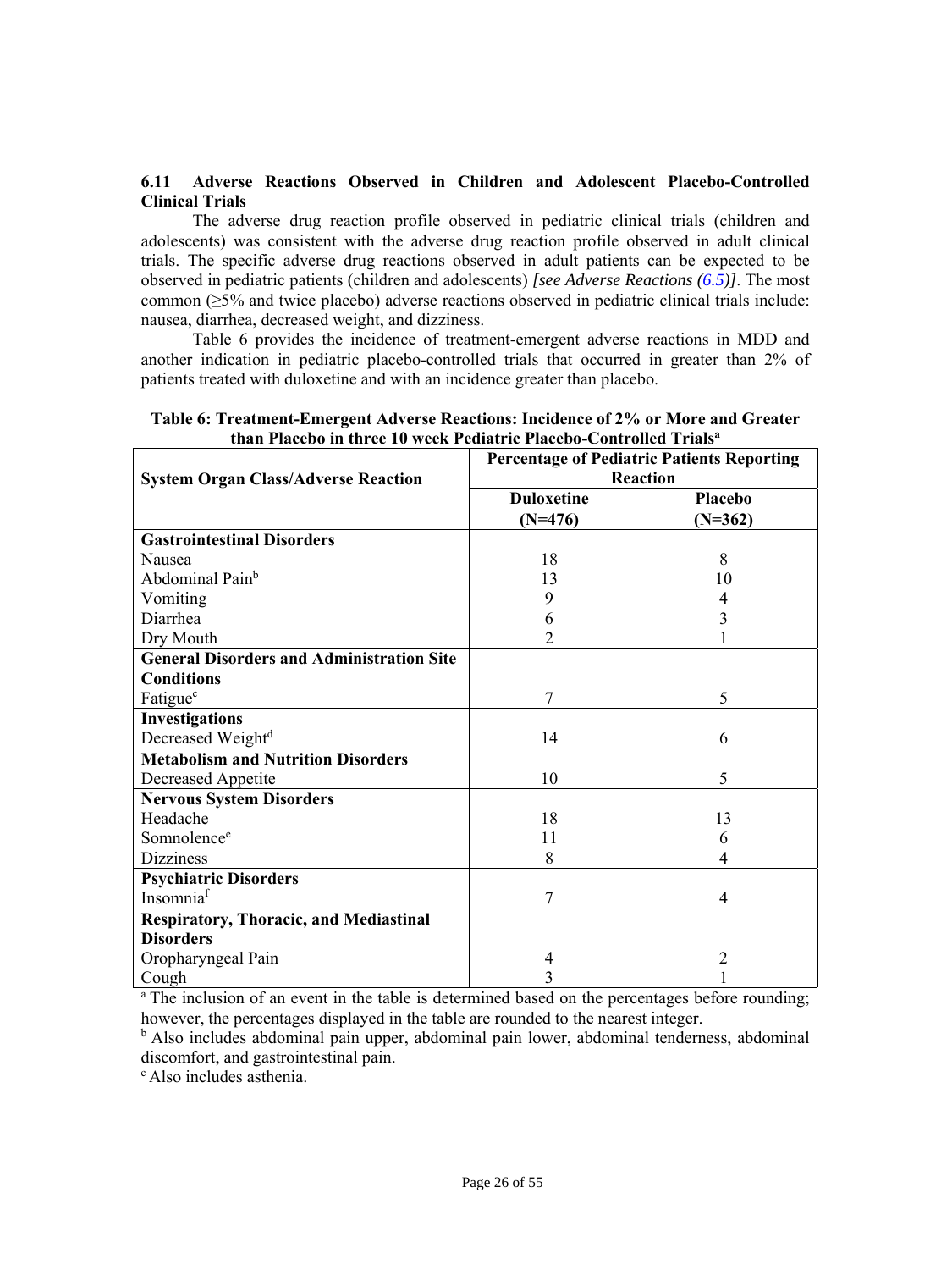<sup>d</sup> Frequency based on weight measurement meeting potentially clinically significant threshold of  $\geq$ 3.5% weight loss (N=467 duloxetine; N=354 Placebo).

e Also includes hypersomnia and sedation.

<sup>f</sup> Also includes initial insomnia, insomnia, middle insomnia, and terminal insomnia.

Other adverse reactions that occurred at an incidence of less than 2% but were reported by more duloxetine treated patients than placebo treated patients and are associated duloxetine treatment: abnormal dreams (including nightmare), anxiety, flushing (including hot flush), hyperhidrosis, palpitations, pulse increased, and tremor.

Discontinuation-emergent symptoms have been reported when stopping duloxetine. The most commonly reported symptoms following discontinuation of duloxetine in pediatric clinical trials have included headache, dizziness, insomnia, and abdominal pain *[see Warnings and Precautions [\(5.7\)](#page-14-4) and Adverse Reactions [\(6.2\)\]](#page-18-3).* 

Growth (Height and Weight) - Decreased appetite and weight loss have been observed in association with the use of SSRIs and SNRIs. Pediatric patients treated with duloxetine in clinical trials experienced a 0.1kg mean decrease in weight at 10 weeks, compared with a mean weight gain of approximately 0.9 kg in placebo-treated patients. The proportion of patients who experienced a clinically significant decrease in weight  $(\geq 3.5\%)$  was greater in the duloxetine group than in the placebo group (14% and 6%, respectively). Subsequently, over the 4- to 6 month uncontrolled extension periods, duloxetine-treated patients on average trended toward recovery to their expected baseline weight percentile based on population data from age- and sex-matched peers. In studies up to 9 months, duloxetine-treated pediatric patients experienced an increase in height of 1.7 cm on average (2.2 cm increase in children [7 to 11 years of age] and 1.3 cm increase in adolescents [12 to 17 years of age]). While height increase was observed during these studies, a mean decrease of 1% in height percentile was observed (decrease of 2% in children [7 to 11 years of age] and increase of 0.3% in adolescents [12 to 17 years of age]). Weight and height should be monitored regularly in children and adolescents treated with duloxetine.

<span id="page-26-1"></span><span id="page-26-0"></span>**Pediatric use information for patients ages 7 to 17 years is approved for Eli Lilly and Company, Inc.'s CYMBALTA® (duloxetine) delayed-release capsules. However, due to Eli Lilly and Company, Inc.'s marketing exclusivity rights, this drug product is not labeled with that pediatric information.** 

# **6.12 Postmarketing Spontaneous Reports**

The following adverse reactions have been identified during post approval use of duloxetine. Because these reactions are reported voluntarily from a population of uncertain size, it is not always possible to reliably estimate their frequency or establish a causal relationship to drug exposure.

Adverse reactions reported since market introduction that were temporally related to duloxetine therapy and not mentioned elsewhere in labeling include: acute pancreatitis, anaphylactic reaction, aggression and anger (particularly early in treatment or after treatment discontinuation), angioneurotic edema, angle-closure glaucoma, extrapyramidal disorder, galactorrhea, gynecological bleeding, hallucinations, hyperglycemia, hyperprolactinemia, hypersensitivity, hypertensive crisis, muscle spasm, rash, restless legs syndrome, seizures upon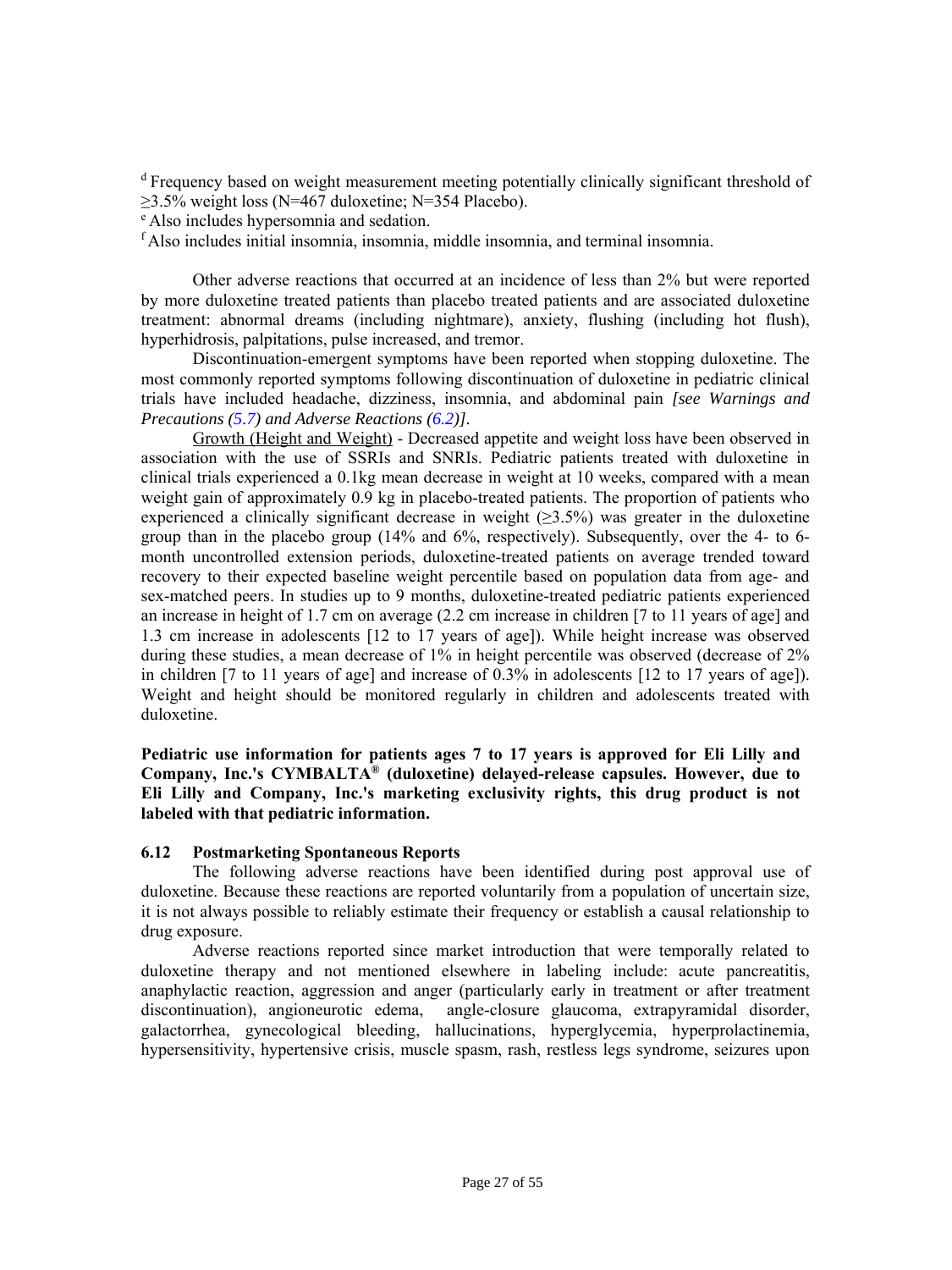<span id="page-27-4"></span><span id="page-27-0"></span>treatment discontinuation, supraventricular arrhythmia, tinnitus (upon treatment discontinuation), trismus, and urticaria.

# **7 DRUG INTERACTIONS**

Both CYP1A2 and CYP2D6 are responsible for duloxetine metabolism.

# **7.1 Inhibitors of CYP1A2**

When duloxetine 60 mg was co-administered with fluvoxamine 100 mg, a potent CYP1A2 inhibitor, to male subjects (n=14) duloxetine AUC was increased approximately 6-fold, the  $C_{\text{max}}$  was increased about 2.5-fold, and duloxetine t<sub>1/2</sub> was increased approximately 3-fold. Other drugs that inhibit CYP1A2 metabolism include cimetidine and quinolone antimicrobials such as ciprofloxacin and enoxacin *[see Warnings and Precautions [\(5.12\)](#page-15-7)]*.

# <span id="page-27-3"></span><span id="page-27-1"></span>**7.2 Inhibitors of CYP2D6**

Concomitant use of duloxetine (40 mg once daily) with paroxetine (20 mg once daily) increased the concentration of duloxetine AUC by about 60%, and greater degrees of inhibition are expected with higher doses of paroxetine. Similar effects would be expected with other potent CYP2D6 inhibitors (e.g., fluoxetine, quinidine) *[see Warnings and Precautions ([5.12\)](#page-15-7)]*.

# **7.3 Dual Inhibition of CYP1A2 and CYP2D6**

Concomitant administration of duloxetine 40 mg twice daily with fluvoxamine 100 mg, a potent CYP1A2 inhibitor, to CYP2D6 poor metabolizer subjects (n=14) resulted in a 6-fold increase in duloxetine AUC and Cmax.

# **7.4 Drugs that Interfere with Hemostasis (e.g., NSAIDs, Aspirin, and Warfarin)**

<span id="page-27-5"></span><span id="page-27-2"></span>Serotonin release by platelets plays an important role in hemostasis. Epidemiological studies of the case-control and cohort design that have demonstrated an association between use of psychotropic drugs that interfere with serotonin reuptake and the occurrence of upper gastrointestinal bleeding have also shown that concurrent use of an NSAID or aspirin may potentiate this risk of bleeding. Altered anticoagulant effects, including increased bleeding, have been reported when SSRIs or SNRIs are co-administered with warfarin. Concomitant administration of warfarin (2 to 9 mg once daily) under steady state conditions with duloxetine 60 or 120 mg once daily for up to 14 days in healthy subjects (n=15) did not significantly change INR from baseline (mean INR changes ranged from  $0.05$  to  $+0.07$ ). The total warfarin (protein bound plus free drug) pharmacokinetics  $(AUC_{T,ss}, C_{max,ss})$  or  $t_{max,ss}$  for both R- and S-warfarin were not altered by duloxetine. Because of the potential effect of duloxetine on platelets, patients receiving warfarin therapy should be carefully monitored when duloxetine is initiated or discontinued *[see Warnings and Precautions [\(5.5\)\]](#page-14-5)*.

# **7.5 Lorazepam**

Under steady-state conditions for duloxetine (60 mg Q 12 hours) and lorazepam (2 mg Q 12 hours), the pharmacokinetics of duloxetine were not affected by co-administration.

# **7.6 Temazepam**

Under steady-state conditions for duloxetine (20 mg qhs) and temazepam (30 mg qhs), the pharmacokinetics of duloxetine were not affected by co-administration.

# **7.7 Drugs that Affect Gastric Acidity**

Duloxetine has an enteric coating that resists dissolution until reaching a segment of the gastrointestinal tract where the pH exceeds 5.5. In extremely acidic conditions, duloxetine, unprotected by the enteric coating, may undergo hydrolysis to form naphthol. Caution is advised in using duloxetine in patients with conditions that may slow gastric emptying (e.g., some diabetics). Drugs that raise the gastrointestinal pH may lead to an earlier release of duloxetine.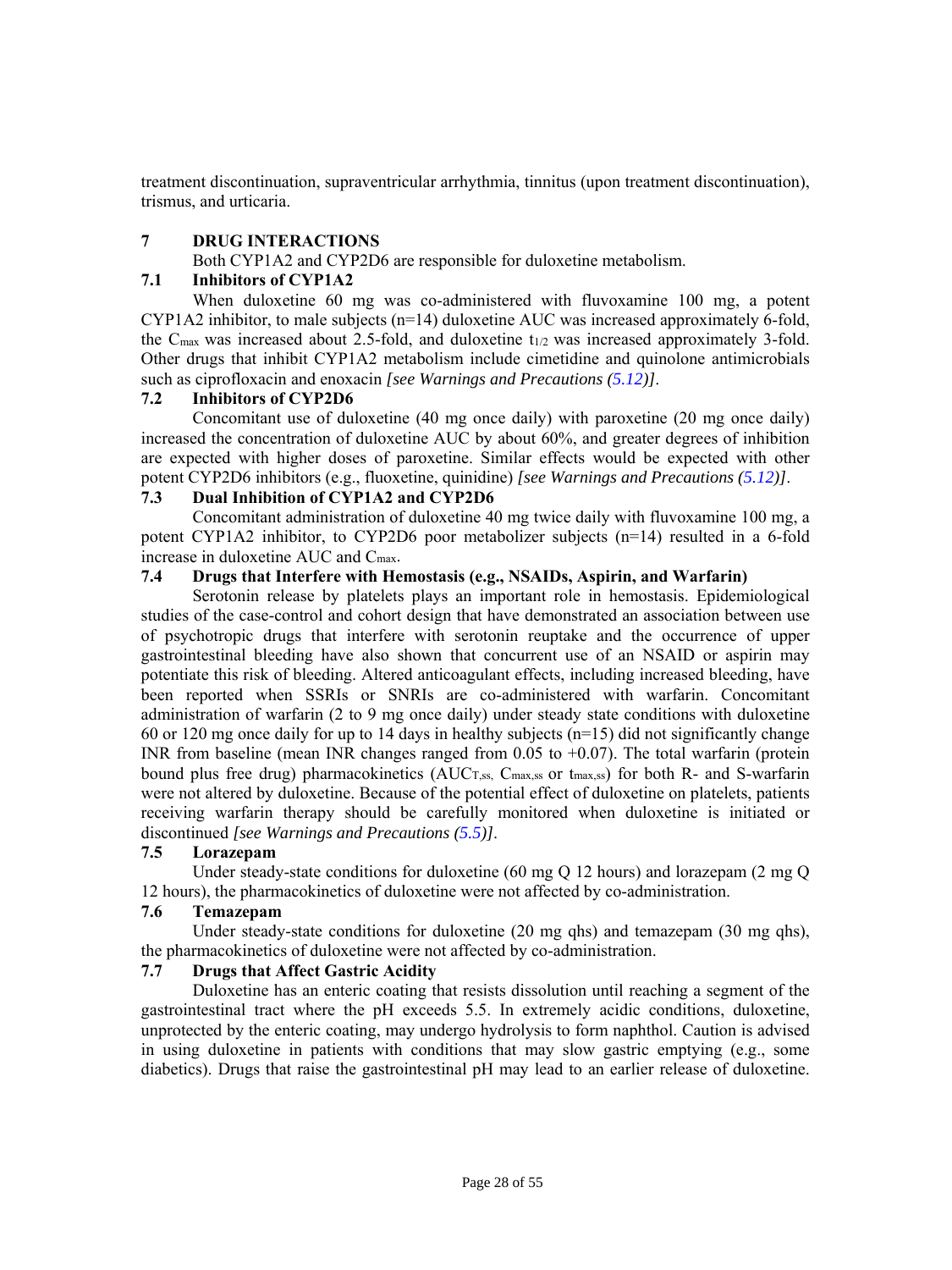<span id="page-28-6"></span><span id="page-28-0"></span>However, co-administration of duloxetine with aluminum- and magnesium-containing antacids (51 mEq) or duloxetine with famotidine, had no significant effect on the rate or extent of duloxetine absorption after administration of a 40 mg oral dose. It is unknown whether the concomitant administration of proton pump inhibitors affects duloxetine absorption *[see Warnings and Precautions [\(5.14\)](#page-16-2)]*.

# **7.8 Drugs Metabolized by CYP1A2**

<span id="page-28-5"></span><span id="page-28-1"></span>*In vitro* drug interaction studies demonstrate that duloxetine does not induce CYP1A2 activity. Therefore, an increase in the metabolism of CYP1A2 substrates (e.g., theophylline, caffeine) resulting from induction is not anticipated, although clinical studies of induction have not been performed. Duloxetine is an inhibitor of the CYP1A2 isoform in *in vitro* studies, and in two clinical studies the average (90% confidence interval) increase in theophylline AUC was 7% (1%-15%) and 20% (13%-27%) when co-administered with duloxetine (60 mg twice daily).

# <span id="page-28-8"></span><span id="page-28-3"></span>**7.9 Drugs Metabolized by CYP2D6**

<span id="page-28-7"></span><span id="page-28-2"></span>Duloxetine is a moderate inhibitor of CYP2D6. When duloxetine was administered (at a dose of 60 mg twice daily) in conjunction with a single 50 mg dose of desipramine, a CYP2D6 substrate, the AUC of desipramine increased 3-fold *[see Warnings and Precautions [\(5.12\)](#page-15-7)]*.

# **7.10 Drugs Metabolized by CYP2C9**

Results of *in vitro* studies demonstrate that duloxetine does not inhibit activity. In a clinical study, the pharmacokinetics of S-warfarin, a CYP2C9 substrate, were not significantly affected by duloxetine *[see Drug Interactions [\(7.4\)\]](#page-27-3)*.

#### **7.11 Drugs Metabolized by CYP3A**

Results of *in vitro* studies demonstrate that duloxetine does not inhibit or induce CYP3A activity. Therefore, an increase or decrease in the metabolism of CYP3A substrates (e.g., oral contraceptives and other steroidal agents) resulting from induction or inhibition is not anticipated, although clinical studies have not been performed.

# <span id="page-28-9"></span><span id="page-28-4"></span>**7.12 Drugs Metabolized by CYP2C19**

Results of *in vitro* studies demonstrate that duloxetine does not inhibit CYP2C19 activity at therapeutic concentrations. Inhibition of the metabolism of CYP2C19 substrates is therefore not anticipated, although clinical studies have not been performed.

# **7.13 Monoamine Oxidase Inhibitors (MAOIs )**

*[See Dosage and Administration [\(2.8,](#page-9-9) [2.9\)](#page-9-9), Contraindications [\(4\),](#page-10-5) and Warnings and Precautions [\(5.4\)\]](#page-13-1)*.

# **7.14 Serotonergic Drugs**

*[See Dosage and Administration [\(2.8,](#page-9-9) [2.9\)](#page-9-9), Contraindications [\(4\),](#page-10-5) and Warnings and Precautions [\(5.4\)](#page-13-1)].* 

# **7.15 Alcohol**

When duloxetine and ethanol were administered several hours apart so that peak concentrations of each would coincide, duloxetine did not increase the impairment of mental and motor skills caused by alcohol.

In the duloxetine clinical trials database, three duloxetine-treated patients had liver injury as manifested by ALT and total bilirubin elevations, with evidence of obstruction. Substantial intercurrent ethanol use was present in each of these cases, and this may have contributed to the abnormalities seen *[see Warnings and Precautions [\(5.2](#page-12-2) and [5.12\)](#page-15-7)]*.

# **7.16 CNS Drugs**

*[See Warnings and Precautions [\(5.12\)](#page-15-7)]*.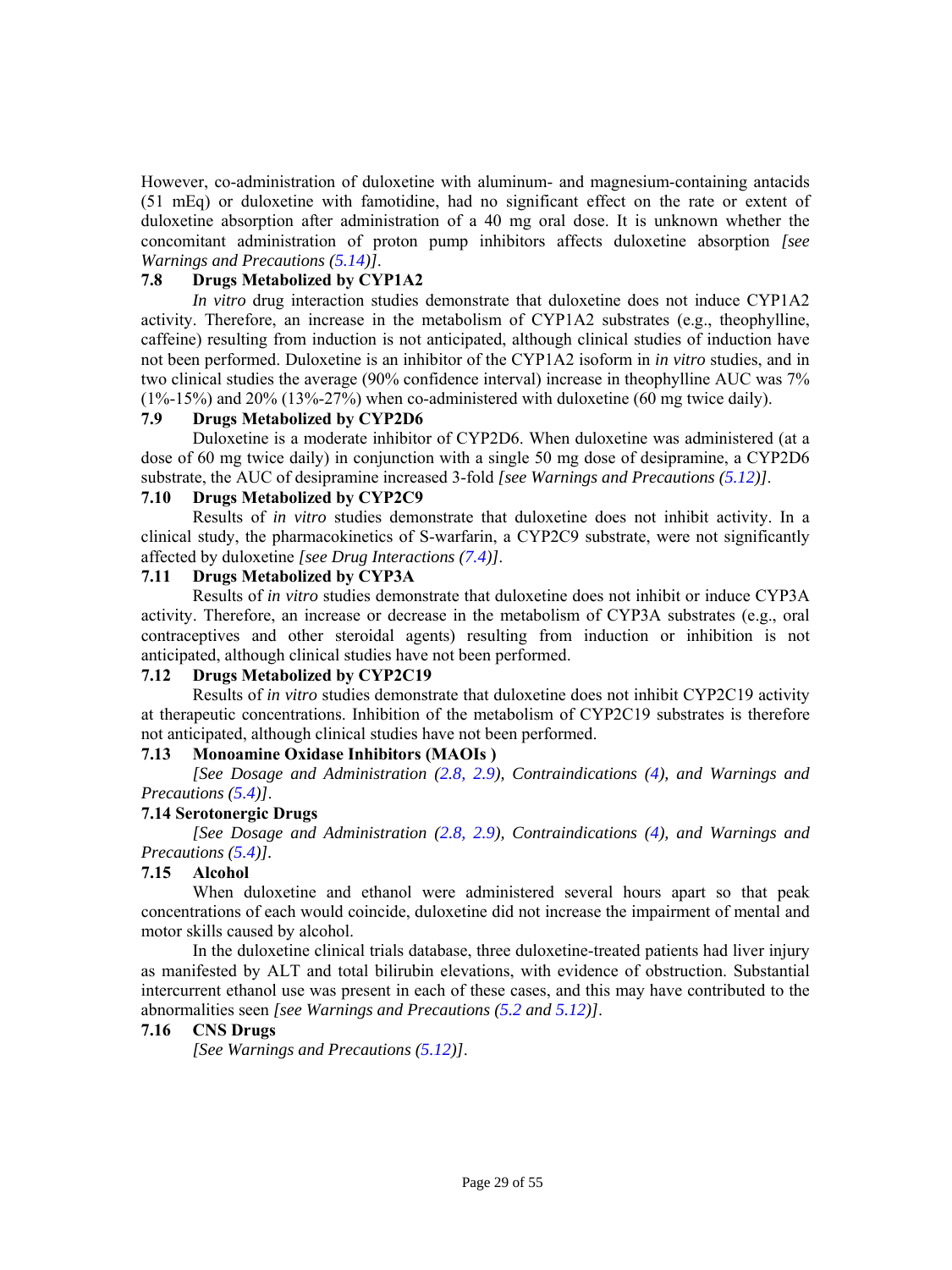#### <span id="page-29-0"></span>**7.17 Drugs Highly Bound to Plasma Protein**

<span id="page-29-2"></span><span id="page-29-1"></span>Because duloxetine is highly bound to plasma protein, administration of duloxetine to a patient taking another drug that is highly protein bound may cause increased free concentrations of the other drug, potentially resulting in adverse reactions. However, co-administration of duloxetine (60 or 120 mg) with warfarin (2 to 9 mg), a highly protein-bound drug, did not result in significant changes in INR and in the pharmacokinetics of either total S-or total R-warfarin (protein bound plus free drug) *[see Drug Interactions [\(7.4\)](#page-27-3)]*.

# **8 USE IN SPECIFIC POPULATIONS**

#### **8.1 Pregnancy**

#### Pregnancy Category C

*Risk Summary* — There are no adequate and well-controlled studies of duloxetine administration in pregnant women. In animal studies with duloxetine, fetal weights were decreased but there was no evidence of teratogenicity in pregnant rats and rabbits at oral doses administered during the period of organogenesis up to 4 and 7 times the maximum recommended human dose (MRHD) of 120 mg/day, respectively. When duloxetine was administered orally to pregnant rats throughout gestation and lactation, pup weights at birth and pup survival to 1 day postpartum were decreased at a dose 2 times the MRHD. At this dose, pup behaviors consistent with increased reactivity, such as increased startle response to noise and decreased habituation of locomotor activity were observed. Post-weaning growth was not adversely affected. Duloxetine should be used in pregnancy only if the potential benefit justifies the potential risk to the fetus.

# Clinical Considerations

*Fetal/Neonatal Adverse Reaction* — Neonates exposed during pregnancy to serotonin norepinephrine reuptake inhibitors (SNRIs) or selective serotonin reuptake inhibitors (SSRIs) have developed complications requiring prolonged hospitalization, respiratory support, and tube feeding which can arise immediately upon delivery. Reported clinical findings have included respiratory distress, cyanosis, apnea, seizures, temperature instability, feeding difficulty, vomiting, hypoglycemia, hypotonia, hypertonia, hyperreflexia, tremor, jitteriness, irritability, and constant crying. These features are consistent with either a direct toxic effect of the SNRIs or SSRIs, or possibly, a drug discontinuation syndrome. It should be noted that, in some cases, the clinical picture is consistent with serotonin syndrome *[see Warnings and Precautions [\(5.4\)\]](#page-13-1)*.

#### Data

*Animal Data* — In animal reproduction studies, duloxetine has been shown to have adverse effects on embryo/fetal and postnatal development.

When duloxetine was administered orally to pregnant rats and rabbits during the period of organogenesis, there was no evidence of teratogenicity at doses up to 45 mg/kg/day (4 times the maximum recommended human dose (MRHD) of 120 mg/day on a mg/m<sup>2</sup> basis, in rat; 7 times the MRHD in rabbit). However, fetal weights were decreased at this dose, with a noeffect dose of 10 mg/kg/day approximately equal to the MRHD in rats; 2 times the MRHD in rabbits).

When duloxetine was administered orally to pregnant rats throughout gestation and lactation, the survival of pups to 1 day postpartum and pup body weights at birth and during the lactation period were decreased at a dose of 30 mg/kg/day (2 times the MRHD); the no-effect dose was 10 mg/kg/day. Furthermore, behaviors consistent with increased reactivity, such as increased startle response to noise and decreased habituation of locomotor activity, were observed in pups following maternal exposure to 30 mg/kg/day. Post-weaning growth and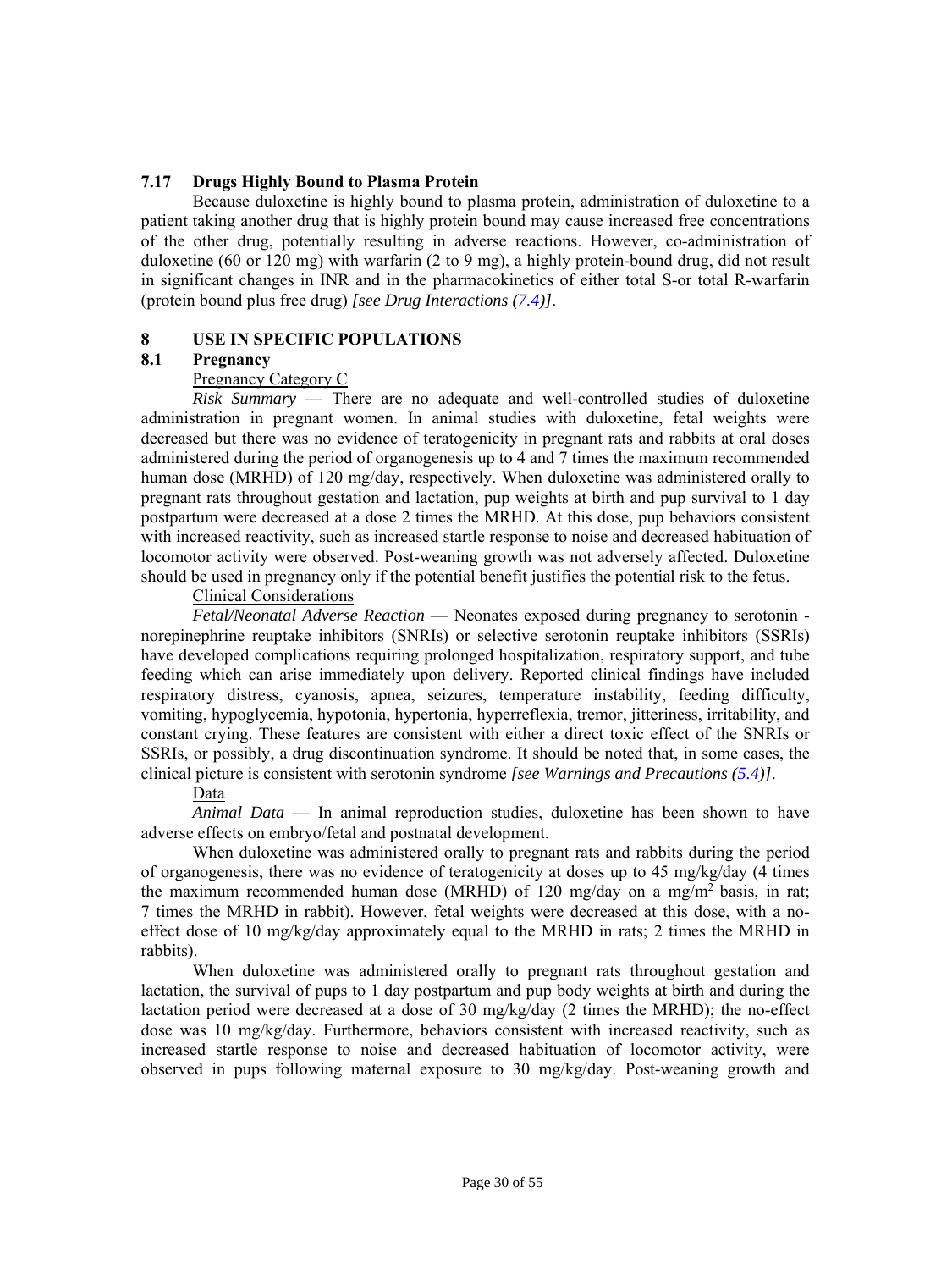<span id="page-30-3"></span><span id="page-30-0"></span>reproductive performance of the progeny were not affected adversely by maternal duloxetine treatment.

#### **8.3 Nursing Mothers**

#### Risk Summary

Duloxetine is present in human milk. In a published study, lactating women who were weaning their infants were given duloxetine. At steady state, the concentration of duloxetine in breast milk was approximately 25% that of maternal plasma. The estimated daily infant dose was approximately 0.14% of the maternal dose. The developmental and health benefits of human milk feeding should be considered along with the mother's clinical need for duloxetine and any potential adverse effects on the milk-fed child from the drug or from the underlying maternal condition. Exercise caution when duloxetine is administered to a nursing woman.

#### Data

<span id="page-30-4"></span><span id="page-30-1"></span>The disposition of duloxetine was studied in 6 lactating women who were at least 12 weeks postpartum and had elected to wean their infants. The women were given 40 mg of duloxetine twice daily for 3.5 days. The peak concentration measured in breast milk occurred at a median of 3 hours after the dose. The amount of duloxetine in breast milk was approximately 7 mcg/day while on that dose; the estimated daily infant dose was approximately 2 mcg/kg/day. The presence of duloxetine metabolites in breast milk was not examined.

#### **8.4 Pediatric Use**

 The safety and effectiveness in pediatric patients less than 7 years of age have not been established.

<span id="page-30-5"></span><span id="page-30-2"></span>Major Depressive Disorder — Efficacy was not demonstrated in two 10-week, placebocontrolled trials with 800 pediatric patients with MDD, age 7-17. Neither duloxetine nor an active control (indicated for treatment of pediatric depression) was superior to placebo. The safety and effectiveness in pediatric patients less than 7 years of age have not been established.

The most frequently observed adverse reactions in the clinical trials included nausea, headache, decreased weight, and abdominal pain. Decreased appetite and weight loss have been observed in association with the use of SSRIs and SNRIs. Perform regular monitoring of weight and growth in children and adolescents treated with an SNRI such as duloxetine *[see Adverse Reactions (6.11)].*

Animal Data — Duloxetine administration to young rats from post-natal day 21 (weaning) through post-natal day 90 (adult) resulted in decreased body weights that persisted into adulthood, but recovered when drug treatment was discontinued; slightly delayed  $\left(\sim\right)1.5$ days) sexual maturation in females, without any effect on fertility; and a delay in learning a complex task in adulthood, which was not observed after drug treatment was discontinued. These effects were observed at the high dose of 45 mg/kg/day (2 times the MRHD, for a child); the noeffect-level was 20 mg/kg/day ( $\approx$ 1 times the MRHD, for a child).

**Pediatric use information for patients ages 7 to 17 years is approved for Eli Lilly and Company, Inc.'s CYMBALTA® (duloxetine) delayed-release capsules. However, due to Eli Lilly and Company, Inc.'s marketing exclusivity rights, this drug product is not labeled with that pediatric information.** 

# **8.5 Geriatric Use**

Of the 2,418 patients in premarketing clinical studies of duloxetine for MDD, 5.9% (143) were 65 years of age or over. Of the 1041 patients in CLBP premarketing studies, 21.2% (221)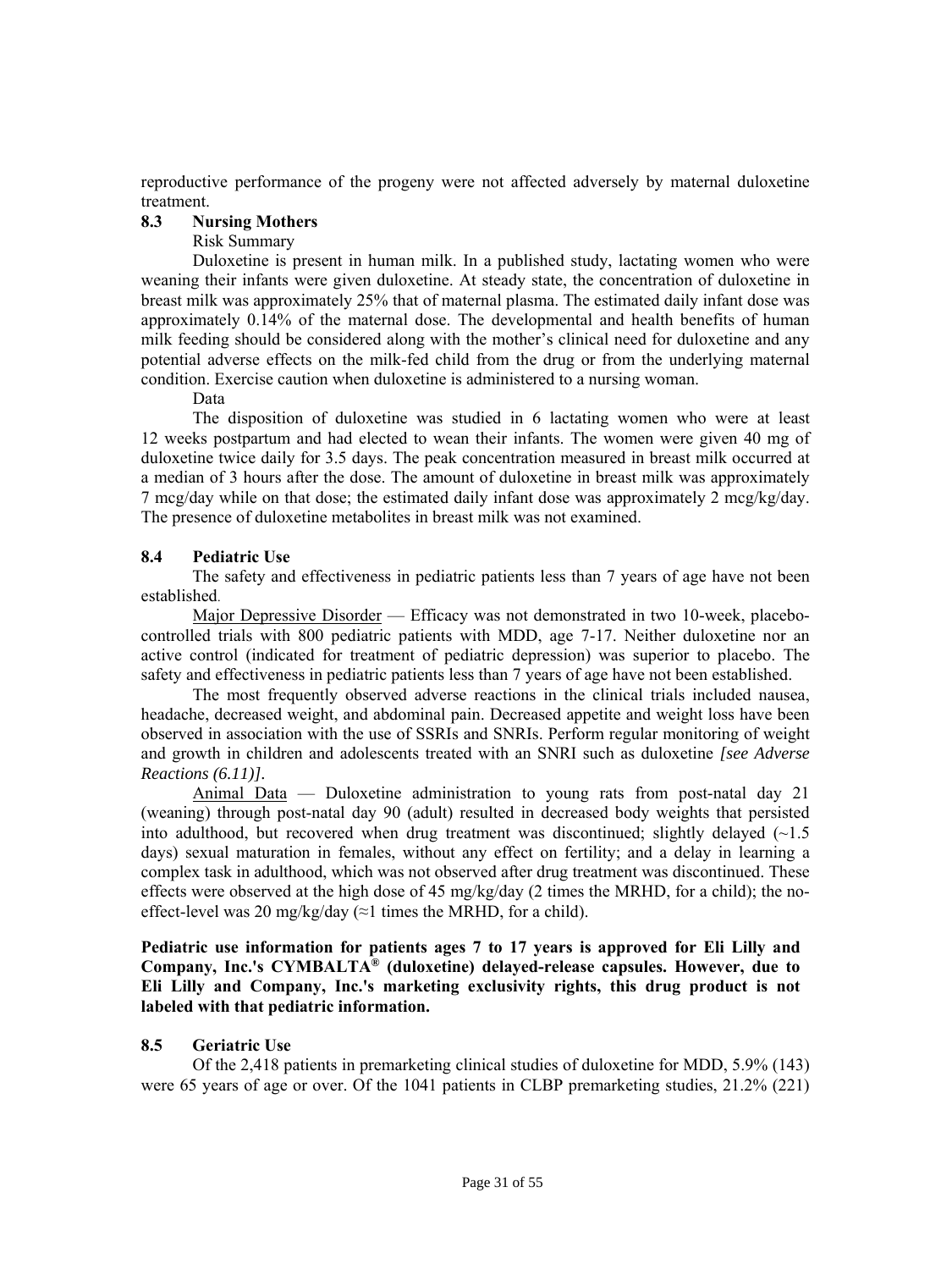were 65 years of age or over. Of the 487 patients in OA premarketing studies, 40.5% (197) were 65 years of age or over. Of the 1,074 patients in the DPNP premarketing studies, 33% (357) were 65 years of age or over. In the MDD, DPNP, OA, CLBP, and other studies, no overall differences in safety or effectiveness were generally observed between these subjects and younger subjects, and other reported clinical experience has not identified differences in responses between the elderly and younger patients, but greater sensitivity of some older individuals cannot be ruled out. SSRIs and SNRIs, including duloxetine have been associated with cases of clinically significant hyponatremia in elderly patients, who may be at greater risk for this adverse event *[see Warnings and Precautions [\(5.13\)](#page-16-3)]*.

In an analysis of data from all placebo-controlled-trials, patients treated with duloxetine reported a higher rate of falls compared to patients treated with placebo. The increased risk appears to be proportional to a patient's underlying risk for falls. Underlying risk appears to increase steadily with age. As elderly patients tend to have a higher prevalence of risk factors for falls such as medications, medical comorbidities and gait disturbances, the impact of increasing age by itself on falls during treatment with duloxetine is unclear. Falls with serious consequences including bone fractures and hospitalizations have been reported *[see Warnings and Precautions (5.3) and Adverse Reactions [\(6.10\)](#page-23-1)]*.

#### <span id="page-31-1"></span><span id="page-31-0"></span>**8.6 Gender**

Duloxetine's half-life is similar in men and women. Dosage adjustment based on gender is not necessary.

#### **8.7 Smoking Status**

Duloxetine bioavailability (AUC) appears to be reduced by about one-third in smokers. Dosage modifications are not recommended for smokers.

#### **8.8 Race**

No specific pharmacokinetic study was conducted to investigate the effects of race.

# **8.9 Hepatic Impairment**

Patients with clinically evident hepatic impairment have decreased duloxetine metabolism and elimination. After a single 20 mg dose of duloxetine, 6 cirrhotic patients with moderate liver impairment (Child-Pugh Class B) had a mean plasma duloxetine clearance about 15% that of age- and gender-matched healthy subjects, with a 5-fold increase in mean exposure (AUC). Although Cmax was similar to normals in the cirrhotic patients, the half-life was about 3 times longer *[see Dosage and Administration [\(2.6\)](#page-9-8) and Warnings and Precautions ([5.14\)\]](#page-16-2)*.

#### **8.10 Severe Renal Impairment**

Limited data are available on the effects of duloxetine in patients with end-stage renal disease (ESRD). After a single 60 mg dose of duloxetine, Cmax and AUC values were approximately 100% greater in patients with end-stage renal disease receiving chronic intermittent hemodialysis than in subjects with normal renal function. The elimination half-life, however, was similar in both groups. The AUCs of the major circulating metabolites, 4-hydroxy duloxetine glucuronide and 5-hydroxy, 6-methoxy duloxetine sulfate, largely excreted in urine, were approximately 7- to 9-fold higher and would be expected to increase further with multiple dosing. Population PK analyses suggest that mild to moderate degrees of renal impairment (estimated CrCl 30 to 80 mL/min) have no significant effect on duloxetine apparent clearance *[see Dosage and Administration [\(2.6\) a](#page-9-8)nd Warnings and Precautions [\(5.14](#page-16-2))]*.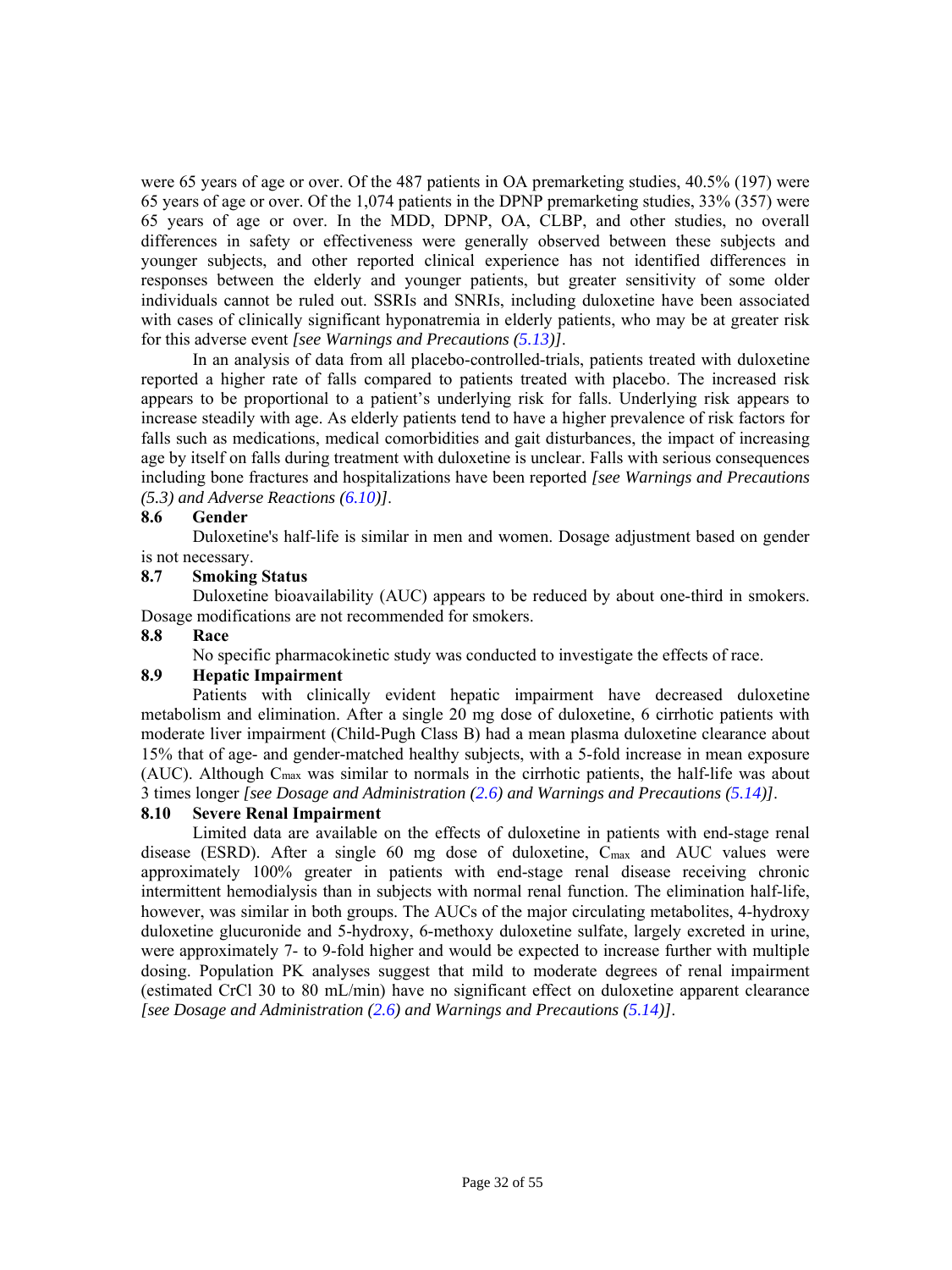# <span id="page-32-4"></span><span id="page-32-0"></span>**9 DRUG ABUSE AND DEPENDENCE**

# **9.2 Abuse**

In animal studies, duloxetine did not demonstrate barbiturate-like (depressant) abuse potential.

While duloxetine has not been systematically studied in humans for its potential for abuse, there was no indication of drug-seeking behavior in the clinical trials. However, it is not possible to predict on the basis of premarketing experience the extent to which a CNS active drug will be misused, diverted, and/or abused once marketed. Consequently, physicians should carefully evaluate patients for a history of drug abuse and follow such patients closely, observing them for signs of misuse or abuse of duloxetine (e.g., development of tolerance, incrementation of dose, drug-seeking behavior).

#### <span id="page-32-5"></span><span id="page-32-1"></span>**9.3 Dependence**

<span id="page-32-6"></span><span id="page-32-2"></span>In drug dependence studies, duloxetine did not demonstrate dependence-producing potential in rats.

#### **10 OVERDOSAGE**

#### **10.1 Signs and Symptoms**

In postmarketing experience, fatal outcomes have been reported for acute overdoses, primarily with mixed overdoses, but also with duloxetine only, at doses as low as 1000 mg. Signs and symptoms of overdose (duloxetine alone or with mixed drugs) included somnolence, coma, serotonin syndrome, seizures, syncope, tachycardia, hypotension, hypertension, and vomiting.

#### <span id="page-32-7"></span><span id="page-32-3"></span>**10.2 Management of Overdose**

There is no specific antidote to duloxetine but if serotonin syndrome ensues, specific treatment (such as with cyproheptadine and/or temperature control) may be considered. In case of acute overdose, treatment should consist of those general measures employed in the management of overdose with any drug.

An adequate airway, oxygenation, and ventilation should be assured, and cardiac rhythm and vital signs should be monitored. Induction of emesis is not recommended. Gastric lavage with a large-bore orogastric tube with appropriate airway protection, if needed, may be indicated if performed soon after ingestion or in symptomatic patients.

Activated charcoal may be useful in limiting absorption of duloxetine from the gastrointestinal tract. Administration of activated charcoal has been shown to decrease AUC and Cmax by an average of one-third, although some subjects had a limited effect of activated charcoal. Due to the large volume of distribution of this drug, forced diuresis, dialysis, hemoperfusion, and exchange transfusion are unlikely to be beneficial.

In managing overdose, the possibility of multiple drug involvement should be considered. A specific caution involves patients who are taking or have recently taken duloxetine and might ingest excessive quantities of a TCA. In such a case, decreased clearance of the parent tricyclic and/or its active metabolite may increase the possibility of clinically significant sequelae and extend the time needed for close medical observation *[see Warnings and Precautions [\(5.4\)](#page-13-1) and Drug Interactions [\(7\)](#page-27-4)]*. The physician should consider contacting a poison control center (1-800-222-1222 or www.poison.org) for additional information on the treatment of any overdose. Telephone numbers for certified poison control centers are listed in the *Physicians' Desk Reference* (PDR).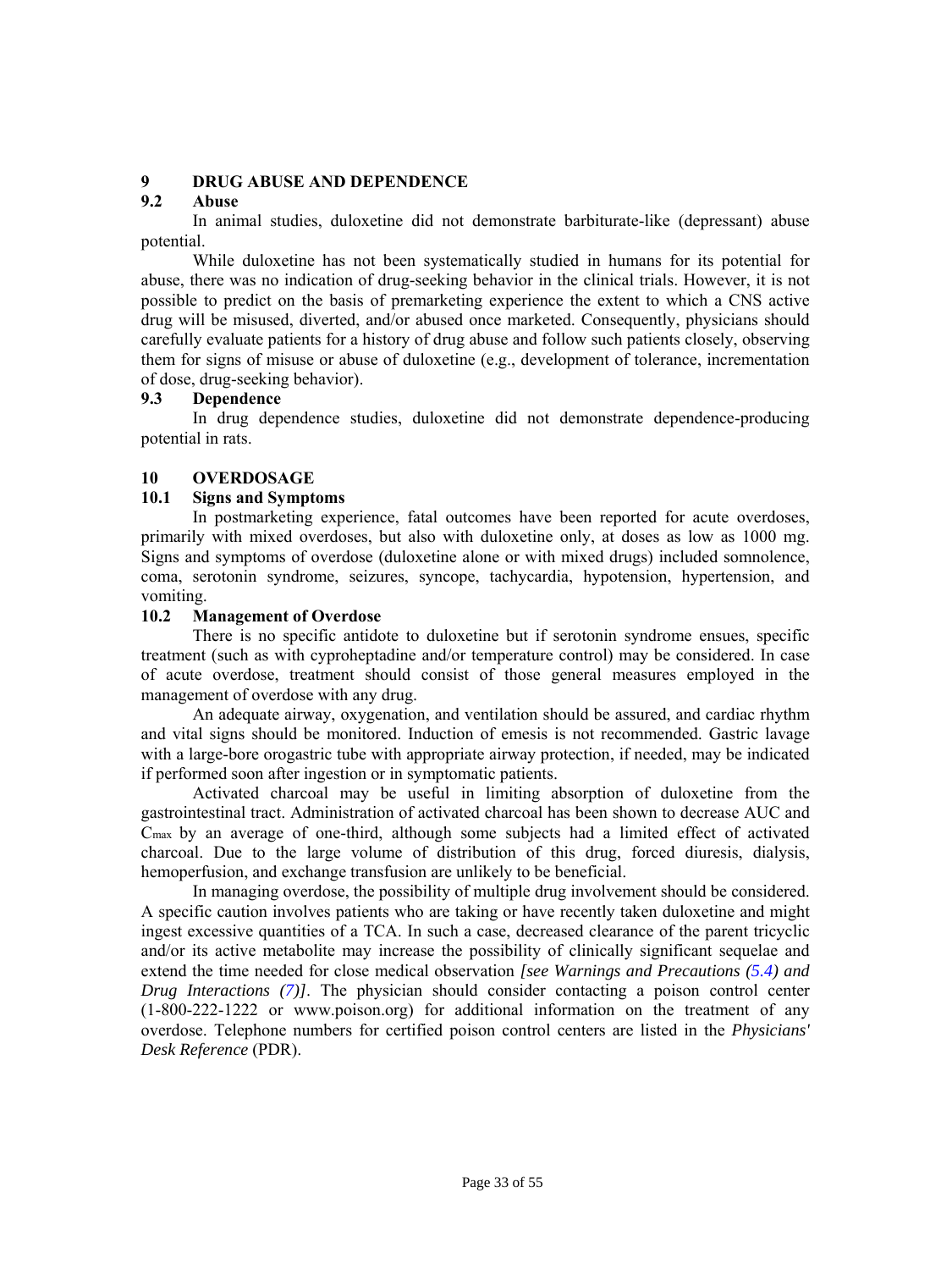#### <span id="page-33-2"></span><span id="page-33-0"></span>**11 DESCRIPTION**

Duloxetine hydrochloride USP is a selective serotonin and norepinephrine reuptake inhibitor (SSNRI) for oral administration. Its chemical designation is (+)-(*S*)-*N*-methyl-γ-(1 naphthyloxy)-2-thiophenepropylamine hydrochloride. The molecular formula is  $C<sub>18</sub>H<sub>19</sub>NOS<sup>•</sup>HCl$ , which corresponds to a molecular weight of 333.88. The structural formula is:



Duloxetine hydrochloride USP is a white to brownish-white solid, which is slightly soluble in water.

Each capsule contains enteric-coated pellets of 22.4, 33.7, or 67.3 mg of duloxetine hydrochloride USP equivalent to 20, 30, or 60 mg of duloxetine, respectively. These entericcoated pellets are designed to prevent degradation of the drug in the acidic environment of the stomach. Inactive ingredients include sugar spheres, hypromellose, sucrose, talc, methacrylic acid copolymer dispersion, and triethyl citrate.

The capsule shell contains gelatin, FD&C Blue No. 2, titanium dioxide, and sodium lauryl sulfate.

For 20 mg, 30 mg (body & cap) and 60 mg (body only) strengths, imprinting black ink contains shellac, dehydrated alcohol, isopropyl alcohol, butyl alcohol, propylene glycol, strong ammonia solution, black iron oxide, potassium hydroxide and purified water.

<span id="page-33-3"></span><span id="page-33-1"></span>For 60 mg (cap only) strength, imprinting white ink contains shellac, dehydrated alcohol, isopropyl alcohol, butyl alcohol, propylene glycol, strong ammonia solution, purified water, potassium hydroxide, and titanium dioxide.

USP Assay & Organic Impurities test pending.

# **12 CLINICAL PHARMACOLOGY**

#### **12.1 Mechanism of Action**

Although the exact mechanisms of the antidepressant, central pain inhibitory and anxiolytic actions of duloxetine in humans are unknown, these actions are believed to be related to its potentiation of serotonergic and noradrenergic activity in the CNS.

# **12.2 Pharmacodynamics**

Preclinical studies have shown that duloxetine is a potent inhibitor of neuronal serotonin and norepinephrine reuptake and a less potent inhibitor of dopamine reuptake. Duloxetine has no significant affinity for dopaminergic, adrenergic, cholinergic, histaminergic, opioid, glutamate, and GABA receptors *in vitro*. Duloxetine does not inhibit monoamine oxidase (MAO).

Duloxetine is in a class of drugs known to affect urethral resistance. If symptoms of urinary hesitation develop during treatment with duloxetine, consideration should be given to the possibility that they might be drug-related.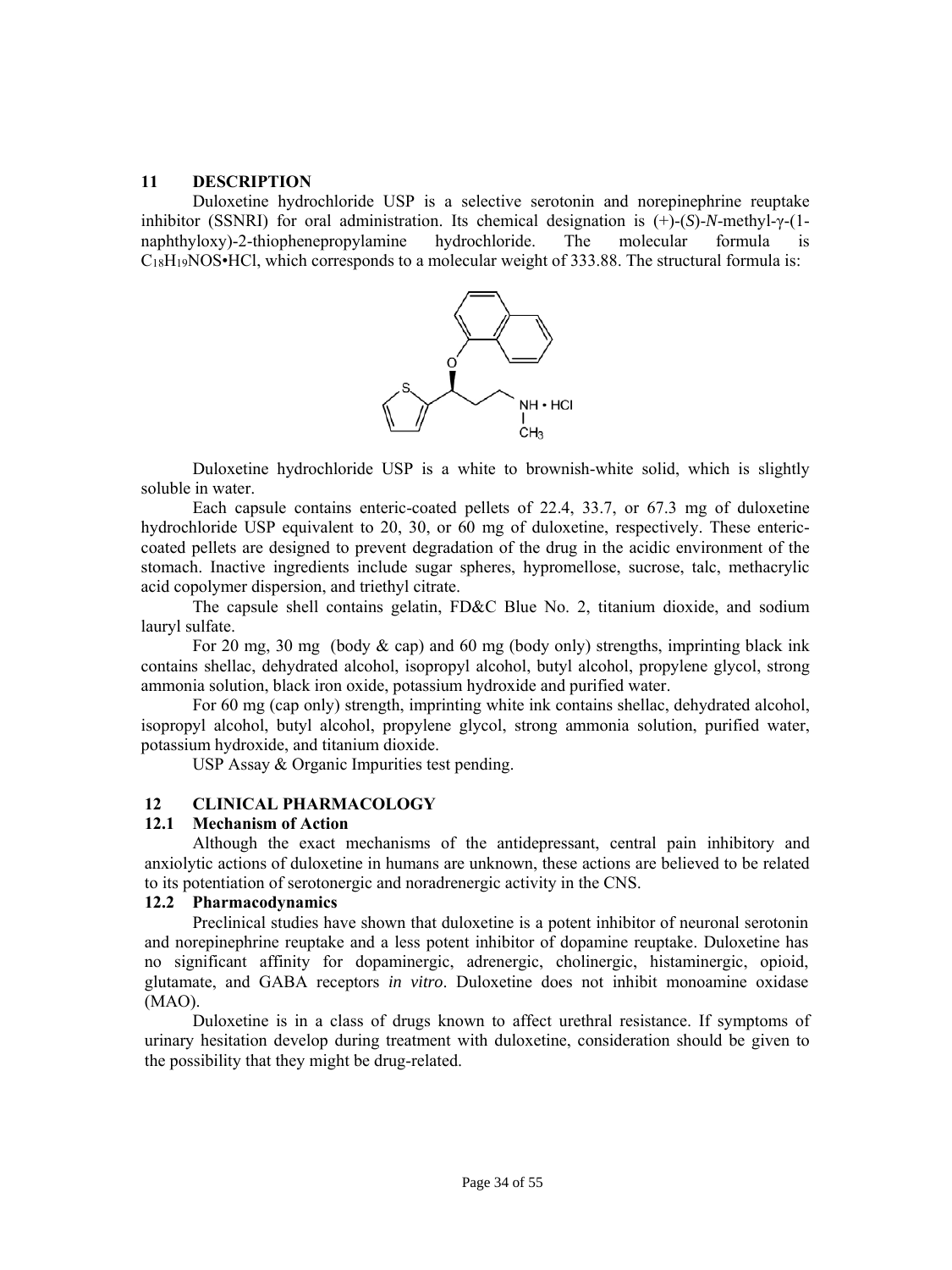#### <span id="page-34-2"></span><span id="page-34-0"></span>**12.3 Pharmacokinetics**

Duloxetine has an elimination half-life of about 12 hours (range 8 to 17 hours) and its pharmacokinetics are dose proportional over the therapeutic range. Steady-state plasma concentrations are typically achieved after 3 days of dosing. Elimination of duloxetine is mainly through hepatic metabolism involving two P450 isozymes, CYP1A2 and CYP2D6.

Absorption and Distribution — Orally administered duloxetine hydrochloride is well absorbed. There is a median 2 hour lag until absorption begins  $(T<sub>lag</sub>)$ , with maximal plasma concentrations (Cmax) of duloxetine occurring 6 hours post dose. Food does not affect the Cmax of duloxetine, but delays the time to reach peak concentration from 6 to 10 hours and it marginally decreases the extent of absorption (AUC) by about 10%. There is a 3 hour lag in absorption and a one-third increase in apparent clearance of duloxetine after an evening dose as compared to a morning dose.

The apparent volume of distribution averages about 1640 L. Duloxetine is highly bound ( $>90\%$ ) to proteins in human plasma, binding primarily to albumin and  $\alpha_1$ -acid glycoprotein. The interaction between duloxetine and other highly protein bound drugs has not been fully evaluated. Plasma protein binding of duloxetine is not affected by renal or hepatic impairment.

Metabolism and Elimination — Biotransformation and disposition of duloxetine in humans have been determined following oral administration of <sup>14</sup>C-labeled duloxetine. Duloxetine comprises about 3% of the total radiolabeled material in the plasma, indicating that it undergoes extensive metabolism to numerous metabolites. The major biotransformation pathways for duloxetine involve oxidation of the naphthyl ring followed by conjugation and further oxidation. Both CYP1A2 and CYP2D6 catalyze the oxidation of the naphthyl ring *in vitro*. Metabolites found in plasma include 4-hydroxy duloxetine glucuronide and 5-hydroxy, 6 methoxy duloxetine sulfate. Many additional metabolites have been identified in urine, some representing only minor pathways of elimination. Only trace (<1% of the dose) amounts of unchanged duloxetine are present in the urine. Most (about 70%) of the duloxetine dose appears in the urine as metabolites of duloxetine; about 20% is excreted in the feces. Duloxetine undergoes extensive metabolism, but the major circulating metabolites have not been shown to contribute significantly to the pharmacologic activity of duloxetine.

<span id="page-34-3"></span><span id="page-34-1"></span>**Pediatric use information for patients ages 7 to 17 years is approved for Eli Lilly and Company, Inc.'s CYMBALTA® (duloxetine) delayed-release capsules. However, due to Eli Lilly and Company, Inc.'s marketing exclusivity rights, this drug product is not labeled with that pediatric information.** 

#### **13 NONCLINICAL TOXICOLOGY**

#### **13.1 Carcinogenesis, Mutagenesis, Impairment of Fertility**

Carcinogenesis — Duloxetine was administered in the diet to mice and rats for 2 years.

In female mice receiving duloxetine at 140 mg/kg/day (6 times the maximum recommended human dose (MRHD) of 120 mg/day on a mg/m2 basis), there was an increased incidence of hepatocellular adenomas and carcinomas. The no-effect dose was 50 mg/kg/day (2 times the MRHD). Tumor incidence was not increased in male mice receiving duloxetine at doses up to 100 mg/kg/day (4 times the MRHD).

In rats, dietary doses of duloxetine up to 27 mg/kg/day in females (2 times the MRHD) and up to 36 mg/kg/day in males (3 times the MRHD) did not increase the incidence of tumors.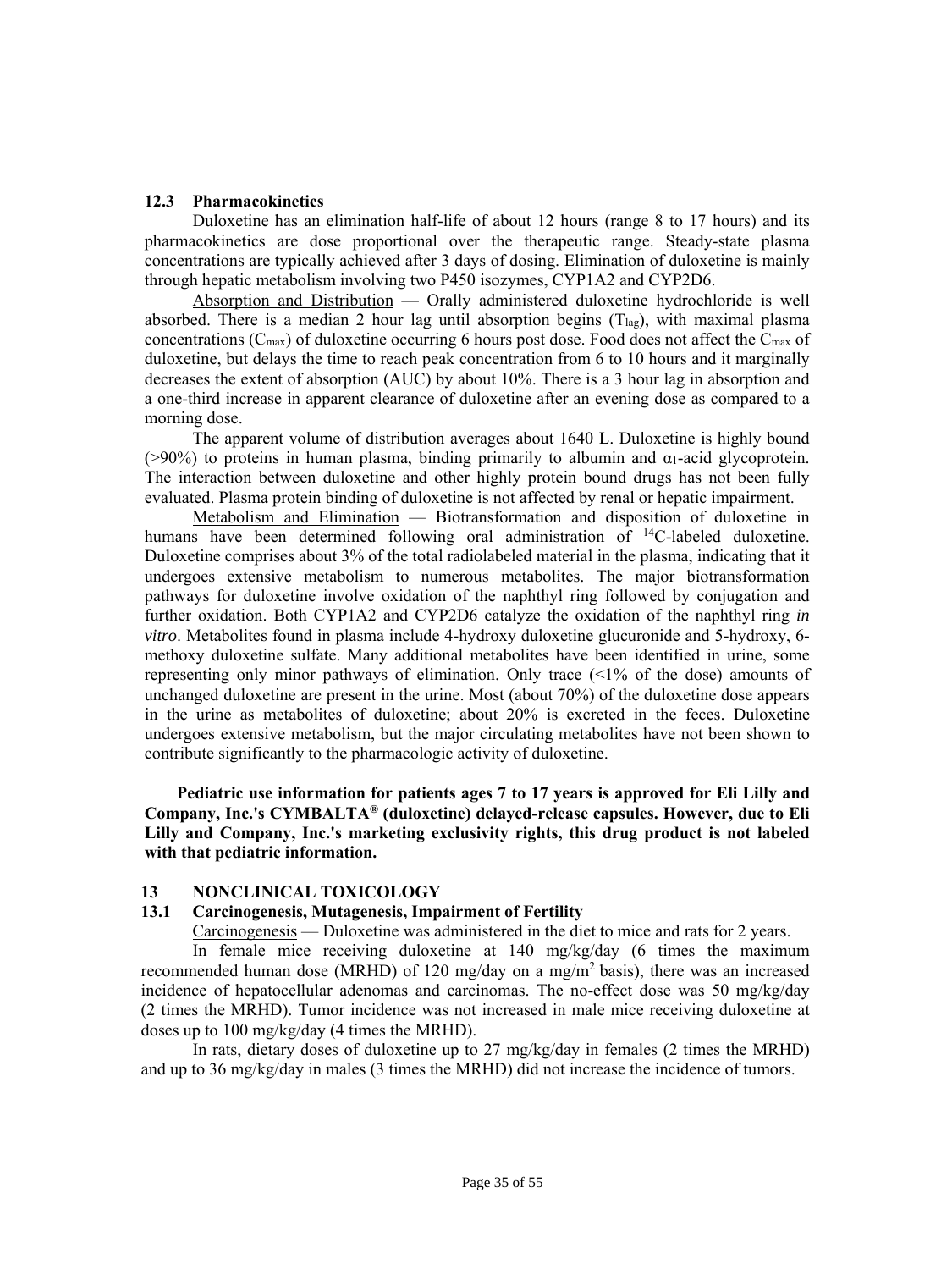Mutagenesis — Duloxetine was not mutagenic in the *in vitro* bacterial reverse mutation assay (Ames test) and was not clastogenic in an *in vivo* chromosomal aberration test in mouse bone marrow cells. Additionally, duloxetine was not genotoxic in an *in vitro* mammalian forward gene mutation assay in mouse lymphoma cells or in an *in vitro* unscheduled DNA synthesis (UDS) assay in primary rat hepatocytes, and did not induce sister chromatid exchange in Chinese hamster bone marrow *in vivo*.

Impairment of Fertility — Duloxetine administered orally to either male or female rats prior to and throughout mating at doses up to 45 mg/kg/day (4 times the MRHD) did not alter mating or fertility.

# <span id="page-35-0"></span>**14 CLINICAL STUDIES**

<span id="page-35-2"></span>The efficacy of duloxetine has been established in the following adequate and well-controlled trials:

- Major Depressive Disorder (MDD): 4 short-term and 1 maintenance trial in adults *[see Clinical Studies [\(14.1\)](#page-35-3)]*.
- Generalized Anxiety Disorder (GAD): 3 short-term trials in adults, 1 maintenance trial in adults *[see Clinical Studies [\(14.2\)](#page-37-1)]*.
- Diabetic Peripheral Neuropathic Pain (DPNP): Two 12-week trials in adults *[see Clinical Studies [\(14.3\)\]](#page-39-1)*.
- Chronic Musculoskeletal Pain: Two 12- to 13-week trials in adult patients with chronic low back pain (CLBP) and one 13-week trial in adult patients with chronic pain due to osteoarthritis *[see Clinical Studies [\(14.5\)\]](#page-40-1)*.

**Pediatric use information for patients ages 7 to 17 years is approved for Eli Lilly and Company, Inc.'s CYMBALTA® (duloxetine) delayed-release capsules. However, due to Eli Lilly and Company, Inc.'s marketing exclusivity rights, this drug product is not labeled with that pediatric information.** 

#### <span id="page-35-3"></span><span id="page-35-1"></span>**14.1 Major Depressive Disorder**

The efficacy of duloxetine as a treatment for depression was established in 4 randomized, double-blind, placebo-controlled, fixed-dose studies in adult outpatients (18 to 83 years) meeting DSM-IV criteria for major depression. In 2 studies, patients were randomized to duloxetine 60 mg once daily (N=123 and N=128, respectively) or placebo (N=122 and N=139, respectively) for 9 weeks; in the third study, patients were randomized to duloxetine 20 or 40 mg twice daily  $(N=86$  and  $N=91$ , respectively) or placebo  $(N=89)$  for 8 weeks; in the fourth study, patients were randomized to duloxetine 40 or 60 mg twice daily (N=95 and N=93, respectively) or placebo (N=93) for 8 weeks. There is no evidence that doses greater than 60 mg/day confer additional benefits.

In all 4 studies, duloxetine demonstrated superiority over placebo as measured by improvement in the 17-item Hamilton Depression Rating Scale (HAMD-17) total score. (Studies 1-4 in Table 7).

In all of these clinical studies, analyses of the relationship between treatment outcome and age, gender, and race did not suggest any differential responsiveness on the basis of these patient characteristics.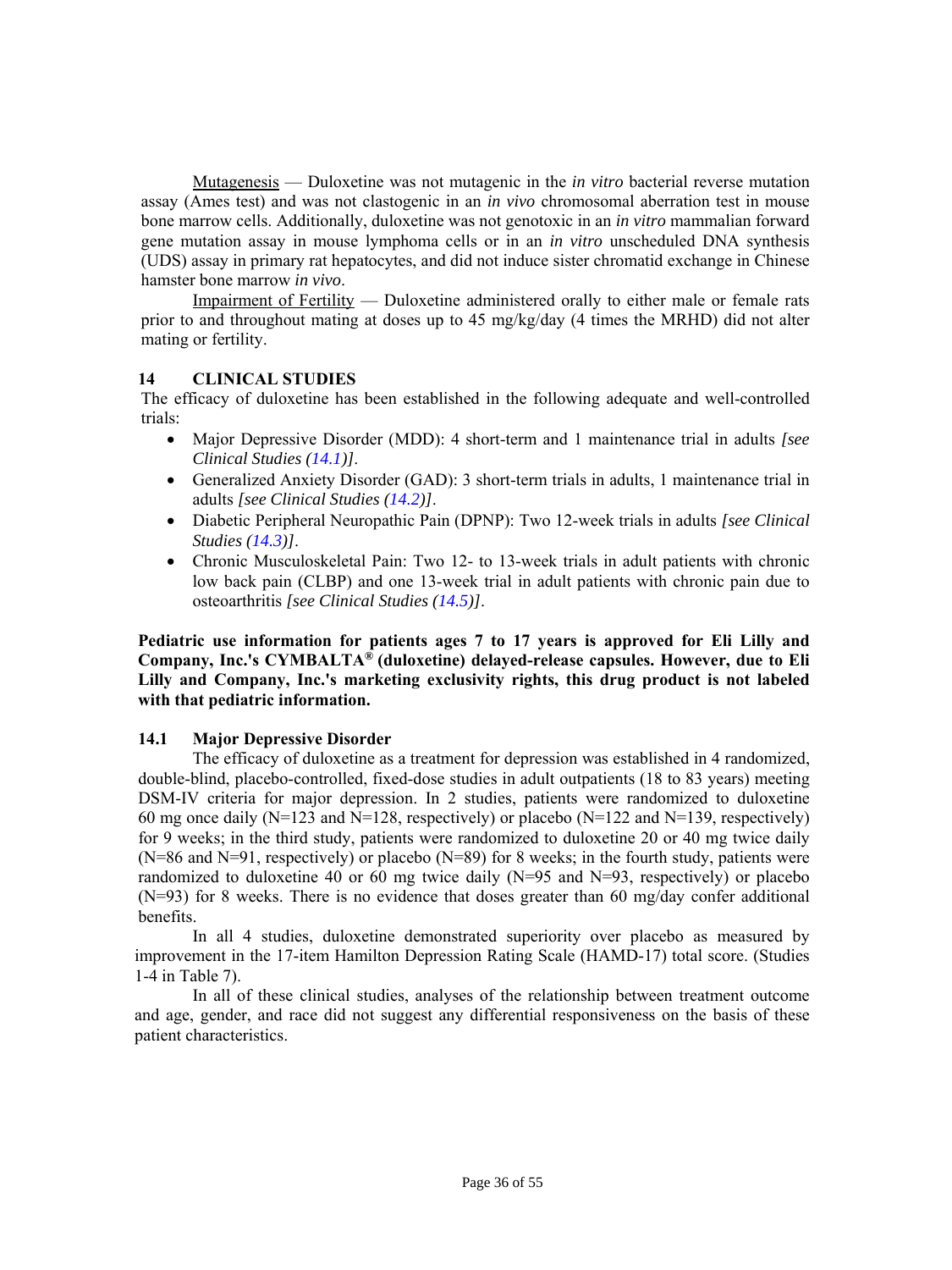|                               |                                    | <b>Primary Efficacy Measure: HAMD-17</b> |                                                              |                                                                                 |  |
|-------------------------------|------------------------------------|------------------------------------------|--------------------------------------------------------------|---------------------------------------------------------------------------------|--|
| <b>Study</b><br><b>Number</b> | <b>Treatment Group</b>             | Mean<br><b>Baseline Score</b><br>(SD)    | <b>LS Mean</b><br><b>Change from</b><br><b>Baseline (SE)</b> | Placebo-<br><b>Subtracted</b><br>Difference <sup>a</sup><br>$(95\% \text{ CI})$ |  |
| Study 1                       | Duloxetine $(60 \text{ mg/day})^b$ | 21.5(4.10)                               | $-10.9(0.70)$                                                | $-4.9(-6.8, -2.9)$                                                              |  |
|                               | Placebo                            | 21.1(3.71)                               | $-6.1(0.69)$                                                 |                                                                                 |  |
| Study 2                       | Duloxetine $(60 \text{ mg/day})^b$ | 20.3(3.32)                               | $-10.5(0.71)$                                                | $-2.2$ ( $-4.0, -0.3$ )                                                         |  |
|                               | Placebo                            | 20.5(3.42)                               | $-8.3(0.67)$                                                 |                                                                                 |  |
| Study 3                       | Duloxetine $(20 \text{ mg BID})^6$ | 18.6(5.85)                               | $-7.4(0.80)$                                                 | $-2.4(-4.7, -0.2)$                                                              |  |
|                               | Duloxetine $(40 \text{ mg BID})^b$ | 18.1(4.52)                               | $-8.6(0.81)$                                                 | $-3.6(-5.9, -1.4)$                                                              |  |
|                               | Placebo                            | 17.2(5.11)                               | $-5.0(0.81)$                                                 |                                                                                 |  |
| Study 4                       | Duloxetine $(40 \text{ mg BID})^b$ | 19.9(3.54)                               | $-11.0(0.49)$                                                | $-2.2$ ( $-3.6, -0.9$ )                                                         |  |
|                               | Duloxetine $(60 \text{ mg BID})^b$ | 20.2(3.41)                               | $-12.1(0.49)$                                                | $-3.3$ $(-4.7, -1.9)$                                                           |  |
|                               | Placebo                            | 19.9 (3.58)                              | $-8.8(0.50)$                                                 |                                                                                 |  |

**Table 7: Summary of the Primary Efficacy Results for Studies in Major Depressive Disorder** 

SD: standard deviation; SE: standard error; LS Mean: least-squares mean; CI: confidence interval, not adjusted for multiplicity in trials where multiple dose groups were included.

Difference (drug minus placebo) in least-squares mean change from baseline.

<sup>b</sup> Doses statistically significantly superior to placebo.

In another study, 533 patients meeting DSM-IV criteria for MDD received duloxetine 60 mg once daily during an initial 12-week open-label treatment phase. Two hundred and seventy-eight patients who responded to open label treatment (defined as meeting the following criteria at weeks 10 and 12: a HAMD-17 total score  $\leq$ 9, Clinical Global Impressions of Severity  $(CGI-S) \leq 2$ , and not meeting the DSM-IV criteria for MDD) were randomly assigned to continuation of duloxetine at the same dose ( $N=136$ ) or to placebo ( $N=142$ ) for 6 months. Patients on duloxetine experienced a statistically significantly longer time to relapse of depression than did patients on placebo (Study 5 in Figure 1). Relapse was defined as an increase in the CGI-S score of ≥2 points compared with that obtained at week 12, as well as meeting the DSM-IV criteria for MDD at 2 consecutive visits at least 2 weeks apart, where the 2-week temporal criterion had to be satisfied at only the second visit. The effectiveness of duloxetine in hospitalized patients with major depressive disorder has not been studied.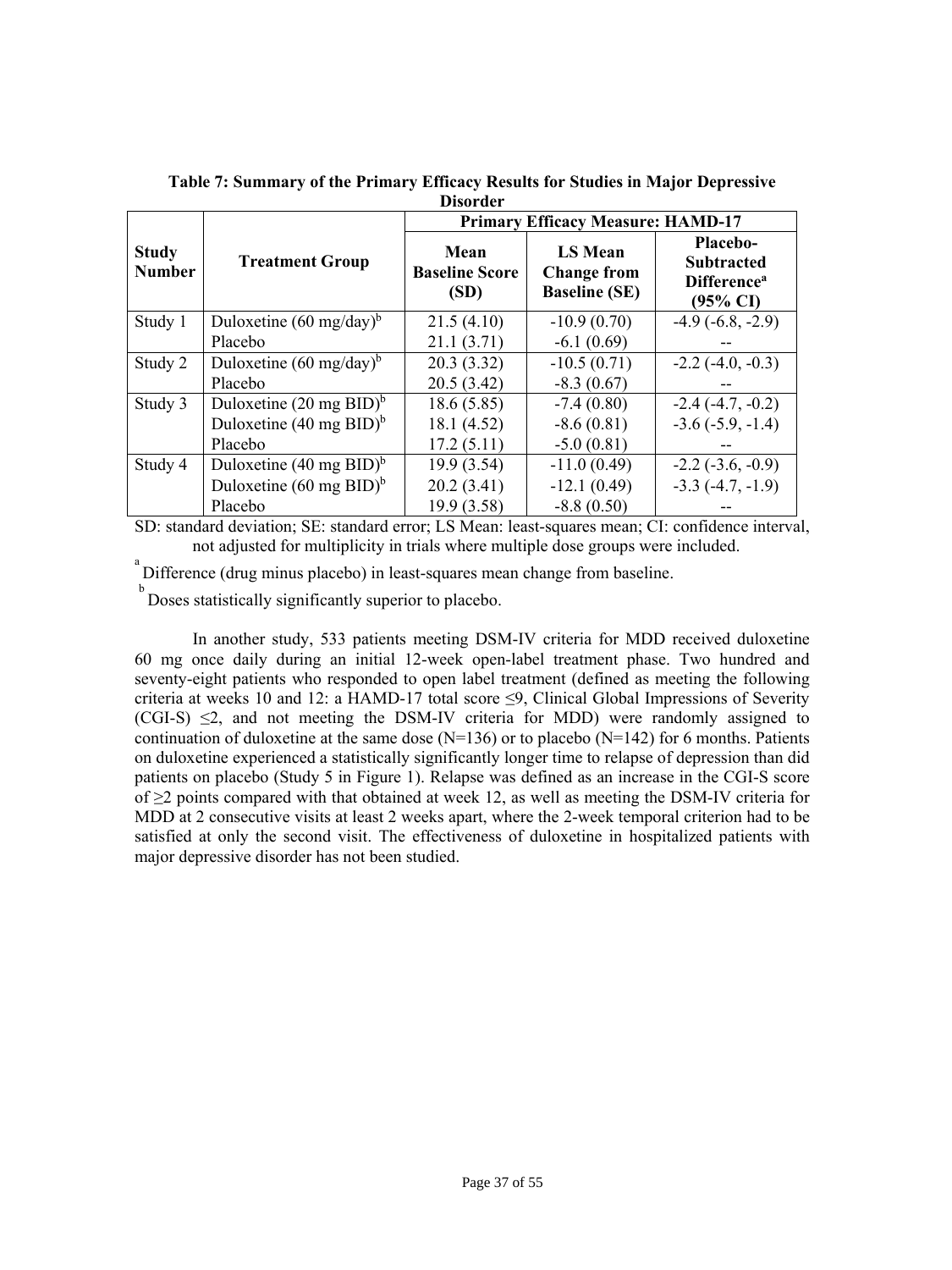#### **Figure 1: Kaplan-Meier Estimation of Cumulative Proportion of Patients with Relapse (MDD Study 5)**



#### <span id="page-37-1"></span><span id="page-37-0"></span>**14.2 Generalized Anxiety Disorder**

The efficacy of duloxetine in the treatment of generalized anxiety disorder (GAD) was established in 1 fixed-dose randomized, double-blind, placebo-controlled trial and 2 flexible-dose randomized, double-blind, placebo-controlled trials in adult outpatients between 18 and 83 years of age meeting the DSM-IV criteria for GAD.

In 1 flexible-dose study and in the fixed-dose study, the starting dose was 60 mg once daily where down titration to 30 mg once daily was allowed for tolerability reasons before increasing it to 60 mg once daily. Fifteen percent of patients were down titrated. One flexibledose study had a starting dose of 30 mg once daily for 1 week before increasing it to 60 mg once daily.

The 2 flexible-dose studies involved dose titration with duloxetine doses ranging from 60 mg once daily to 120 mg once daily (N=168 and N=162) compared to placebo (N=159 and N=161) over a 10-week treatment period. The mean dose for completers at endpoint in the flexible-dose studies was 104.75 mg/day. The fixed-dose study evaluated duloxetine doses of 60 mg once daily (N=168) and 120 mg once daily (N=170) compared to placebo (N=175) over a 9-week treatment period. While a 120 mg/day dose was shown to be effective, there is no evidence that doses greater than 60 mg/day confer additional benefit.

In all 3 studies, duloxetine demonstrated superiority over placebo as measured by greater improvement in the Hamilton Anxiety Scale (HAM-A) total score (Studies 1-3 in Table 8) and by the Sheehan Disability Scale (SDS) global functional impairment score. The SDS is a composite measurement of the extent emotional symptoms disrupt patient functioning in 3 life domains: work/school, social life/leisure activities, and family life/home responsibilities.

In another study, 887 patients meeting DSM-IV-TR criteria for GAD received duloxetine 60 mg to 120 mg once daily during an initial 26-week open-label treatment phase. Four hundred and twenty-nine patients who responded to open-label treatment (defined as meeting the following criteria at weeks 24 and 26: a decrease from baseline HAM-A total score by at least 50% to a score no higher than 11, and a Clinical Global Impressions of Improvement [CGI-Improvement] score of 1 or 2) were randomly assigned to continuation of duloxetine at the same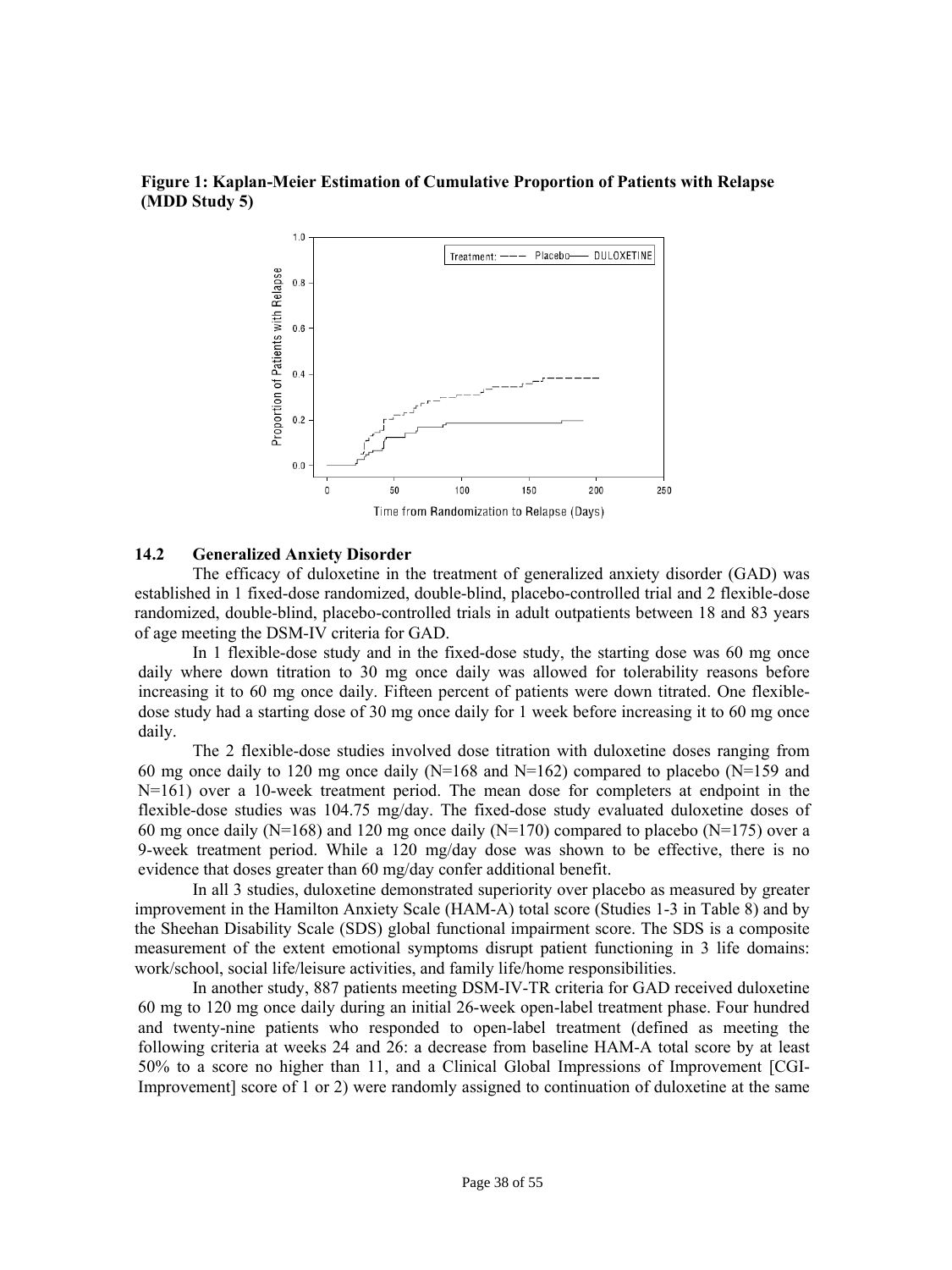dose (N=216) or to placebo (N=213) and were observed for relapse. Of the patients randomized, 73% had been in a responder status for at least 10 weeks. Relapse was defined as an increase in CGI-Severity score at least 2 points to a score  $\geq 4$  and a MINI (Mini-International Neuropsychiatric Interview) diagnosis of GAD (excluding duration), or discontinuation due to lack of efficacy. Patients taking duloxetine experienced a statistically significantly longer time to relapse of GAD than did patients taking placebo (Study 4 in Figure 2).

Subgroup analyses did not indicate that there were any differences in treatment outcomes as a function of age or gender.

| <b>Study</b>  | <b>Treatment Group</b>                 | <b>Primary Efficacy Measure</b>       |                                                              |                                                                                               |
|---------------|----------------------------------------|---------------------------------------|--------------------------------------------------------------|-----------------------------------------------------------------------------------------------|
| <b>Number</b> |                                        | Mean<br><b>Baseline</b><br>Score (SD) | <b>LS Mean</b><br><b>Change from</b><br><b>Baseline (SE)</b> | <b>Placebo-</b><br><b>Subtracted</b><br><b>Difference</b> <sup>a</sup><br>$(95\% \text{ CI})$ |
| Study 1       | Duloxetine $(60 \text{ mg/day})^6$     | 25.1(7.18)                            | $-12.8(0.68)$                                                | $-4.4$ $(-6.2, -2.5)$                                                                         |
| $(HAM-A)$     | Duloxetine $(120 \text{ mg/day})^b$    | 25.1(7.24)                            | $-12.5(0.67)$                                                | $-4.1$ $(-5.9, -2.3)$                                                                         |
|               | Placebo                                | 25.8 (7.66)                           | $-8.4(0.67)$                                                 |                                                                                               |
| Study 2       | Duloxetine $(60-120 \text{ mg/day})^b$ | 22.5(7.44)                            | $-8.1(0.70)$                                                 | $-2.2(-4.2, -0.3)$                                                                            |
| $(HAM-A)$     | Placebo                                | 23.5(7.91)                            | $-5.9(0.70)$                                                 |                                                                                               |
| Study 3       | Duloxetine $(60-120 \text{ mg/day})^6$ | 25.8 (5.66)                           | $-11.8(0.69)$                                                | $-2.6(-4.5, -0.7)$                                                                            |
| $(HAM-A)$     | Placebo                                | 25.0(5.82)                            | $-9.2(0.67)$                                                 |                                                                                               |

**Table 8: Summary of the Primary Efficacy Results for Studies in General Anxiety Disorder** 

SD: standard deviation; SE: standard error; LS Mean: least-squares mean; CI: confidence interval, not adjusted for multiplicity in trials where multiple dose groups were included.

Difference (drug minus placebo) in least squares mean change from baseline.

b Dose statistically significantly superior to placebo.

# **Figure 2: Kaplan-Meier Estimation of Cumulative Proportion of Patients with Relapse (GAD Study 4)**

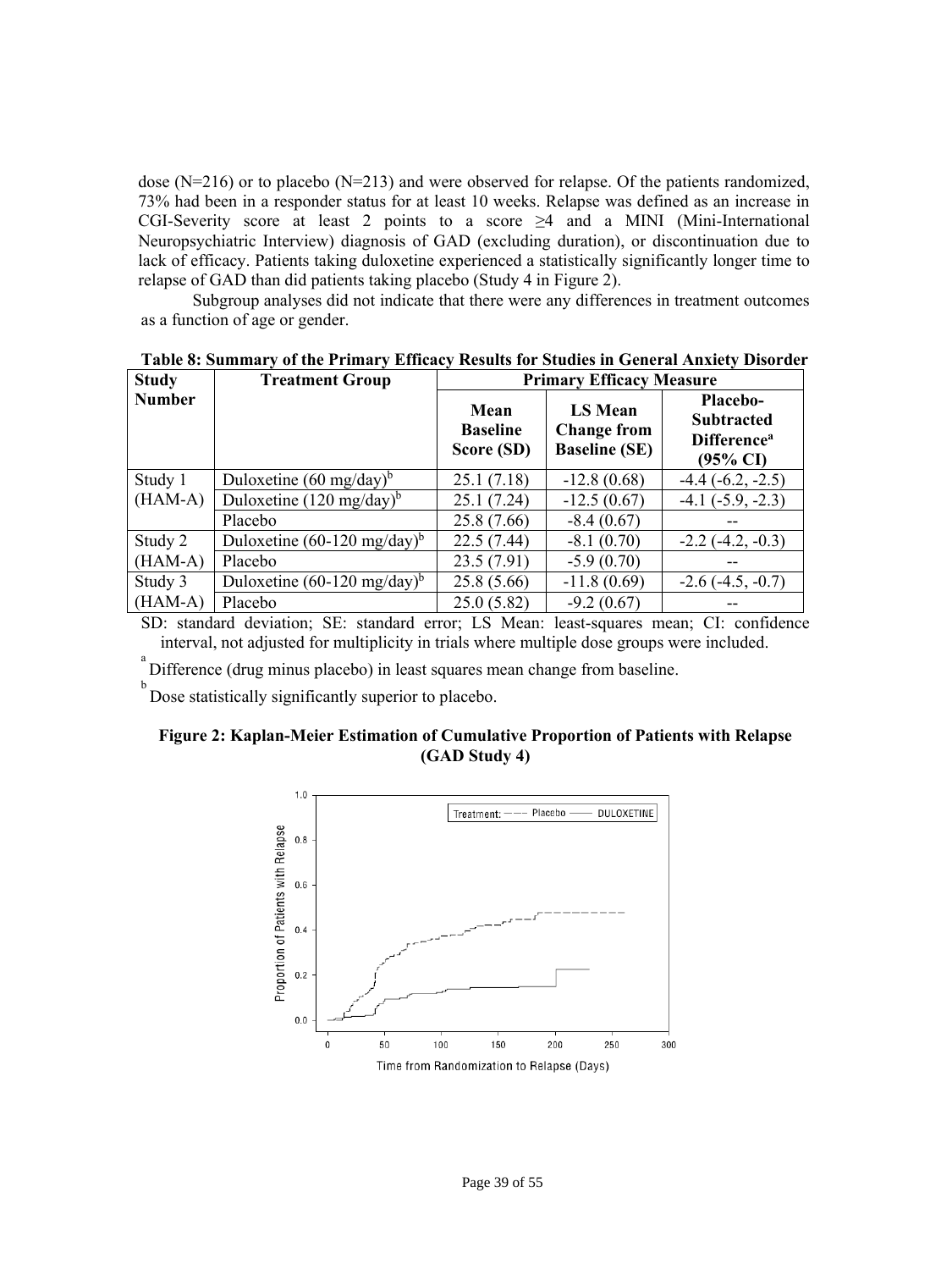**Pediatric use information for patients ages 7 to 17 years is approved for Eli Lilly and Company, Inc.'s CYMBALTA® (duloxetine) delayed-release capsules. However, due to Eli Lilly and Company, Inc.'s marketing exclusivity rights, this drug product is not labeled with that pediatric information.** 

#### <span id="page-39-1"></span><span id="page-39-0"></span>**14.3 Diabetic Peripheral Neuropathic Pain**

The efficacy of duloxetine for the management of neuropathic pain associated with diabetic peripheral neuropathy was established in 2 randomized, 12-week, double-blind, placebocontrolled, fixed-dose studies in adult patients having diabetic peripheral neuropathic pain for at least 6 months. Study DPNP-1 and Study DPNP-2 enrolled a total of 791 patients of whom 592 (75%) completed the studies. Patients enrolled had Type I or II diabetes mellitus with a diagnosis of painful distal symmetrical sensorimotor polyneuropathy for at least 6 months. The patients had a baseline pain score of  $\geq 4$  on an 11-point scale ranging from 0 (no pain) to 10 (worst possible pain). Patients were permitted up to 4 g of acetaminophen per day as needed for pain, in addition to duloxetine. Patients recorded their pain daily in a diary.

Both studies compared duloxetine 60 mg once daily or 60 mg twice daily with placebo. DPNP-1 additionally compared duloxetine 20 mg with placebo. A total of 457 patients (342 duloxetine, 115 placebo) were enrolled in DPNP-1 and a total of 334 patients (226 duloxetine, 108 placebo) were enrolled in DPNP-2. Treatment with duloxetine 60 mg one or two times a day statistically significantly improved the endpoint mean pain scores from baseline and increased the proportion of patients with at least a 50% reduction in pain scores from baseline. For various degrees of improvement in pain from baseline to study endpoint, Figures 3 and 4 show the fraction of patients achieving that degree of improvement. The figures are cumulative, so that patients whose change from baseline is, for example, 50%, are also included at every level of improvement below 50%. Patients who did not complete the study were assigned 0% improvement. Some patients experienced a decrease in pain as early as week 1, which persisted throughout the study.

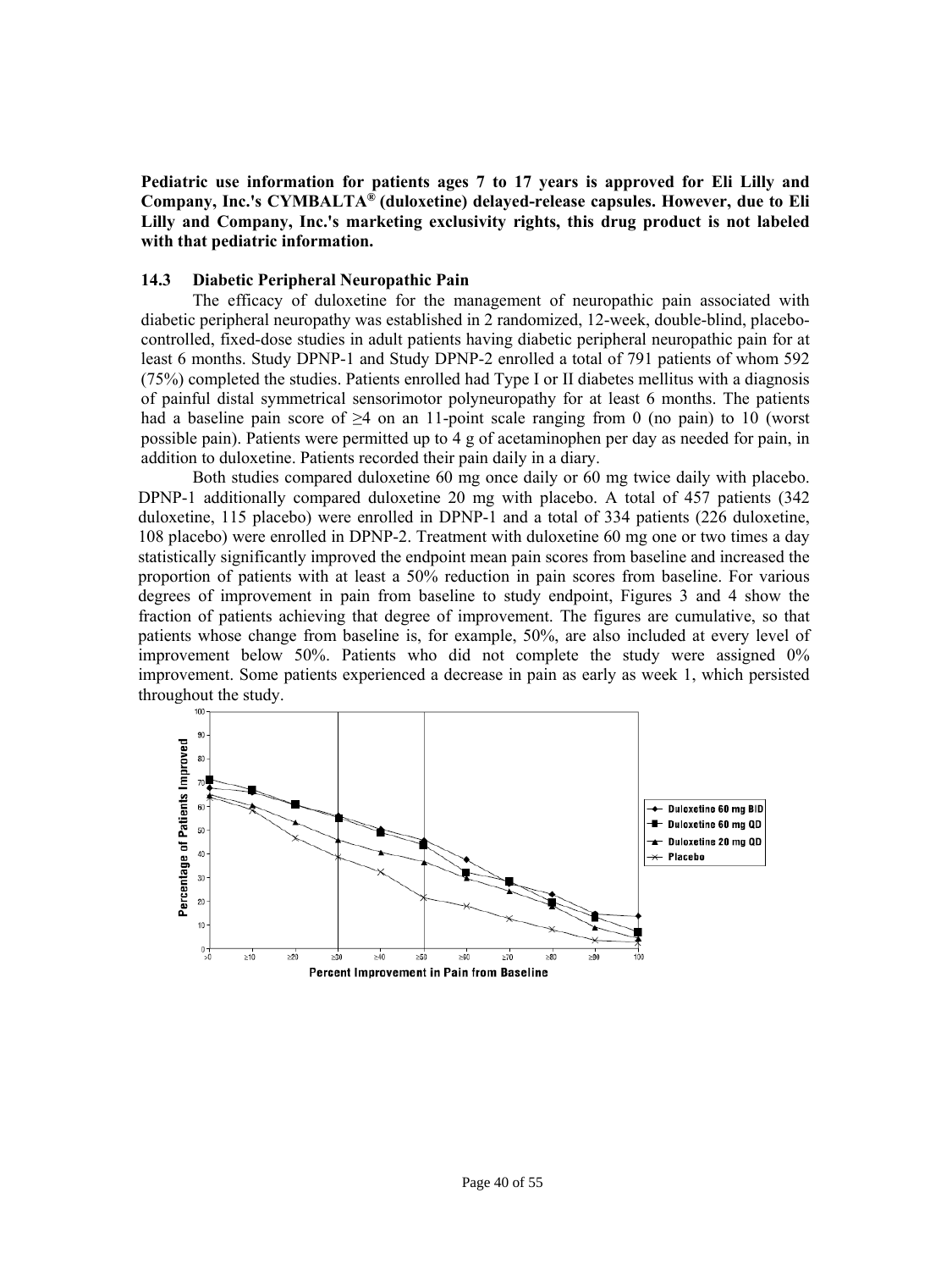**Figure 3: Percentage of Patients Achieving Various Levels of Pain Relief as Measured by 24-Hour Average Pain Severity - DPNP-1** 



**Figure 4: Percentage of Patients Achieving Various Levels of Pain Relief as Measured by 24-Hour Average Pain Severity - DPNP-2** 

#### <span id="page-40-1"></span><span id="page-40-0"></span>**14.5 Chronic Musculoskeletal Pain**

Duloxetine delayed-release capsules are indicated for the management of chronic musculoskeletal pain. This has been established in studies in patients with chronic low back pain and chronic pain due to osteoarthritis.

Studies in Chronic Low Back Pain

The efficacy of duloxetine delayed-release capsules in chronic low back pain (CLBP) was assessed in two double-blind, placebo-controlled, randomized clinical trials of 13-weeks duration (Study CLBP-1 and Study CLBP-2), and one of 12-weeks duration (CLBP- 3). CLBP-1 and CLBP-3 demonstrated efficacy of duloxetine delayed-release capsules in the treatment of chronic low back pain. Patients in all studies had no signs of radiculopathy or spinal stenosis.

*Study CLBP-1*: Two hundred thirty-six adult patients (N=115 on duloxetine delayedrelease capsules, N=121 on placebo) enrolled and 182 (77%) completed 13-week treatment phase. After 7 weeks of treatment, duloxetine delayed-release capsules patients with less than 30% reduction in average daily pain and who were able to tolerate duloxetine 60 mg once daily had their dose of duloxetine delayed-release capsules, in a double-blinded fashion, increased to 120 mg once daily for the remainder of the study. Patients had a mean baseline pain rating of 6 on a numerical rating scale ranging from 0 (no pain) to 10 (worst possible pain). After 13 weeks of treatment, patients taking duloxetine delayed-release capsules 60 to 120 mg daily had a significantly greater pain reduction compared to placebo. Randomization was stratified by the patients' baseline NSAIDs-use status. Subgroup analyses did not indicate that there were differences in treatment outcomes as a function of NSAIDs use.

*Study CLBP-2*: Four hundred and four patients were randomized to receive fixed doses of duloxetine delayed-release capsules daily or a matching placebo (N=59 on duloxetine delayedrelease capsules 20 mg,  $N=116$  on duloxetine delayed-release capsules 60 mg,  $N=112$  on duloxetine delayed-release capsules 120 mg,  $N=117$  on placebo) and 267 (66%) completed the entire 13-week study. After 13 weeks of treatment, none of the three duloxetine delayed-release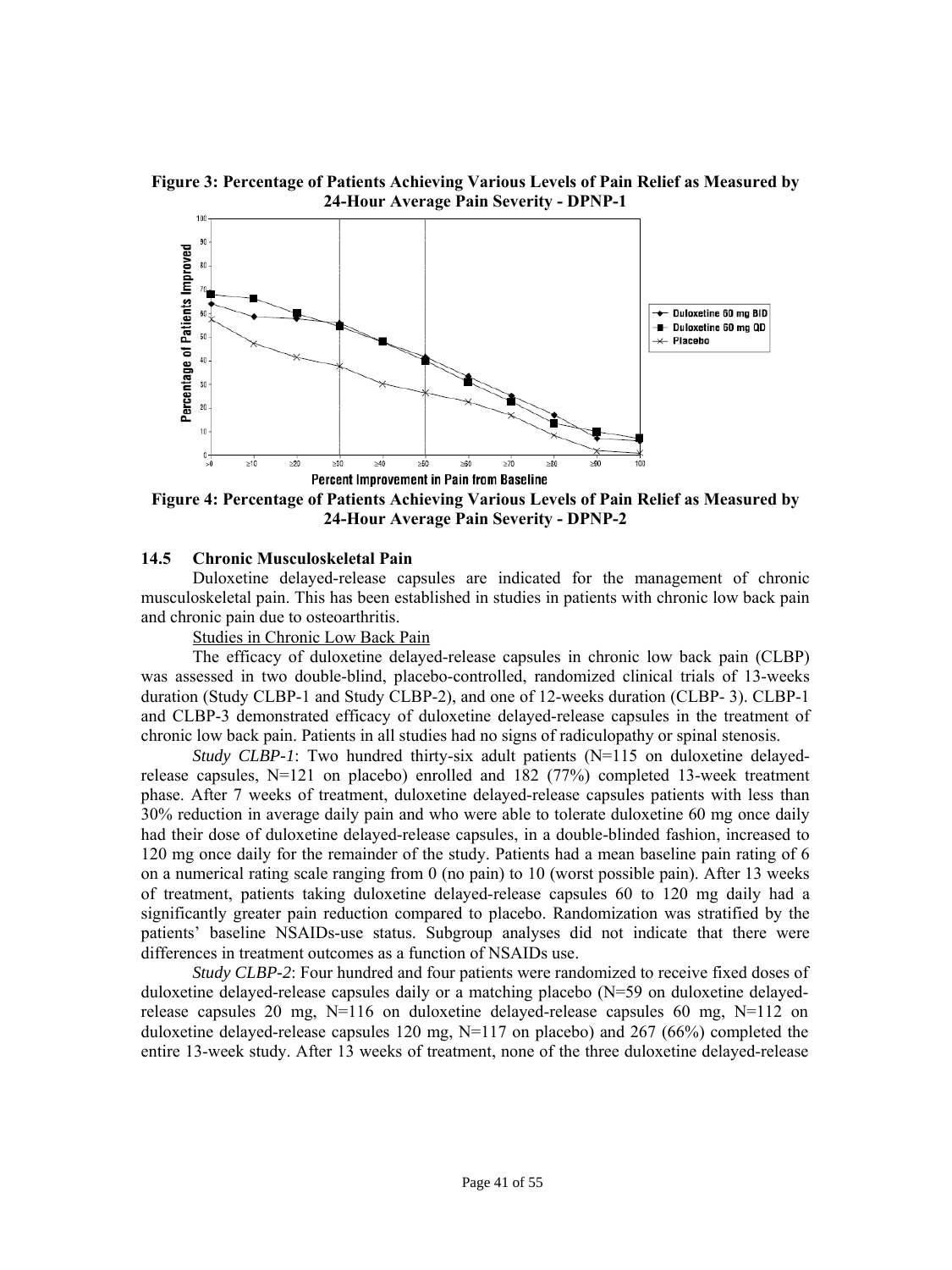capsules doses showed a statistically significant difference in pain reduction compared to placebo.

*Study CLBP-3*: Four hundred and one patients were randomized to receive fixed doses of duloxetine delayed-release capsules 60 mg daily or placebo (N=198 on duloxetine delayedrelease capsules, N=203 on placebo), and 303 (76%) completed the study. Patients had a mean baseline pain rating of 6 on a numerical rating scale ranging from 0 (no pain) to 10 (worst possible pain). After 12 weeks of treatment, patients taking duloxetine delayed-release capsules 60 mg daily had significantly greater pain reduction compared to placebo.

For various degrees of improvement in pain from baseline to study endpoint, Figures 7 and 8 show the fraction of patients in CLBP-1 and CLBP-3 achieving that degree of improvement. The figures are cumulative, so that patients whose change from baseline is, for example, 50%, are also included at every level of improvement below 50%. Patients who did not complete the study were assigned the value of 0% improvement.



**Figure 7: Percentage of Patients Achieving Various Levels of Pain Relief as Measured by 24-Hour Average Pain Severity – CLBP-1** 



**Figure 8: Percentage of Patients Achieving Various Levels of Pain Relief as Measured by 24-Hour Average Pain Severity – CLBP-3**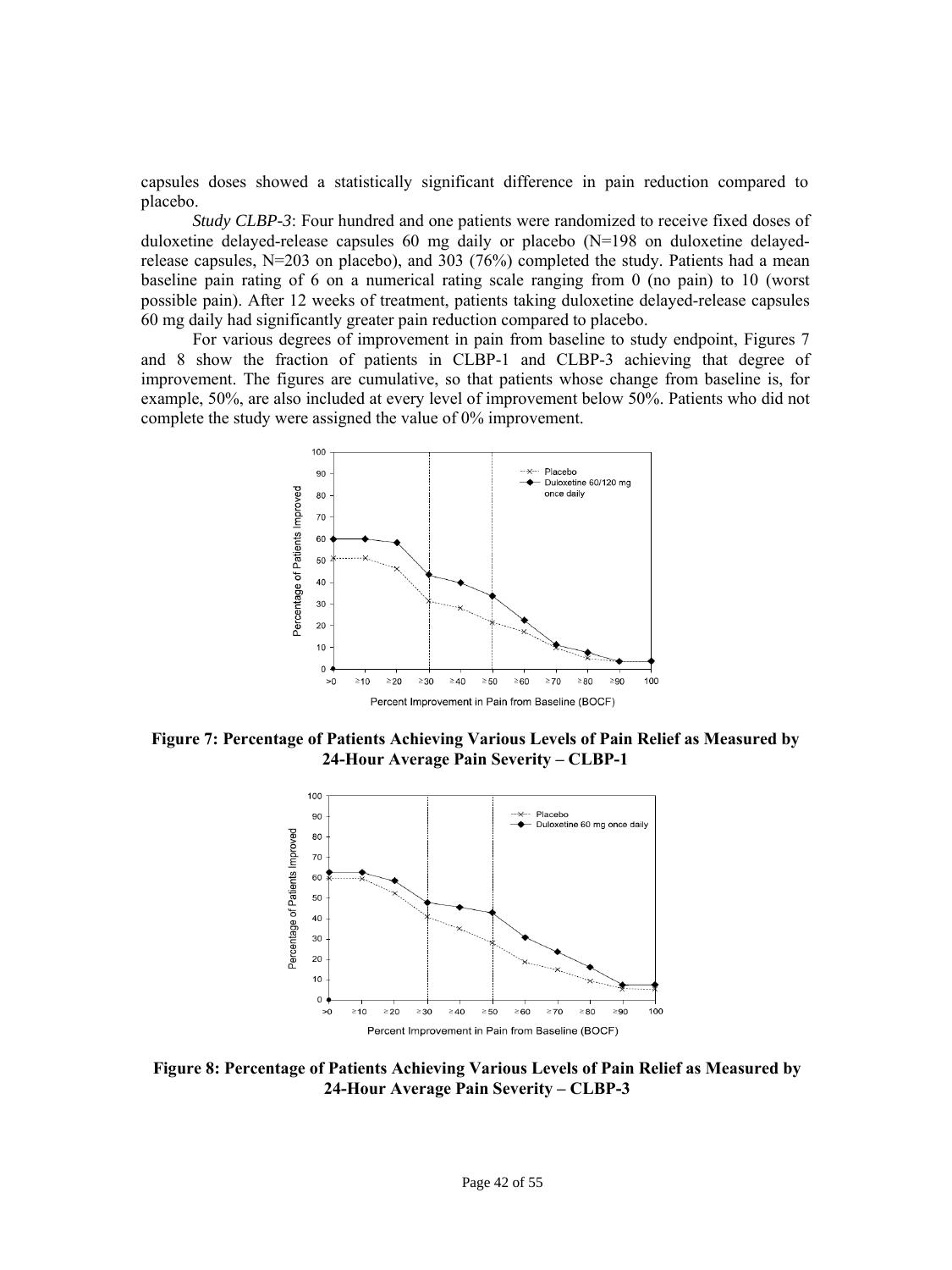#### Studies in Chronic Pain Due to Osteoarthritis

The efficacy of duloxetine delayed-release capsules in chronic pain due to osteoarthritis was assessed in 2 double-blind, placebo-controlled, randomized clinical trials of 13-weeks duration (Study OA-1 and Study OA-2). All patients in both studies fulfilled the ACR clinical and radiographic criteria for classification of idiopathic osteoarthritis of the knee. Randomization was stratified by the patients' baseline NSAIDs-use status. Patients assigned to duloxetine delayed-release capsules started treatment in both studies at a dose of 30 mg once daily for one week. After the first week, the dose of duloxetine delayed-release capsules was increased to 60 mg once daily. After 7 weeks of treatment with duloxetine delayed-release capsules 60 mg once daily, in OA-1 patients with sub-optimal response to treatment (<30% pain reduction) and tolerated duloxetine 60 mg once daily had their dose increased to 120 mg. However, in OA-2, all patients, regardless of their response to treatment after 7 weeks, were re-randomized to either continue receiving duloxetine delayed-release capsules 60 mg once daily or have their dose increased to 120 mg once daily for the remainder of the study. Patients in the placebo treatment groups in both studies received a matching placebo for the entire duration of studies. For both studies, efficacy analyses were conducted using 13-week data from the combined duloxetine delayed-release capsules 60 mg and 120 mg once daily treatment groups compared to the placebo group.

*Study OA-1*: Two hundred fifty-six patients (N=128 on duloxetine delayed-release capsules,  $N=128$  on placebo) enrolled and 204 (80%) completed the study. Patients had a mean baseline pain rating of 6 on a numerical rating scale ranging from 0 (no pain) to 10 (worst possible pain). After 13 weeks of treatment, patients taking duloxetine delayed-release capsules had significantly greater pain reduction. Subgroup analyses did not indicate that there were differences in treatment outcomes as a function of NSAIDs use.

*Study OA-2*: Two hundred thirty-one patients (N=111 on duloxetine delayed-release capsules, N=120 on placebo) enrolled and 173 (75%) completed the study. Patients had a mean baseline pain of 6 on a numerical rating scale ranging from 0 (no pain) to 10 (worst possible pain). After 13 weeks of treatment, patients taking duloxetine delayed-release capsules did not show a significantly greater pain reduction.

In Study OA-1, for various degrees of improvement in pain from baseline to study endpoint, Figure 9 shows the fraction of patients achieving that degree of improvement. The figure is cumulative, so that patients whose change from baseline is, for example, 50%, are also included at every level of improvement below 50%. Patients who did not complete the study were assigned the value of 0% improvement.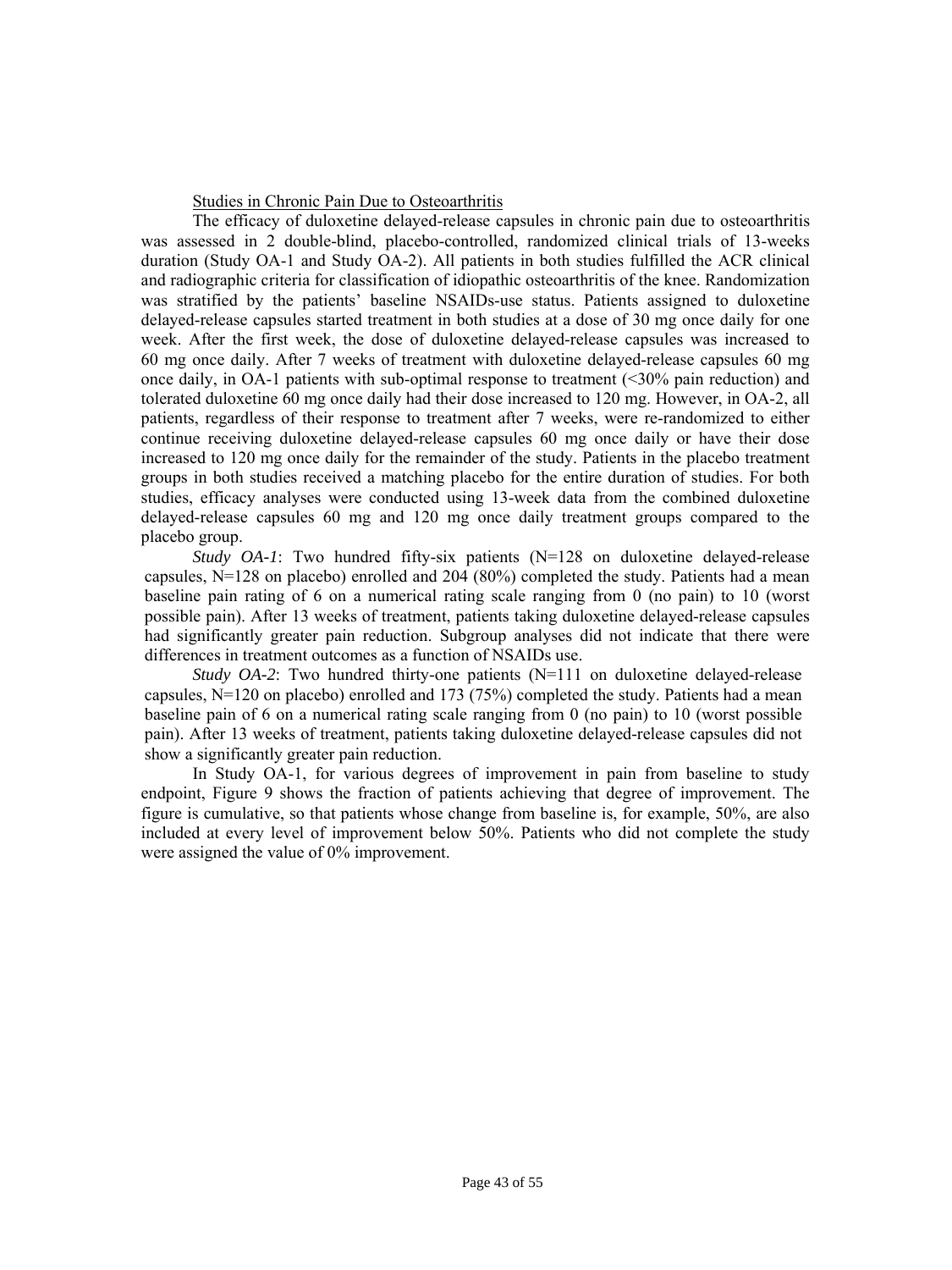

**Figure 9: Percentage of Patients Achieving Various Levels of Pain Relief as Measured by 24-Hour Average Pain Severity – OA-1** 

# <span id="page-43-3"></span><span id="page-43-0"></span>**16 HOW SUPPLIED/STORAGE AND HANDLING**

#### **16.1 How Supplied**

Duloxetine delayed-release capsules are available in the following strengths, colors, imprints, and presentations:

<span id="page-43-5"></span><span id="page-43-4"></span><span id="page-43-2"></span><span id="page-43-1"></span>

| <b>Features</b>             | <b>Strengths</b>           |                            |                            |  |  |
|-----------------------------|----------------------------|----------------------------|----------------------------|--|--|
|                             | $20 \text{ mg}^{\text{a}}$ | $30 \text{ mg}^{\text{a}}$ | $60 \text{ mg}^{\text{a}}$ |  |  |
| Body color                  | White                      | Blue                       | White                      |  |  |
| Cap color                   | Blue                       | Blue                       | Blue                       |  |  |
| Cap imprint                 | ap                         | ap                         | ap                         |  |  |
| Body imprint                | DLX20                      | DLX30                      | DLX60                      |  |  |
| Presentations and NDC Codes |                            |                            |                            |  |  |
| Bottles of 30's pack        | <b>NA</b>                  | 27241-098-03               | 27241-099-03               |  |  |
| Bottles of 60's pack        | 27241-097-06               | NA                         | <b>NA</b>                  |  |  |
| Bottles of 90's pack        | <b>NA</b>                  | 27241-098-09               | <b>NA</b>                  |  |  |
| Bottles of 1000's pack      | <b>NA</b>                  | NA                         | 27241-099-90               |  |  |
| a                           |                            |                            |                            |  |  |

equivalent to duloxetine base

#### **16.2 Storage and Handling**

Store at 25°C (77°F); excursions permitted to 15° to 30°C (59° to 86°F) [*see* USP Controlled Room Temperature].

# **17 PATIENT COUNSELING INFORMATION**

See FDA-approved patient labeling (Medication Guide).

 Information on Medication Guide **-** Inform patients, their families, and their caregivers about the benefits and risks associated with treatment with duloxetine delayed-release capsules and counsel them in its appropriate use. A patient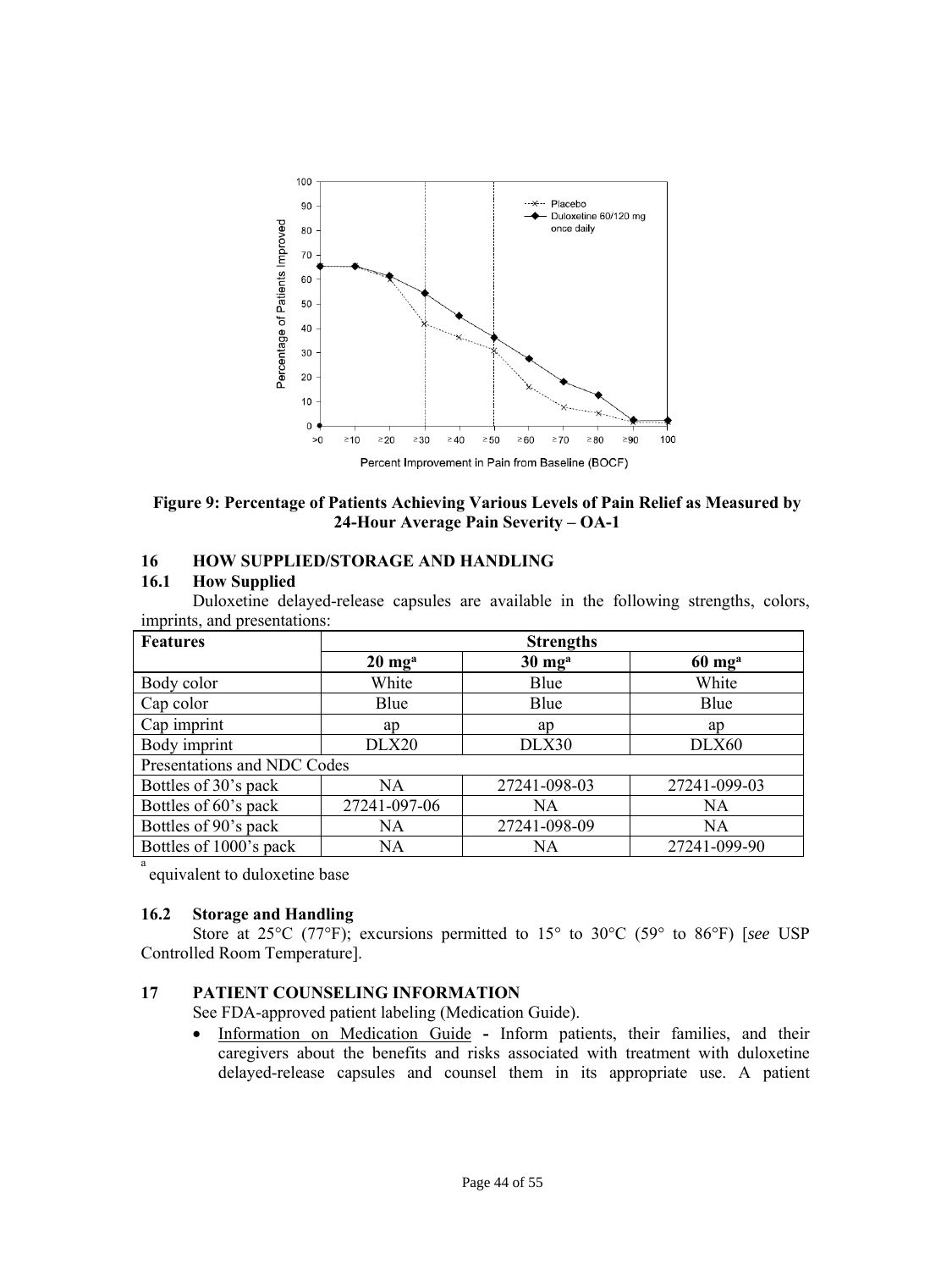Medication Guide is available for duloxetine delayed-release capsules. Instruct patients, their families, and their caregivers to read the Medication Guide before starting duloxetine delayed-release capsules and each time their prescription is renewed, and assist them in understanding its contents. Give patients the opportunity to discuss the contents of the Medication Guide and to obtain answers to any questions they may have. The complete text of the Medication Guide is reprinted at the end of this document.

Advise patients of the following issues and ask them to alert their prescriber if these occur while taking duloxetine delayed-release capsules.

 Suicidal Thoughts and Behaviors - Encourage patients, their families, and their caregivers to be alert to the emergence of anxiety, agitation, panic attacks, insomnia, irritability, hostility, aggressiveness, impulsivity, akathisia (psychomotor restlessness), hypomania, mania, other unusual changes in behavior, worsening of depression, and suicidal ideation, especially early during antidepressant treatment and when the dose is adjusted up or down.

Advise families and caregivers of patients to observe for the emergence of such symptoms on a day-to-day basis, since changes may be abrupt. Such symptoms should be reported to the patient's prescriber or health professional, especially if they are severe, abrupt in onset, or were not part of the patient's presenting symptoms. Symptoms such as these may be associated with an increased risk for suicidal thinking and behavior and indicate a need for very close monitoring and possibly changes in the medication *[see Boxed Warning, and Warnings and Precautions [\(5.1\)](#page-10-3)]*.

- Duloxetine delayed-release capsules should be swallowed whole and should not be chewed or crushed, nor should the capsule be opened and its contents be sprinkled on food or mixed with liquids. All of these might affect the enteric coating.
- Continuing the Therapy Prescribed While patients may notice improvement with duloxetine delayed-release capsules therapy in 1 to 4 weeks, advise patients to continue therapy as directed.
- Hepatotoxicity Inform patients that severe liver problems, sometimes fatal, have been reported in patients treated with duloxetine delayed-release capsules. Instruct patients to talk to their healthcare provider if they develop itching, right upper belly pain, dark urine, or yellow skin/eyes while taking duloxetine delayed-release capsules, which may be signs of liver problems. Instruct patients to talk to their healthcare provider about their alcohol consumption. Use of duloxetine with heavy alcohol intake may be associated with severe liver injury *[see Warnings and Precautions [\(5.2\)](#page-12-2)].*
- Alcohol Although duloxetine does not increase the impairment of mental and motor skills caused by alcohol, use of duloxetine concomitantly with heavy alcohol intake may be associated with severe liver injury. For this reason, duloxetine delayed-release capsules should not be prescribed for patients with substantial alcohol use *[see Warnings and Precautions [\(5.2](#page-12-2)) and Drug Interactions [\(7.15](#page-28-9))]*.
- Orthostatic Hypotension, Falls and Syncope Advise patients of the risk of orthostatic hypotension, falls and syncope, especially during the period of initial use and subsequent dose escalation, and in association with the use of concomitant drugs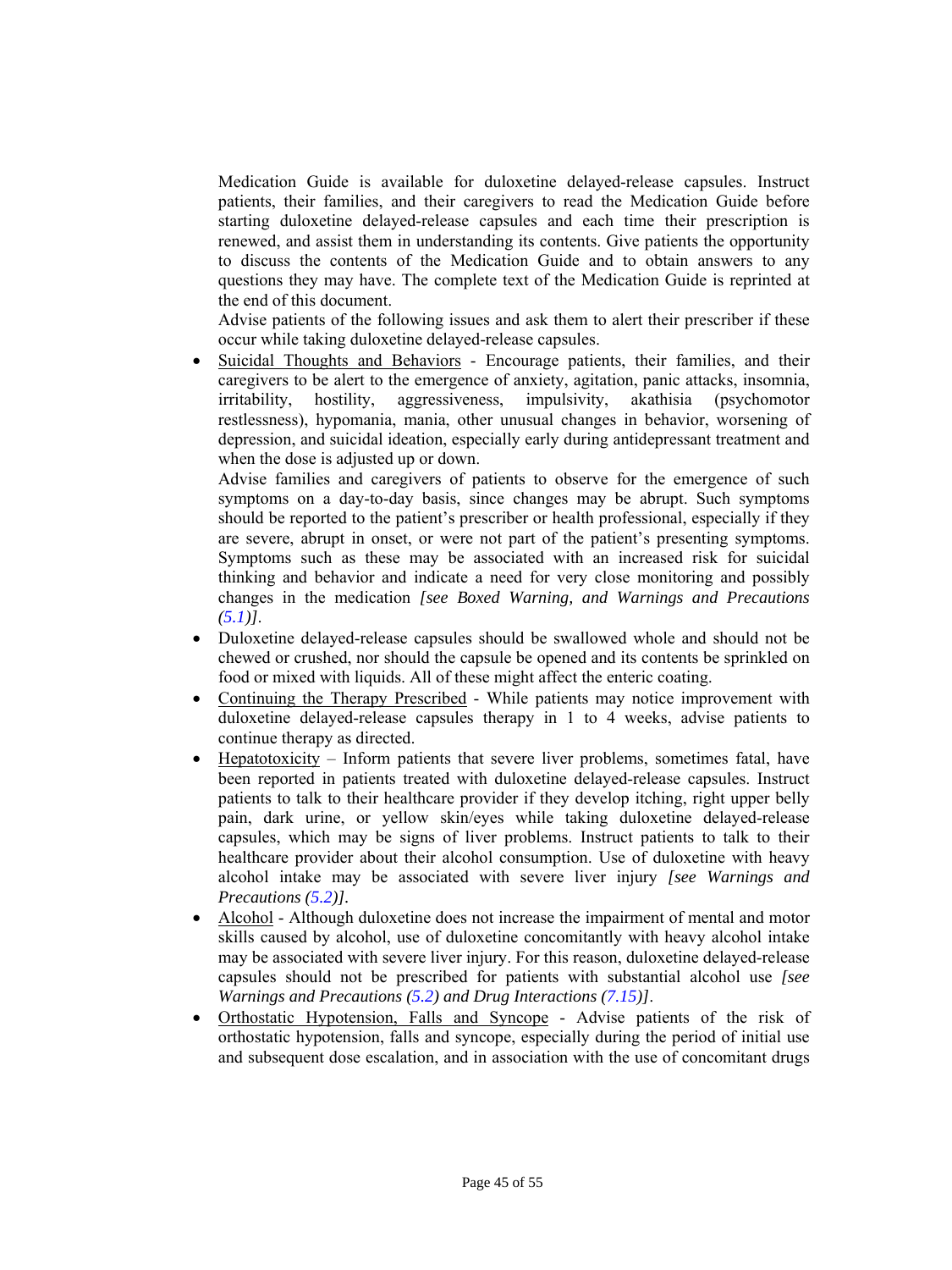that might potentiate the orthostatic effect of duloxetine *[see Warnings and Precautions [\(5.3\)](#page-12-3)]*.

- Serotonin Syndrome Caution patients about the risk of serotonin syndrome with the concomitant use of duloxetine delayed-release capsules and other serotonergic agents including triptans, tricyclic antidepressants, fentanyl, lithium, tramadol, buspirone, tryptophan and St. John's Wort *[see Contraindications [\(4\),](#page-10-5) Warnings and Precautions [\(5.4](#page-13-1)), and Drug Interactions [\(7.14\)\]](#page-28-9)*. Advise patients of the signs and symptoms associated with serotonin syndrome that may include mental status changes (e.g., agitation, hallucinations, delirium, and coma), autonomic instability (e.g., tachycardia, labile blood pressure, dizziness, diaphoresis, flushing, hyperthermia), neuromuscular changes (e.g., tremor, rigidity, myoclonus, hyperreflexia, incoordination), seizures, and/or gastrointestinal symptoms (e.g., nausea, vomiting, diarrhea). Caution patients to seek medical care immediately
	- if they experience these symptoms.
- Abnormal Bleeding Caution patients about the concomitant use of duloxetine and NSAIDs, aspirin, warfarin, or other drugs that affect coagulation since combined use of psychotropic drugs that interfere with serotonin reuptake and these agents has been associated with an increased risk of bleeding *[see Warnings and Precautions [\(5.5](#page-14-5))].*
- Severe Skin ReactionsCaution patients that duloxetine may cause serious skin reactions. This may need to be treated in a hospital and may be life-threatening. Counsel patients to call their doctor right away or get emergency help if they have skin blisters, peeling rash, sores in their mouth, hives, or any other allergic reactions *[see Warnings and Precautions [\(5.6\)\]](#page-14-6)*.
- Discontinuation of Treatment Instruct patients that discontinuation of duloxetine delayed-release capsules may be associated with symptoms such as dizziness, headache, nausea, diarrhea, paresthesia, irritability, vomiting, insomnia, anxiety, hyperhidrosis, and fatigue, and should be advised not to alter their dosing regimen, or stop taking duloxetine delayed-release capsules without consulting their physician *[see Warnings and Precautions ([5.7\)](#page-14-4)]*.
- Activation of Mania or HypomaniaAdequately screen patients with depressive symptoms for risk of bipolar disorder (e.g. family history of suicide, bipolar disorder, and depression) prior to initiating treatment with duloxetine delayed-release capsules. Advise patients to report any signs or symptoms of a manic reaction such as greatly increased energy, severe trouble sleeping, racing thoughts, reckless behavior, talking more or faster than usual, unusually grand ideas, and excessive happiness or irritability *[see Warnings and Precautions [\(5.8\)\]](#page-14-7)*.
- Angle-Closure GlaucomaAdvise patients that taking duloxetine delayed-release capsules can cause mild pupillary dilation, which in susceptible individuals, can lead to an episode of angle-closure glaucoma. Pre-existing glaucoma is almost always open-angle glaucoma because angle-closure glaucoma, when diagnosed, can be treated definitively with iridectomy. Open-angle glaucoma is not a risk factor for angle-closure glaucoma. Patients may wish to be examined to determine whether they are susceptible to angle-closure, and have a prophylactic procedure (e.g., iridectomy), if they are susceptible *[See Warnings and Precautions ([5.9\)\]](#page-15-4).*
- Seizures Advise patients to inform their physician if they have a history of seizure disorder *[see Warnings and Precautions [\(5.10\)](#page-15-5)]*.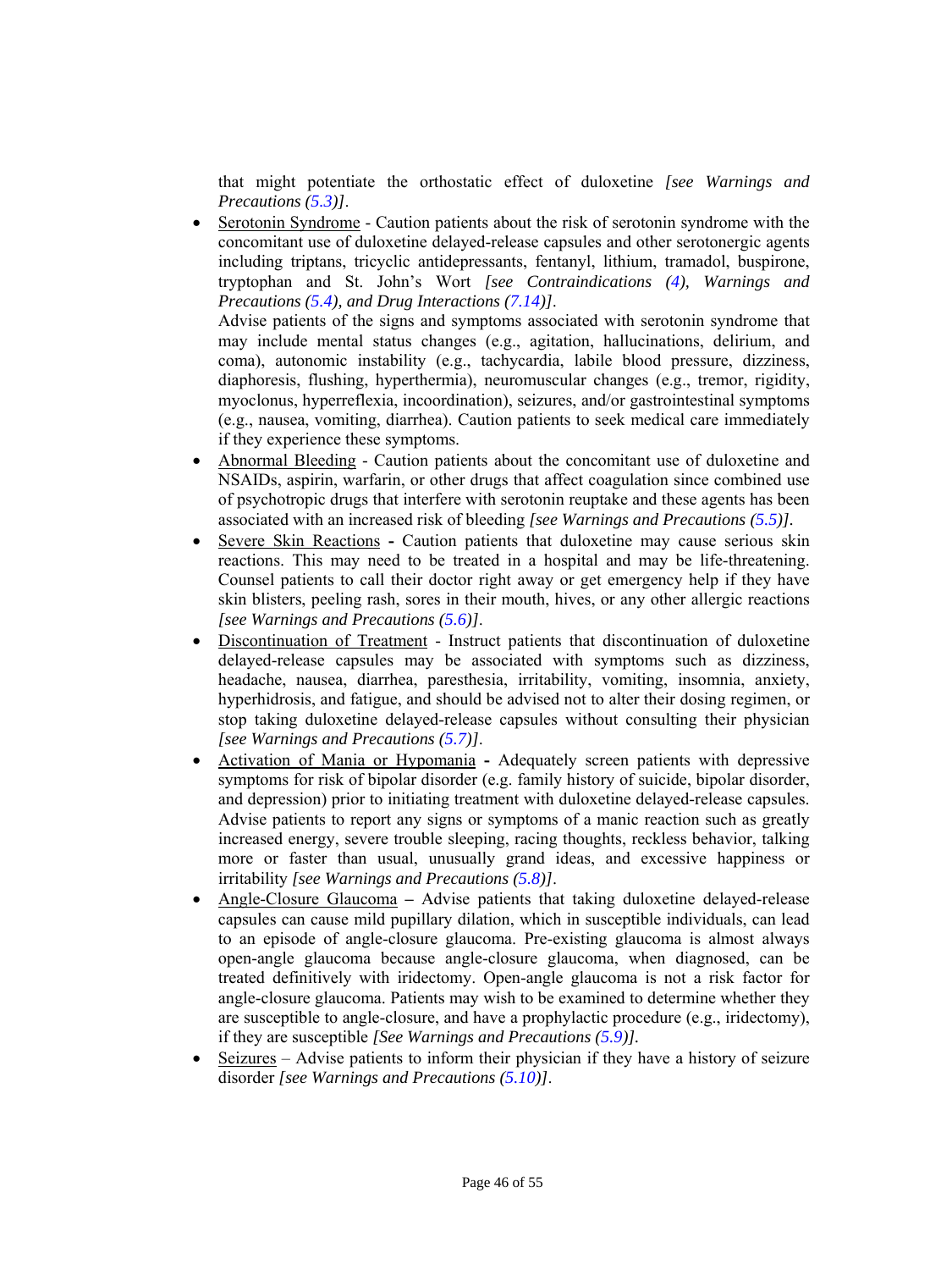- Effects on Blood Pressure Caution patients that duloxetine delayed-release capsules may cause an increase in blood pressure *[see Warnings and Precautions [\(5.11](#page-15-6))]*.
- Concomitant Medications Advise patients to inform their physicians if they are taking, or plan to take, any prescription or over-the-counter medications, since there is a potential for interactions *[see Dosage and Administration [\(2.8](#page-9-9), [2.9](#page-9-9)), Contraindications [\(4\),](#page-10-5) Warnings and Precautions [\(5.4](#page-13-1), [5.12](#page-15-7)), and Drug Interactions [\(7\)](#page-27-4)]*.
- HyponatremiaAdvise patients that hyponatremia has been reported as a result of treatment with SNRIs and SSRIs, including duloxetine delayed-release capsules. Advise patients of the signs and symptoms of hyponatremia *[see Warnings and Precautions [\(5.13](#page-16-3))].*
- Concomitant IllnessesAdvise patients to inform their physicians about all of their medical conditions *[see Warnings and Precautions [\(5.14\)](#page-16-2)].*
- Duloxetine is in a class of medicines that may affect urination. Instruct patients to consult with their healthcare provider if they develop any problems with urine flow *[see Warnings and Precautions ([5.15](#page-17-3))]*.
- Pregnancy and Nursing Mothers Advise patients to notify their physician if they:
	- become pregnant during therapy
	- intend to become pregnant during therapy
	- are nursing *[see Use in Specific Populations [\(8.1,](#page-29-2) [8.3\)\]](#page-30-3)*.
- Pediatric Use  $-$

**Pediatric use information for patients ages 7 to 17 years with GAD is approved for Eli Lilly and Company, Inc.'s Cymbalta® (duloxetine) delayed-release capsules. However, due to Eli Lilly and Company, Inc.'s marketing exclusivity rights, this drug product is not labeled with that pediatric information. The safety and effectiveness of CYMBALTA have not been established in pediatric patients less than 18 years of age with other indications.** 

# *[See Use in Specific Populations [\(8.4\)\].](#page-30-4)*

The safety and effectiveness of duloxetine have not been established in pediatric patients less than 18 years of age with other indications.

• Interference with Psychomotor Performance - Any psychoactive drug may impair judgment, thinking, or motor skills. Although in controlled studies duloxetine has not been shown to impair psychomotor performance, cognitive function, or memory, it may be associated with sedation and dizziness. Therefore, caution patients about operating hazardous machinery including automobiles, until they are reasonably certain that duloxetine therapy does not affect their ability to engage in such activities.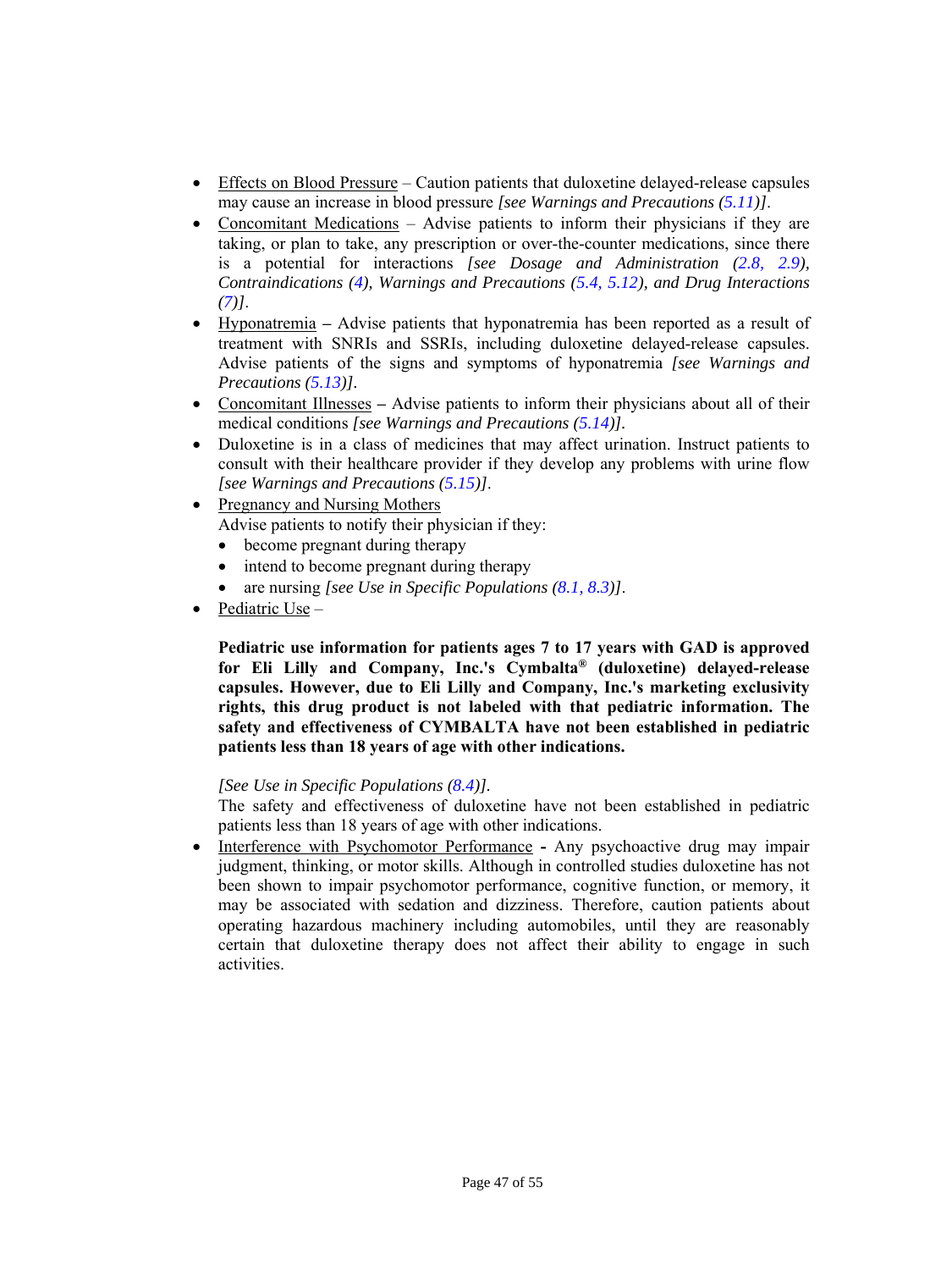Literature revised 12/2016

#### **Marketed by:**

Ajanta Pharma USA Inc. Bridgewater, NJ 08807.

# **Manufactured by:**

Ajanta Pharma Limited B-4/5/6, MIDC Area, Paithan 431 148, India.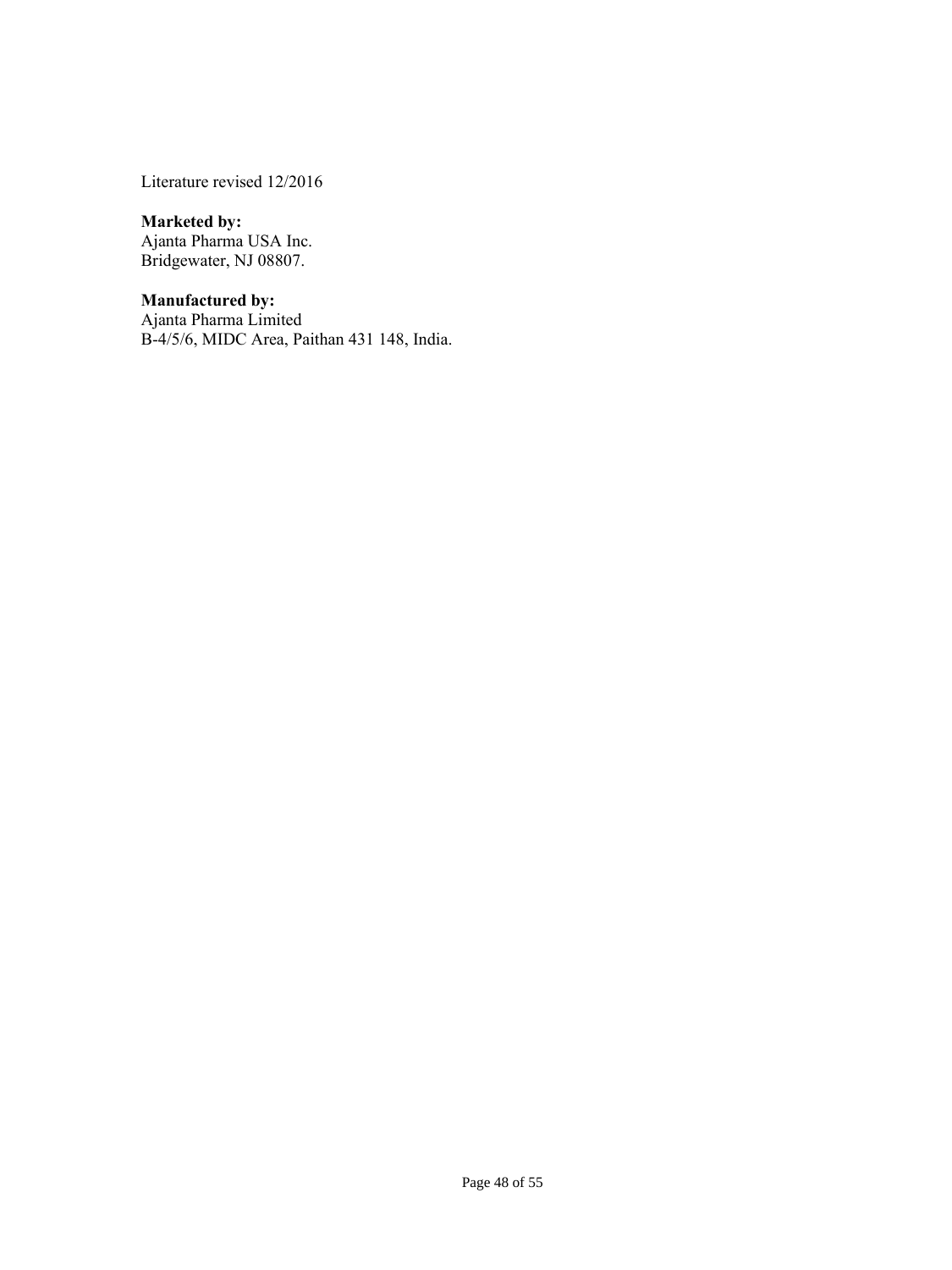# **Medication Guide**

# **Duloxetine Delayed-Release Capsules (doo lox' e teen)**

<span id="page-48-0"></span>Read this Medication Guide before you start taking duloxetine delayed-release capsules and each time you get a refill. There may be new information. This information does not take the place of talking to your healthcare provider about your medical condition or treatment.

# **Talk to your healthcare provider about:**

- all risks and benefits of treatment with antidepressant medicines
- all treatment choices for depression or other serious mental illness

# **What is the most important information I should know about antidepressant medicines, depression, other serious mental illnesses, and suicidal thoughts or actions?**

- 1. **Duloxetine and other antidepressant medicines may increase suicidal thoughts or actions in some children, teenagers, or young adults within the first few months of treatment or when the dose is changed.**
- 2. **Depression and other serious mental illnesses are the most important causes of suicidal thoughts or actions. Some people may have a particularly high risk of having suicidal thoughts or actions.** These include people who have (or have a family history of) bipolar illness (also called manic-depressive illness).
- 3. **How can I watch for and try to prevent suicidal thoughts and actions?** 
	- Pay close attention to any changes in mood, behavior, actions, thoughts, or feelings, especially sudden changes. This is very important when an antidepressant medicine is started or when the dose is changed.
	- Call your healthcare provider right away to report new or sudden changes in mood, behavior, thoughts, or feelings.
		- Keep all follow-up visits with your healthcare provider as scheduled. Call your healthcare provider between visits as needed, especially if you have concerns about symptoms.

# **Call your healthcare provider right away if you have any of the following symptoms or feelings, especially if they are new, worse, or worry you. In an emergency, call 911.**

- attempts to commit suicide
- acting on dangerous impulses
- acting aggressive, being angry, or violent
- thoughts about suicide or dying
- new or worse depression
- new or worse anxiety
- panic attacks
- feeling very agitated or restless
- new or worse irritability
- trouble sleeping
- an extreme increase in activity or talking (mania)
- other unusual changes in behavior or mood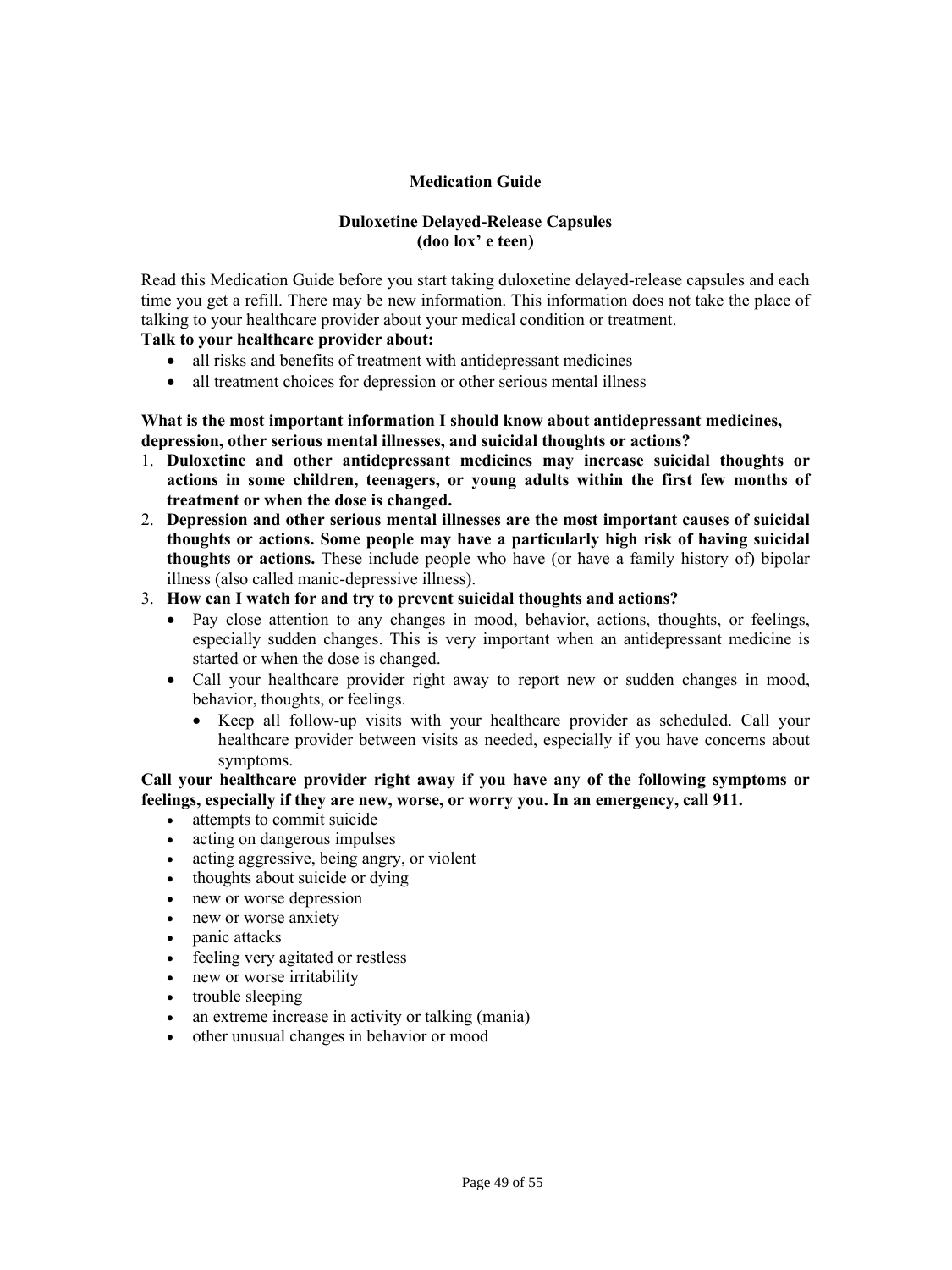# **What else do I need to know about antidepressant medicines?**

- Never stop an antidepressant medicine without first talking to a healthcare provider. Stopping an antidepressant medicine suddenly can cause other symptoms.
- Antidepressants are medicines used to treat depression and other illnesses. It is important to discuss all the risks of treating depression and also the risks of not treating it. Patients should discuss all treatment choices with your healthcare provider, not just the use of antidepressants.
- Antidepressant medicines have other side effects. Talk to your healthcare provider about the side effects of the medicine prescribed for you or your family member.
- Antidepressant medicines can interact with other medicines. Know all of the medicines that you or your family member takes. Keep a list of all medicines to show your healthcare provider. Do not start new medicines without first checking with your healthcare provider.

# **What are duloxetine delayed-release capsules?**

Duloxetine delayed-release capsules are a prescription medicine used to treat a certain type of depression called Major Depressive Disorder (MDD). Duloxetine belongs to a class of medicines known as SNRIs (or serotonin-norepinephrine reuptake inhibitors).

Duloxetine delayed-release capsules are also used to treat or manage:

- Generalized Anxiety Disorder (GAD)
- Diabetic Peripheral Neuropathic Pain (DPNP)
- Chronic Musculoskeletal Pain

# **Who should not take duloxetine delayed-release capsules?**

#### **Do Not take duloxetine delayed-release capsules if you:**

- **take a Monoamine Oxidase Inhibitor (MAOI).** Ask your healthcare provider or pharmacist if you are not sure if you take an MAOI, including the antibiotic linezolid or intravenous methylene blue.
	- Do not take an MAOI within 5 days of stopping duloxetine delayed-release capsules unless directed to do so by your healthcare provider.
	- Do not start duloxetine delayed-release capsules if you stopped taking an MAOI in the last 14 days unless directed to do so by your healthcare provider.

# **People who take duloxetine delayed-release capsules close in time to an MAOI may have a serious problem called Serotonin Syndrome (see "What are the possible side effects of duloxetine?").**

# **What should I tell my healthcare provider before taking duloxetine?**

Before starting duloxetine, tell your healthcare provider if you:

- have heart problems or high blood pressure
- have diabetes (duloxetine treatment makes it harder for some people with diabetes to control their blood sugar)
- have liver problems
- have kidney problems
- have glaucoma
- have or had seizures or convulsions
- have bipolar disorder or mania
- have low sodium levels in your blood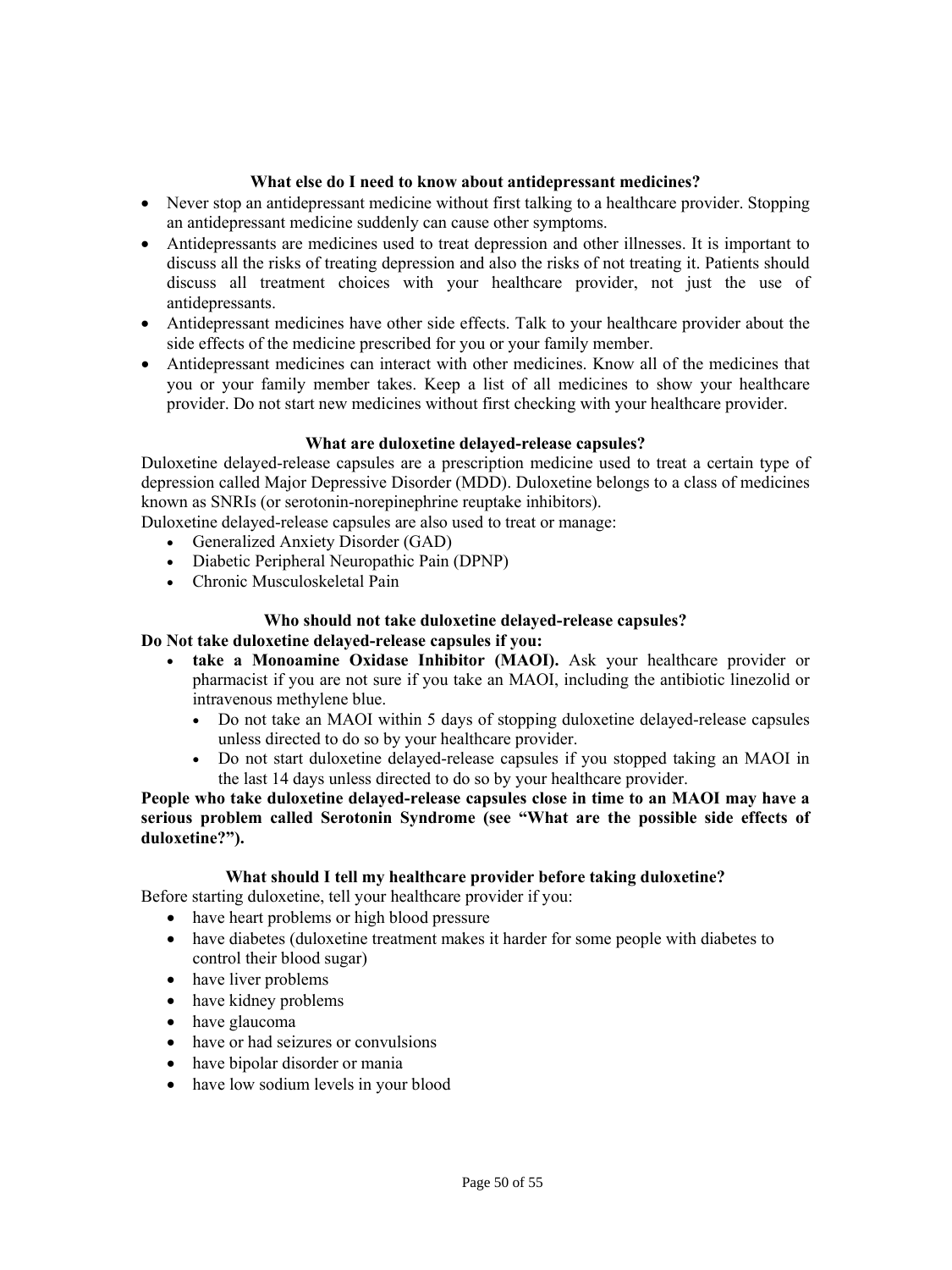- have delayed stomach emptying
- have or had bleeding problems
- are pregnant or plan to become pregnant. It is not known if duloxetine will harm your unborn baby. Talk to your healthcare provider about the benefits and risks of treating depression or other conditions with duloxetine during pregnancy.
- are breastfeeding or plan to breastfeed. Duloxetine can pass into your breast milk. Talk to your healthcare provider about the best way to feed your baby while taking duloxetine.

**Tell your healthcare provider about all the medicines that you take,** including prescription and over-the-counter medicines, vitamins, and herbal supplements. Duloxetine and some medicines may interact with each other, may not work as well, or may cause serious side effects. Especially tell your healthcare provider if you take:

- triptans used to treat migraine headache
- medicines used to treat mood, anxiety, psychotic or thought disorders, including tricyclics, lithium, buspirone, SSRIs, SNRIs or MAOIs
- tramadol and fentanyl
- cimetidine
- $\bullet$  the antibiotics ciprofloxacin, enoxacin
- medicine to treat irregular heart rate (like propafenone, flecainide, quinidine)
- theophylline
- the blood thinner warfarin (Coumadin, Jantoven)
- non-steroidal anti-inflammatory drug (NSAID) (like ibuprofen, naproxen or aspirin).
- over-the-counter supplements such as tryptophan or St. John's Wort
- thioridazine (Mellaril). Mellaril together with duloxetine can cause serious heart rhythm problems or sudden death.

Ask your healthcare provider for a list of these medicines if you are not sure.

Do not take duloxetine with any other medicine that contain duloxetine.

# **How should I take duloxetine delayed-release capsules?**

- Take duloxetine delayed-release capsules exactly as your healthcare provider tells you to take it. Your healthcare provider may need to change the dose of duloxetine delayed-release capsules until it is the right dose for you.
- Swallow duloxetine delayed-release capsules whole. Do not chew or crush duloxetine delayed-release capsules.
- Do not open the capsule and sprinkle on food or mix with liquids. Opening the capsule may affect how well duloxetine works.
- Duloxetine delayed-release capsules may be taken with or without food.
- If you miss a dose of duloxetine delayed-release capsules, take the missed dose as soon as you remember. If it is almost time for the next dose, skip the missed dose and take your next dose at the regular time. Do not take two doses of duloxetine delayed-release capsules at the same time.
- If you take too much duloxetine delayed-release capsules, call your healthcare provider or poison control center at 1800-222-1222 right away, or get emergency treatment.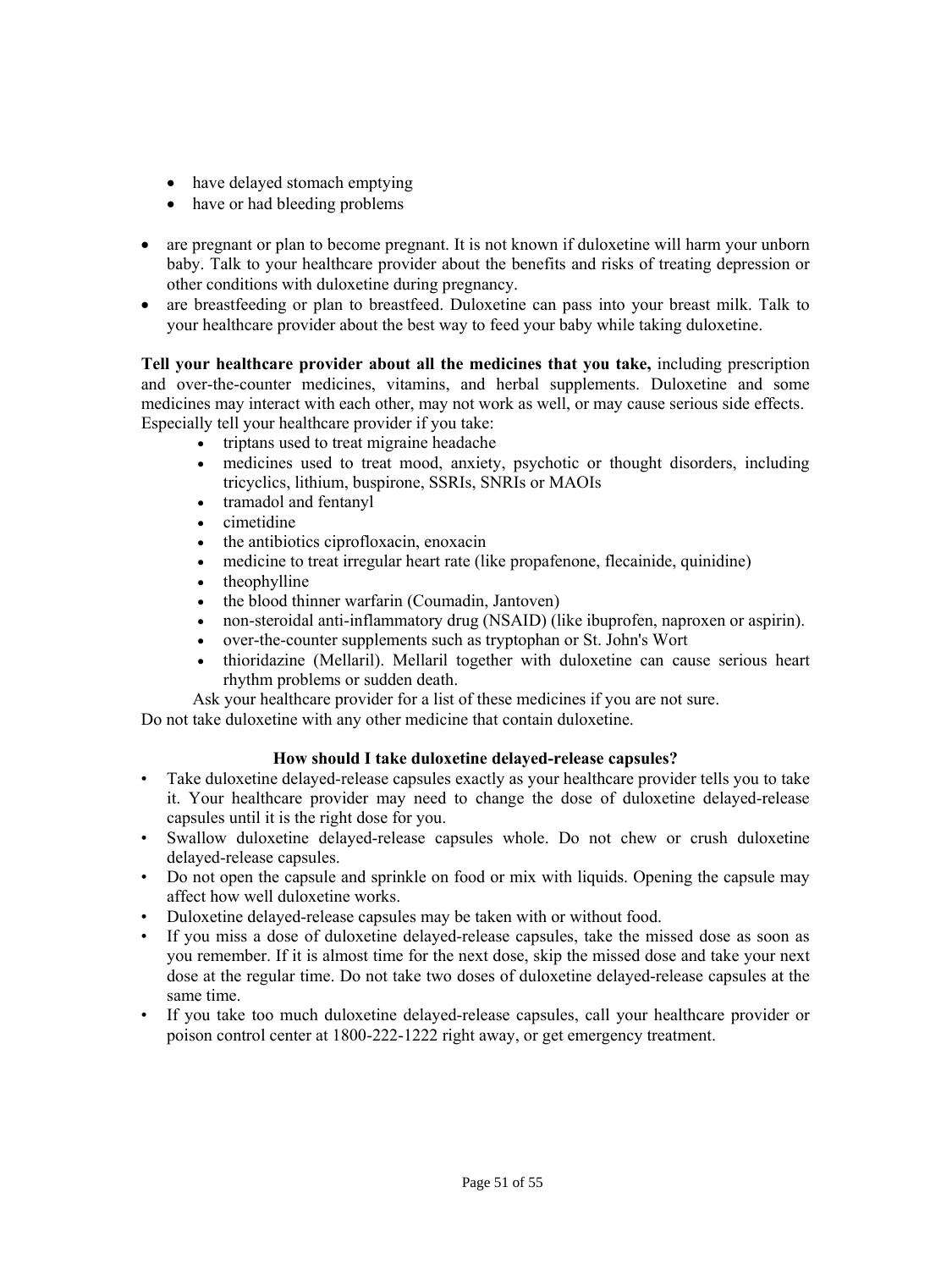• When switching from another antidepressant to duloxetine delayed-release capsules your healthcare provider may want to lower the dose of the initial antidepressant first to potentially avoid side effects.

#### **What should I avoid while taking duloxetine delayed-release capsules?**

- Duloxetine delayed-release capsules can cause sleepiness or may affect your ability to make decisions, think clearly, or react quickly. You should not drive, operate heavy machinery, or do other dangerous activities until you know how duloxetine delayed-release capsules affects you.
- Use of duloxetine delayed-release capsules concomitantly with heavy alcohol intake may be associated with severe liver injury. Avoid heavy alcohol use while taking duloxetine delayedrelease capsules.

#### **What are the possible side effects of duloxetine delayed-release capsules?**

Duloxetine delayed-release capsules may cause serious side effects, including: See "What is the most important information I should know about duloxetine delayed-release capsules?"

Common possible side effects in people who take duloxetine delayed-release capsules include:

#### **1. liver damage. Symptoms may include:**

- itching
- right upper abdominal pain
- dark urine
- yellow skin or eyes
- enlarged liver
- increased liver enzymes
- **2. changes in blood pressure and falls.** Monitor your blood pressure before starting and throughout treatment. Duloxetine may:
	- increase your blood pressure.
	- decrease your blood pressure when standing and cause dizziness or fainting, mostly when first starting duloxetine or when increasing the dose.
	- increase risk of falls, especially in elderly.

# **3. Serotonin Syndrome: This condition can be life-threatening and symptoms may include:**

- agitation, hallucinations, coma or other changes in mental status
- coordination problems or muscle twitching (overactive reflexes)
- racing heartbeat, high or low blood pressure
- sweating or fever
- nausea, vomiting, or diarrhea
- muscle rigidity
- dizziness
- flushing
- tremor
- seizures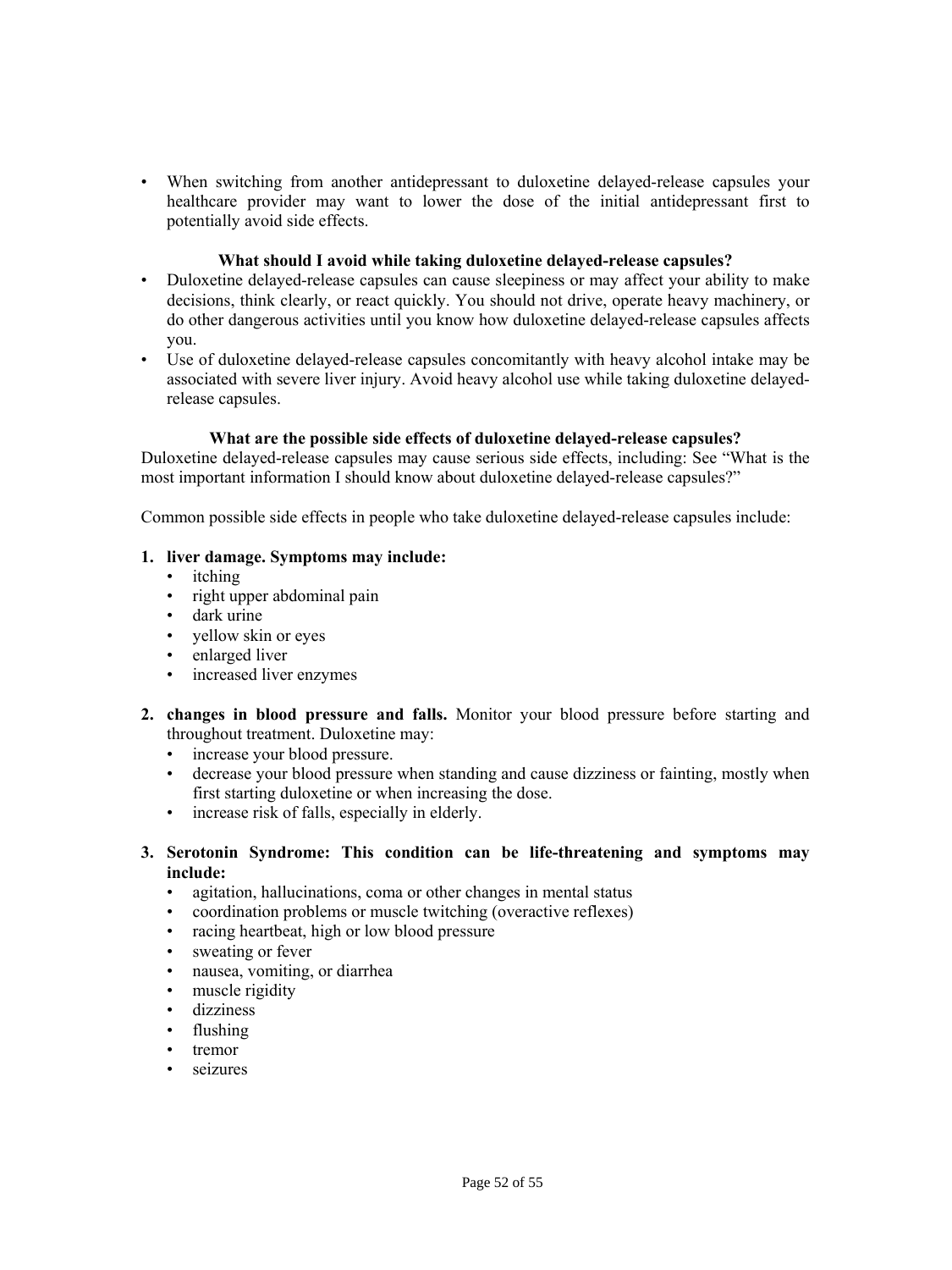- **4. abnormal bleeding:** Duloxetine and other antidepressant medicines may increase your risk of bleeding or bruising, especially if you take the blood thinner warfarin (Coumadin, Jantoven), a non-steroidal anti-inflammatory drug (NSAIDs, like ibuprofen or naproxen), or aspirin.
- **5. severe skin reactions:** Duloxetine may cause serious skin reactions that may require stopping its use. This may need to be treated in a hospital and may be life-threatening. Call your healthcare provider right away or get emergency help if you have skin blisters, peeling rash, sores in the mouth, hives or any other allergic reactions.
- **6. discontinuation symptoms:** Do not stop duloxetine without first talking to your healthcare provider. Stopping duloxetine too quickly or changing from another antidepressant too quickly may result in serious symptoms including:
	- anxiety
	- irritability
	- feeling tired or problems sleeping
	- headache
	- sweating
	- dizziness
	- electric shock-like sensations
	- vomiting or nausea
	- diarrhea

# **7. manic episodes:**

- greatly increased energy
- severe trouble sleeping
- racing thoughts
- reckless behavior
- unusually grand ideas
- excessive happiness or irritability
- talking more or faster than usual

# **8. visual problems:**

- eye pain
- changes in vision
- swelling or redness in or around the eye

Only some people are at risk for these problems. You may want to undergo an eye examination to see if you are at risk and receive preventative treatment if you are.

# **9. seizures or convulsions**

- **10. low salt (sodium) levels in the blood.** Elderly people may be at greater risk for this. Symptoms may include:
	- headache
	- weakness or feeling unsteady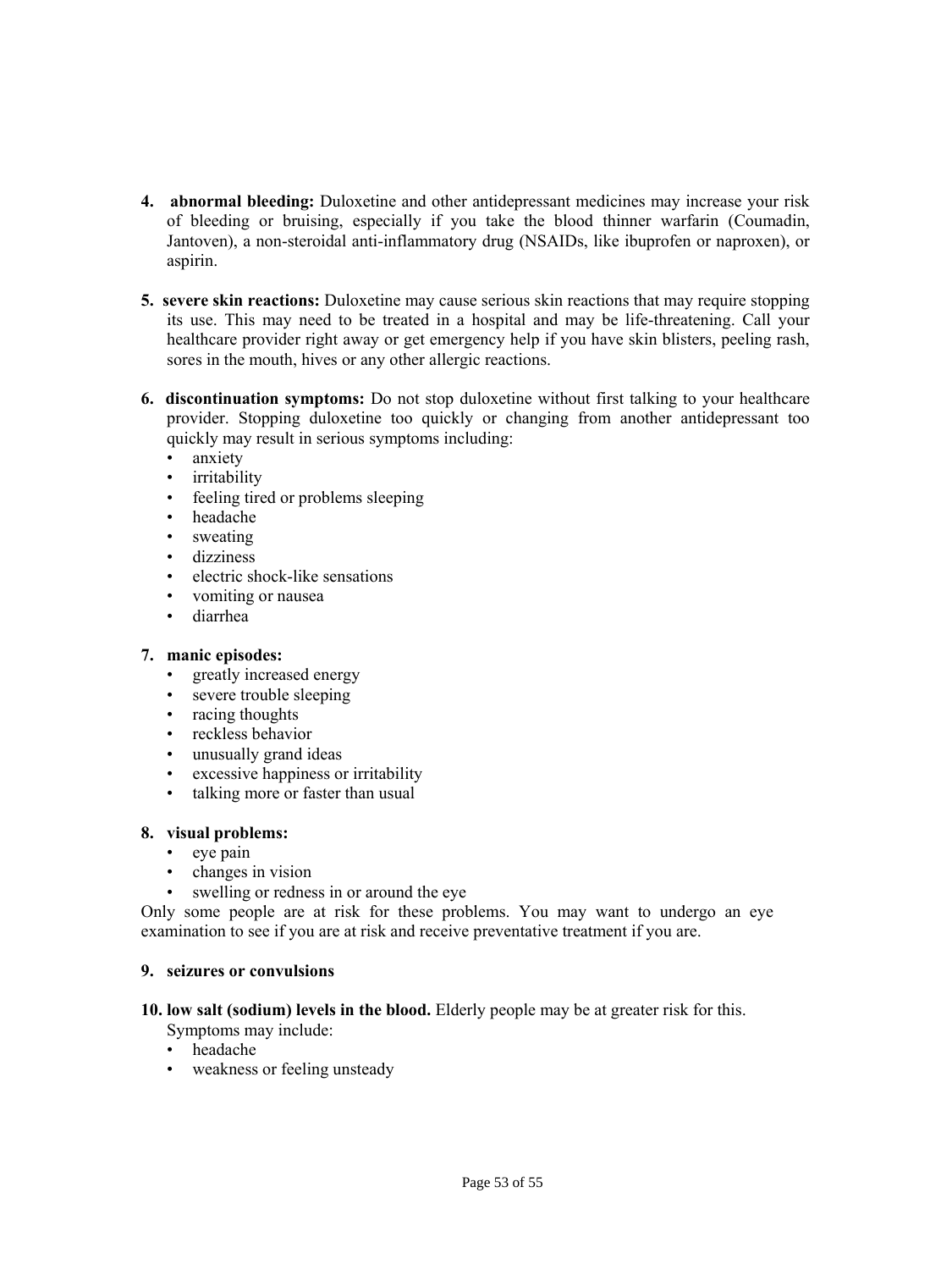• confusion, problems concentrating or thinking or memory problems

# **11. problems with urination. Symptoms may include:**

- decreased urine flow
- unable to pass any urine

The most common side effects of duloxetine include:

- nausea
- dry mouth
- sleepiness
- fatigue
- constipation
- loss of appetite
- increased sweating
- dizziness

Common possible side effects in children and adolescents who take duloxetine include:

- nausea
- decreased weight
- dizziness

Side effects in adults may also occur in children and adolescents who take duloxetine. Children and adolescents should have height and weight monitored during treatment.

Tell your healthcare provider if you have any side effect that bothers you or that does not go away.

These are not all the possible side effects of duloxetine. For more information, ask your healthcare provider or pharmacist.

# **Call your doctor for medical advice about side effects. You may report side effects to 1-800- FDA-1088.**

# **How should I store duloxetine delayed-release capsules?**

Store duloxetine delayed-release capsules at 25°C (77°F); excursions permitted to 15° to 30°C (59° to 86°F) [*see* USP Controlled Room Temperature].

# **Keep duloxetine delayed-release capsules and all medicines out of the reach of children.**

# **General information about the safe and effective use of duloxetine delayed-release capsules**

Medicines are sometimes prescribed for purposes other than those listed in a Medication Guide. Do not use duloxetine delayed-release capsules for a condition for which it was not prescribed. Do not give duloxetine delayed-release capsules to other people, even if they have the same symptoms that you have. It may harm them.

This Medication Guide summarizes the most important information about duloxetine delayedrelease capsules. If you would like more information, talk with your healthcare provider. You may ask your healthcare provider or pharmacist for information about duloxetine delayed-release capsules that is written for healthcare professionals.

For more information, call 1-855-664-7744.